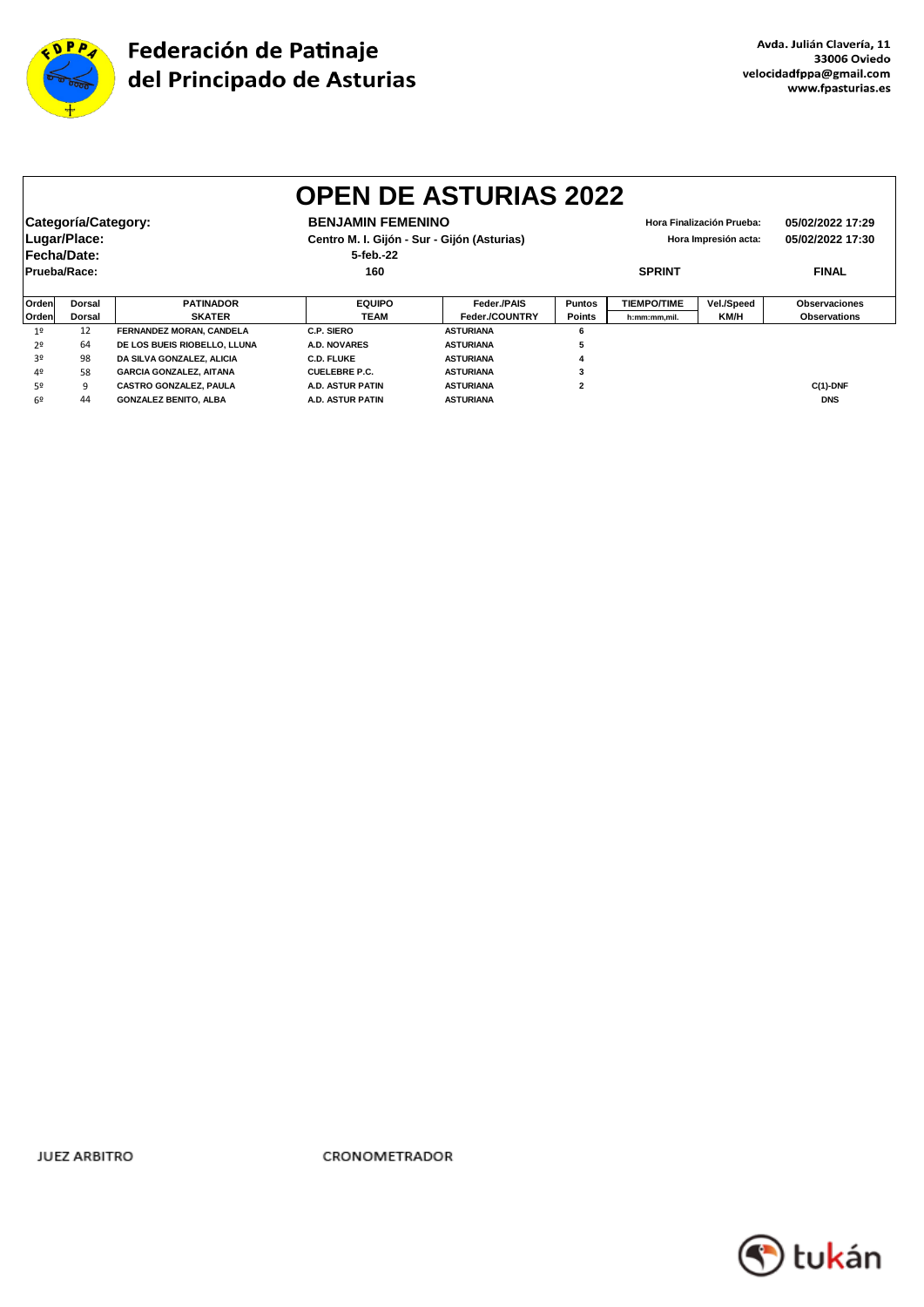

|                                                                                                                                                                                                  | <b>OPEN DE ASTURIAS 2022</b>         |                               |                         |                  |                |                    |                                      |                     |  |
|--------------------------------------------------------------------------------------------------------------------------------------------------------------------------------------------------|--------------------------------------|-------------------------------|-------------------------|------------------|----------------|--------------------|--------------------------------------|---------------------|--|
| Categoría/Category:<br><b>BENJAMIN MASCULINO</b><br>Hora Finalización Prueba:<br>Lugar/Place:<br>Centro M. I. Gijón - Sur - Gijón (Asturias)<br>Hora Impresión acta:<br>Fecha/Date:<br>5-feb.-22 |                                      |                               |                         |                  |                |                    | 05/02/2022 17:29<br>05/02/2022 17:30 |                     |  |
|                                                                                                                                                                                                  | Prueba/Race:                         |                               | 160                     |                  |                | <b>SPRINT</b>      |                                      | <b>FINAL</b>        |  |
| Orden                                                                                                                                                                                            | Dorsal                               | <b>PATINADOR</b>              | <b>EQUIPO</b>           | Feder./PAIS      | <b>Puntos</b>  | <b>TIEMPO/TIME</b> | Vel./Speed                           | Observaciones       |  |
| Orden                                                                                                                                                                                            | Dorsal                               | <b>SKATER</b>                 | <b>TEAM</b>             | Feder./COUNTRY   | <b>Points</b>  | h:mm:mm.mil.       | <b>KM/H</b>                          | <b>Observations</b> |  |
| 1 <sup>°</sup>                                                                                                                                                                                   | 77<br><b>GARCIA MENENDEZ, DANIEL</b> |                               | C.P. SIERO              | <b>ASTURIANA</b> | 3              |                    |                                      |                     |  |
| 2º                                                                                                                                                                                               | 91<br>ALLER GALLO, ENZO              |                               | <b>C.D. FLUKE</b>       | <b>ASTURIANA</b> | $\overline{2}$ |                    |                                      |                     |  |
| 30                                                                                                                                                                                               | 11                                   | <b>VELASCO TRAVIESA, JOEL</b> | <b>A.D. ASTUR PATIN</b> | <b>ASTURIANA</b> |                |                    |                                      | FS(1)               |  |

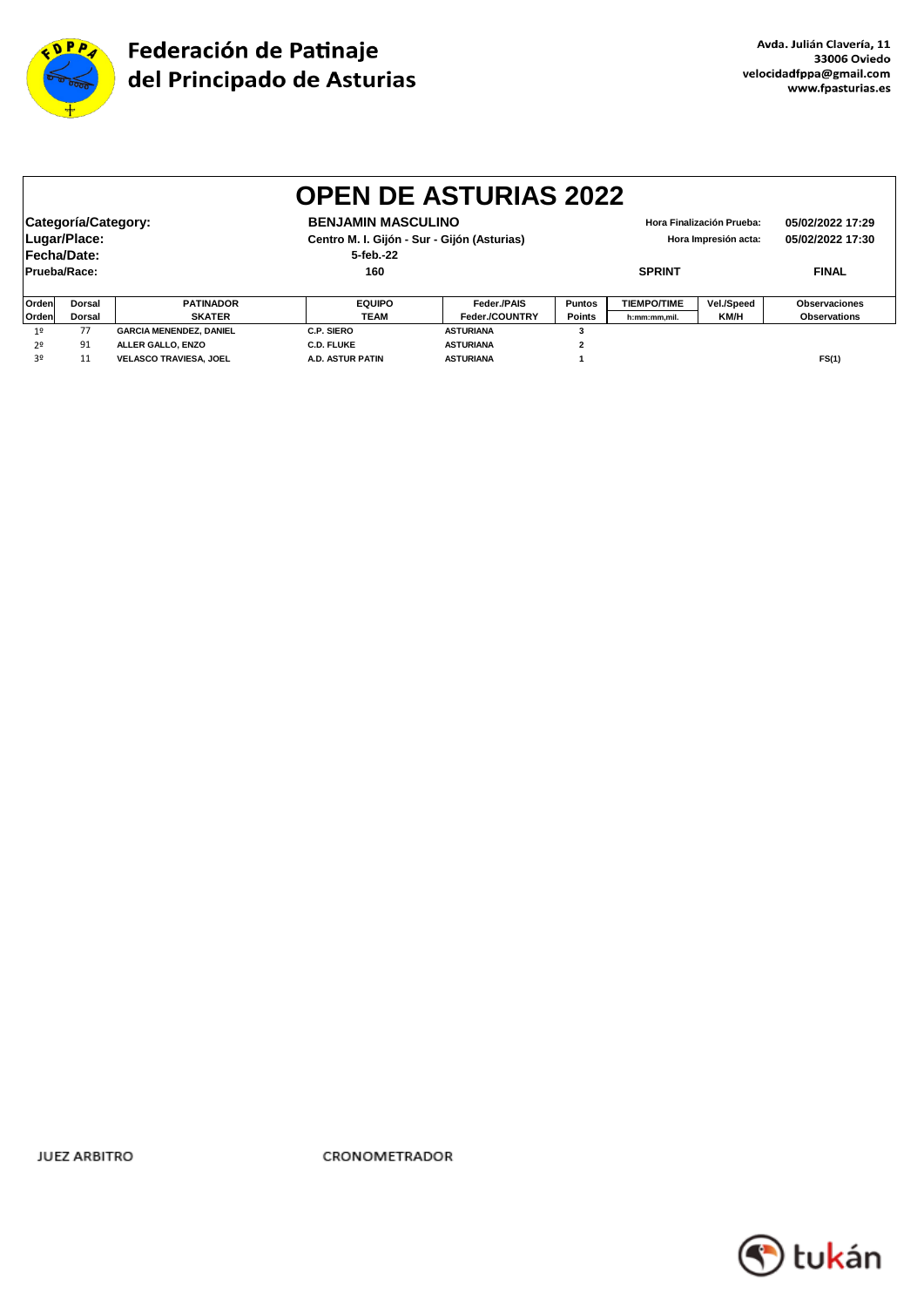

|       |                     |                                |                         | <b>OPEN DE ASTURIAS 2022</b>                                        |                |                    |                           |                      |
|-------|---------------------|--------------------------------|-------------------------|---------------------------------------------------------------------|----------------|--------------------|---------------------------|----------------------|
|       | Categoría/Category: |                                | <b>BENJAMIN MIXTO</b>   |                                                                     |                |                    | Hora Finalización Prueba: | 05/02/2022 17:29     |
|       | Lugar/Place:        |                                |                         | Centro M. I. Gijón - Sur - Gijón (Asturias)<br>Hora Impresión acta: |                |                    |                           | 05/02/2022 17:31     |
|       | Fecha/Date:         |                                | 5-feb.-22               |                                                                     |                |                    |                           |                      |
|       | Prueba/Race:        |                                | 160                     |                                                                     | <b>SPRINT</b>  |                    |                           | <b>FINAL</b>         |
|       |                     |                                |                         |                                                                     |                |                    |                           |                      |
| Orden | <b>Dorsal</b>       | <b>PATINADOR</b>               | <b>EQUIPO</b>           | Feder./PAIS                                                         | <b>Puntos</b>  | <b>TIEMPO/TIME</b> | <b>PUNTOS</b>             | <b>Observaciones</b> |
| Orden | <b>Dorsal</b>       | <b>SKATER</b>                  | <b>TEAM</b>             | Feder./COUNTRY                                                      | <b>Points</b>  | h:mm:mm.mil.       | <b>Points</b>             | <b>Observations</b>  |
| 19    | 12                  | FERNANDEZ MORAN, CANDELA       | C.P. SIERO              | <b>ASTURIANA</b>                                                    | 9              |                    |                           |                      |
| 2º    | 77                  | <b>GARCIA MENENDEZ, DANIEL</b> | C.P. SIERO              | <b>ASTURIANA</b>                                                    |                |                    |                           |                      |
| 3º    | 91                  | ALLER GALLO, ENZO              | <b>C.D. FLUKE</b>       | <b>ASTURIANA</b>                                                    |                |                    |                           |                      |
| 4º    | 64                  | DE LOS BUEIS RIOBELLO, LLUNA   | A.D. NOVARES            | <b>ASTURIANA</b>                                                    | 6              |                    |                           |                      |
| 52    | 98                  | DA SILVA GONZALEZ, ALICIA      | <b>C.D. FLUKE</b>       | <b>ASTURIANA</b>                                                    | 4,5            |                    |                           |                      |
| 52    | 11                  | <b>VELASCO TRAVIESA, JOEL</b>  | <b>A.D. ASTUR PATIN</b> | <b>ASTURIANA</b>                                                    | 4,5            |                    |                           | FS(1)                |
| 7º    | 58                  | <b>GARCIA GONZALEZ, AITANA</b> | <b>CUELEBRE P.C.</b>    | <b>ASTURIANA</b>                                                    | 3              |                    |                           |                      |
| 80    | q                   | <b>CASTRO GONZALEZ, PAULA</b>  | A.D. ASTUR PATIN        | <b>ASTURIANA</b>                                                    | $\overline{2}$ |                    |                           | $C(1)$ -DNF          |
| 9º    | 44                  | <b>GONZALEZ BENITO, ALBA</b>   | <b>A.D. ASTUR PATIN</b> | <b>ASTURIANA</b>                                                    |                |                    |                           | <b>DNS</b>           |

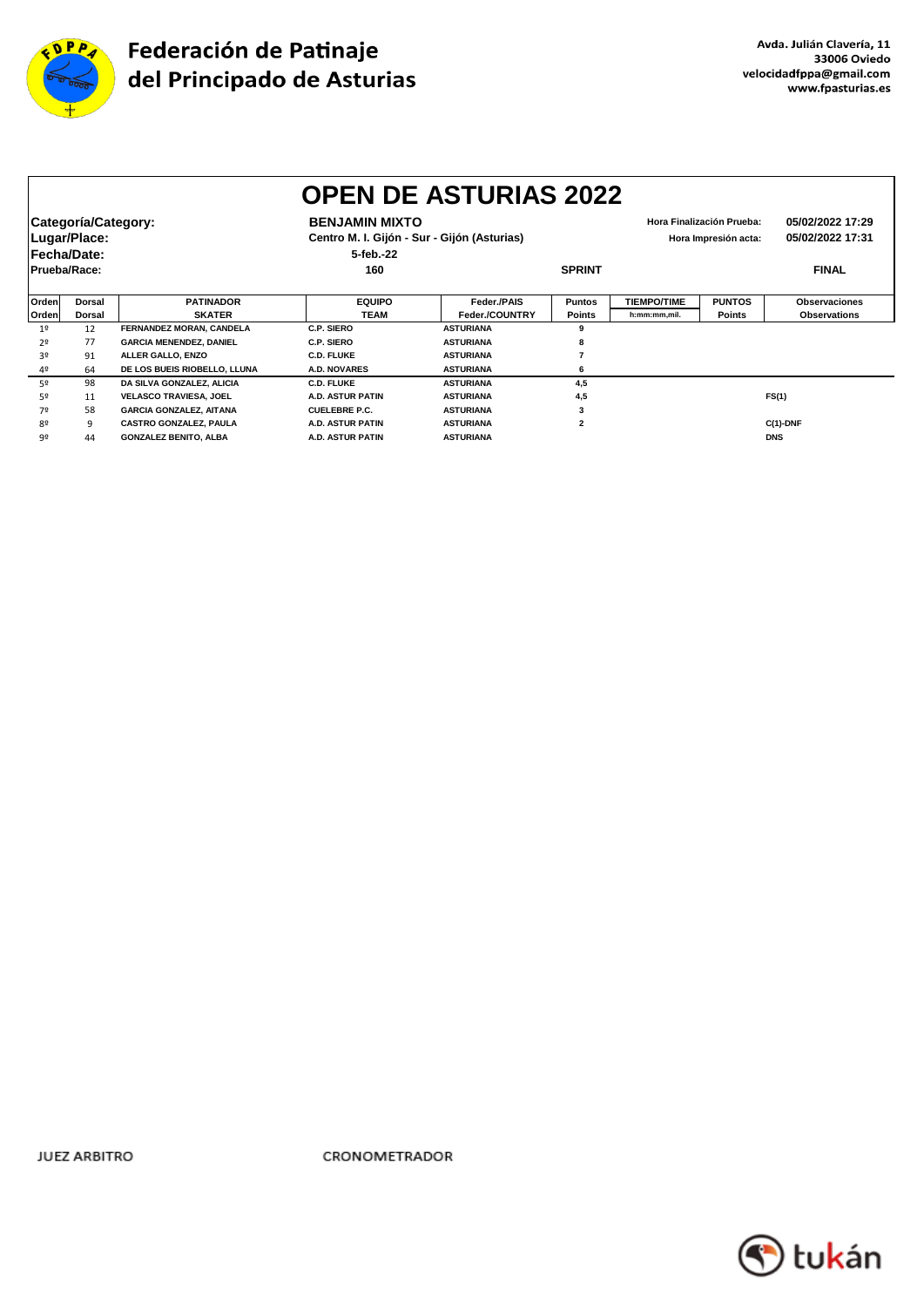

|                |                     |                                     |                          | <b>OPEN DE ASTURIAS 2022</b>                |               |                    |                           |                      |
|----------------|---------------------|-------------------------------------|--------------------------|---------------------------------------------|---------------|--------------------|---------------------------|----------------------|
|                | Categoría/Category: |                                     | <b>ALEVIN FEMENINO</b>   |                                             |               |                    | Hora Finalización Prueba: | 05/02/2022 17:34     |
|                | Lugar/Place:        |                                     |                          | Centro M. I. Gijón - Sur - Gijón (Asturias) |               |                    | Hora Impresión acta:      | 05/02/2022 17:34     |
|                | Fecha/Date:         |                                     | 5-feb.-22                |                                             |               |                    |                           |                      |
|                |                     |                                     |                          |                                             |               |                    |                           |                      |
| Prueba/Race:   |                     |                                     | 320                      |                                             | <b>SPRINT</b> |                    |                           | <b>FINAL</b>         |
| Orden          | Dorsal              | <b>PATINADOR</b>                    | <b>EQUIPO</b>            | Feder./PAIS                                 | <b>Puntos</b> | <b>TIEMPO/TIME</b> | <b>PUNTOS</b>             | <b>Observaciones</b> |
| Orden          | <b>Dorsal</b>       | <b>SKATER</b>                       | <b>TEAM</b>              | Feder./COUNTRY                              | <b>Points</b> | h:mm:mm,mil.       | <b>Points</b>             | <b>Observations</b>  |
| 1 <sup>o</sup> | 53                  | <b>CASAIS GERPE, SELINA</b>         | C.P. SIERO               | <b>ASTURIANA</b>                            | 22            |                    |                           |                      |
| 2º             | 5                   | ALVAREZ NUÑO, CIRA                  | C.P. SIERO               | <b>ASTURIANA</b>                            | 21            |                    |                           | FS(1)                |
| 3º             | 89                  | PIENKO GARCIA, INDIRA               | C.P. SIERO               | <b>ASTURIANA</b>                            | 20            |                    |                           |                      |
| 4º             | 95                  | <b>DIAZ GARCIA, IRIS</b>            | <b>A.D. NOVARES</b>      | <b>ASTURIANA</b>                            | 19            |                    |                           |                      |
| 5º             | 81                  | ARCE IGLESIAS, LLARA                | A.D. NOVARES             | <b>ASTURIANA</b>                            | 17,5          |                    |                           |                      |
| 52             | 96                  | <b>BUSTO CUERVO, MARINA</b>         | C.P. SIERO               | <b>ASTURIANA</b>                            | 17,5          |                    |                           | C(1)                 |
| 7º             | 97                  | ALONSO AMANDI, MARTA                | C.P. SIERO               | <b>ASTURIANA</b>                            | 15,5          |                    |                           |                      |
| 7º             | 11                  | VAZQUEZ GARCIA, SARA                | <b>A.D. NOVARES</b>      | <b>ASTURIANA</b>                            | 15,5          |                    |                           |                      |
| 9º             | 47                  | <b>BEN ALI, ROEYA</b>               | <b>C.P. NUEVO OVIEDO</b> | ASTURIANA                                   | 12,5          |                    |                           |                      |
| 92             | 63                  | <b>CASTELLANOS VAZQUEZ. DESIREE</b> | <b>C.D. FLUKE</b>        | <b>ASTURIANA</b>                            | 12,5          |                    |                           |                      |
| 92             | 13                  | FERNANDEZ GARCIA, ANA               | <b>A.D. ASTUR PATIN</b>  | <b>ASTURIANA</b>                            | 12,5          |                    |                           |                      |
| 92             | 14                  | FERNANDEZ-BUELTA BARILLAS, LUCIA    | <b>C.D. FLUKE</b>        | <b>ASTURIANA</b>                            | 12,5          |                    |                           |                      |
| 13º            | 58                  | <b>LOBATO ROSETE, CLAUDIA</b>       | C.P. PELAYO              | <b>ASTURIANA</b>                            | 8,5           |                    |                           |                      |
| 13º            | 92                  | LOPEZ ALVAREZ, NAIARA               | <b>CUELEBRE P.C.</b>     | <b>ASTURIANA</b>                            | 8,5           |                    |                           |                      |
| 13º            | 32                  | LOPEZ JUAREZ, DANIELA               | C.P. SIERO               | <b>ASTURIANA</b>                            | 8,5           |                    |                           |                      |
| 13º            | 42                  | <b>MORENO DIAZ, SANDRA</b>          | C.P. PELAYO              | <b>ASTURIANA</b>                            | 8,5           |                    |                           |                      |
| 179            | 31                  | <b>CARDEÑOSO PRIETO, CARLA</b>      | <b>A.D. ASTUR PATIN</b>  | <b>ASTURIANA</b>                            | 4,5           |                    |                           |                      |
| 179            | 30                  | FERNANDEZ VIJANDE, ZAIRA            | <b>C.D. FLUKE</b>        | <b>ASTURIANA</b>                            | 4,5           |                    |                           |                      |
| 179            | 45                  | PATON ALVAREZ, ELSA                 | C.P. PELAYO              | <b>ASTURIANA</b>                            | 4,5           |                    |                           |                      |
| 179            | 69                  | RIOPEDRE PICAZO, RAQUEL             | <b>C.D. FLUKE</b>        | <b>ASTURIANA</b>                            | 4,5           |                    |                           |                      |
| 21º            | 99                  | ALLER GALLO, HEIDI                  | <b>C.D. FLUKE</b>        | <b>ASTURIANA</b>                            | 1,5           |                    |                           |                      |
| 219            | 54                  | <b>MOSTEIRO TRABANCO, SARAY</b>     | A.D. ASTUR PATIN         | <b>ASTURIANA</b>                            | 1,5           |                    |                           |                      |

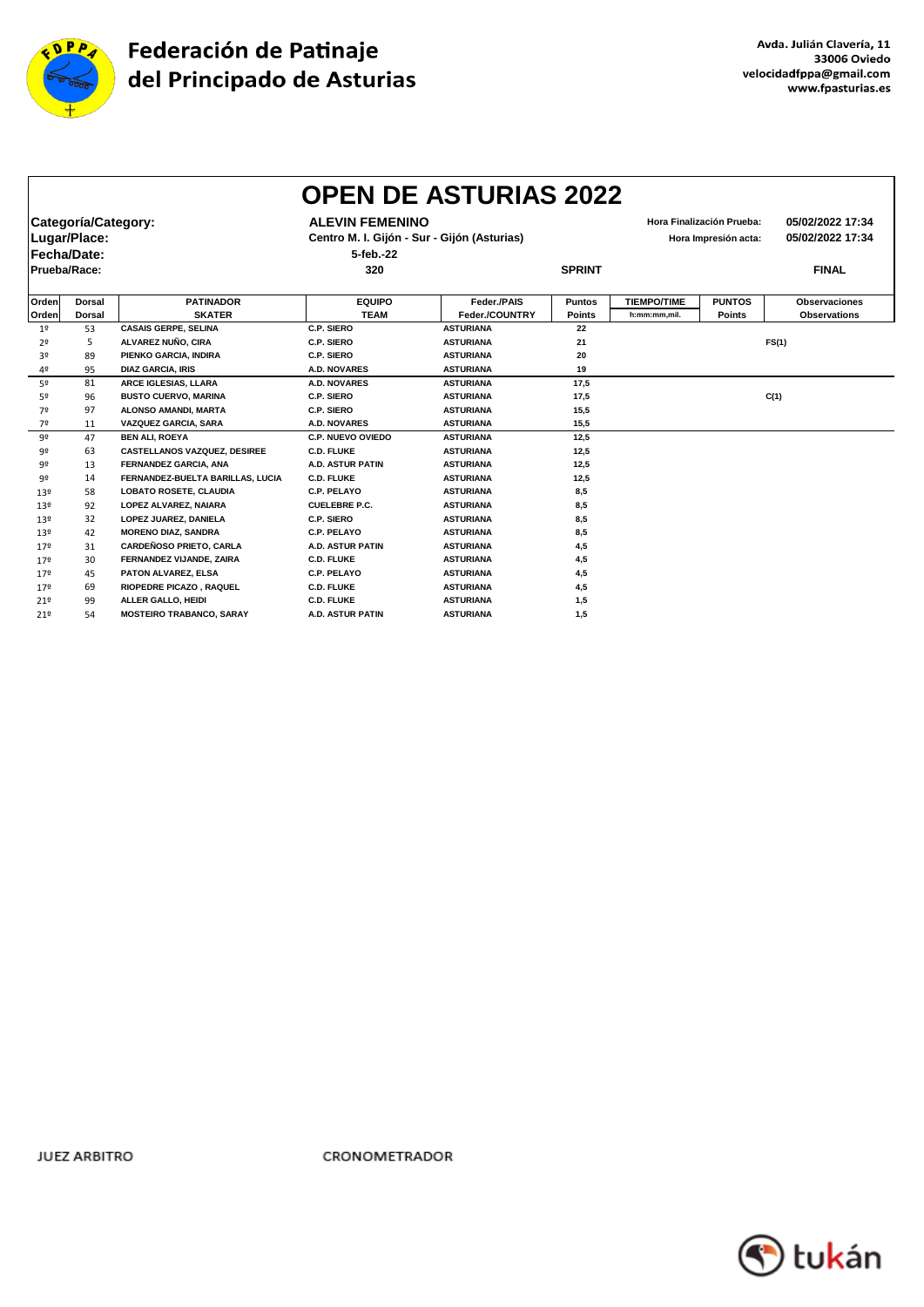

|                 |                     |                                      |                          | <b>OPEN DE ASTURIAS 2022</b>                |               |                    |                           |                      |
|-----------------|---------------------|--------------------------------------|--------------------------|---------------------------------------------|---------------|--------------------|---------------------------|----------------------|
|                 | Categoría/Category: |                                      | <b>INFANTIL FEMENINO</b> |                                             |               |                    | Hora Finalización Prueba: | 05/02/2022 17:36     |
|                 | Lugar/Place:        |                                      |                          | Centro M. I. Gijón - Sur - Gijón (Asturias) |               |                    | Hora Impresión acta:      | 05/02/2022 17:36     |
|                 | Fecha/Date:         |                                      |                          | 5-feb.-22                                   |               |                    |                           |                      |
| Prueba/Race:    |                     |                                      |                          |                                             |               |                    |                           |                      |
|                 |                     |                                      | 320                      |                                             | <b>SPRINT</b> |                    |                           | <b>FINAL</b>         |
| Orden           | <b>Dorsal</b>       | <b>PATINADOR</b>                     | <b>EQUIPO</b>            | Feder./PAIS                                 | <b>Puntos</b> | <b>TIEMPO/TIME</b> | <b>PUNTOS</b>             | <b>Observaciones</b> |
| Orden           | Dorsal              | <b>SKATER</b>                        | <b>TEAM</b>              | Feder./COUNTRY                              | <b>Points</b> | h:mm:mm,mil.       | <b>Points</b>             | <b>Observations</b>  |
| 1 <sup>o</sup>  | 29                  | ALVAREZ NUÑO, ALBA                   | C.P. SIERO               | <b>ASTURIANA</b>                            | 24            |                    |                           |                      |
| 2º              | 10                  | <b>MONTIEL RODRIGUEZ, LEYRE</b>      | <b>A.D. ASTUR PATIN</b>  | <b>ASTURIANA</b>                            | 23            |                    |                           |                      |
| 3º              | 76                  | <b>BENGOA RODRIGUEZ, ALBA</b>        | C.P. SIERO               | <b>ASTURIANA</b>                            | 22            |                    |                           |                      |
| 4º              | 98                  | <b>MEDERO GARCIA, LUCIA</b>          | C.P. SIERO               | <b>ASTURIANA</b>                            | 21            |                    |                           |                      |
| 5º              | 44                  | <b>BLANCO TARRIÑO, NAHIARA</b>       | <b>C.D. FLUKE</b>        | <b>ASTURIANA</b>                            | 19.5          |                    |                           |                      |
| 5º              | 25                  | PORTILLA BALSA, PAULA                | C.P. SIERO               | <b>ASTURIANA</b>                            | 19,5          |                    |                           |                      |
| 7º              | 8                   | <b>BEDIA JURADO, SARA</b>            | <b>A.D. ASTUR PATIN</b>  | <b>ASTURIANA</b>                            | 17,5          |                    |                           |                      |
| 7º              | 34                  | <b>MENENDEZ RODRIGUEZ, LLARA</b>     | <b>C.D. FLUKE</b>        | <b>ASTURIANA</b>                            | 17,5          |                    |                           |                      |
| 92              | 19                  | ALVAREZ MENDEZ, YAIZA                | C.P. SIERO               | <b>ASTURIANA</b>                            | 14,5          |                    |                           |                      |
| 92              | 6                   | <b>CALDERON CARDONA, LAURA SOFIA</b> | <b>C.D. FLUKE</b>        | <b>ASTURIANA</b>                            | 14,5          |                    |                           |                      |
| 92              | 48                  | GALEANO ORTIZ, LIZZA SOFIA JAZMIN    | C.P. PELAYO              | <b>ASTURIANA</b>                            | 14,5          |                    |                           |                      |
| 92              | 26                  | RODRIGUEZ SUAREZ, CLAUDIA            | <b>A.D. ASTUR PATIN</b>  | <b>ASTURIANA</b>                            | 14,5          |                    |                           |                      |
| 13º             | 84                  | LOPEZ ALVAREZ, YAIZA                 | <b>CUELEBRE P.C.</b>     | <b>ASTURIANA</b>                            | 10,5          |                    |                           |                      |
| 13 <sup>°</sup> | 24                  | NAYA LAVANDERA, SAIDA                | <b>C.P. PELAYO</b>       | <b>ASTURIANA</b>                            | 10,5          |                    |                           |                      |
| 13º             | 3                   | PEREZ ELORZA, IYANA                  | <b>A.D. NOVARES</b>      | <b>ASTURIANA</b>                            | 10,5          |                    |                           |                      |
| 13 <sup>°</sup> | 18                  | <b>REY COCHO, LUCIA</b>              | <b>C.P. NUEVO OVIEDO</b> | <b>ASTURIANA</b>                            | 10,5          |                    |                           |                      |
| 179             | 88                  | <b>GARCIA GONZALEZ, AINHOA</b>       | <b>CUELEBRE P.C.</b>     | <b>ASTURIANA</b>                            | 6,5           |                    |                           |                      |
| 179             | 22                  | <b>GONZALEZ FIRMINO, CARLA</b>       | <b>A.D. ASTUR PATIN</b>  | <b>ASTURIANA</b>                            | 6,5           |                    |                           |                      |
| 179             | 16                  | SUAREZ MUÑIZ, SIRA                   | <b>C.D. FLUKE</b>        | <b>ASTURIANA</b>                            | 6,5           |                    |                           |                      |
| 179             | 12                  | VIZAN FERNANDEZ, PAULA               | <b>C.D. FLUKE</b>        | <b>ASTURIANA</b>                            | 6,5           |                    |                           |                      |
| 21 <sup>°</sup> | 17                  | <b>ACEVEDO ESPINA, LAURA</b>         | <b>C.D. FLUKE</b>        | <b>ASTURIANA</b>                            | 3             |                    |                           |                      |
| 21 <sup>°</sup> | 49                  | <b>MARTINEZ PATIÑO, SARA</b>         | <b>C.P. NUEVO OVIEDO</b> | <b>ASTURIANA</b>                            | 3             |                    |                           |                      |
| 21 <sup>9</sup> | 20                  | ROBLEDO TROITIÑO, MONICA             | <b>A.D. ASTUR PATIN</b>  | <b>ASTURIANA</b>                            | 3             |                    |                           |                      |
| 24º             | 28                  | <b>VEGA FERNANDEZ, JULIA</b>         | C.P. SIERO               | <b>ASTURIANA</b>                            |               |                    |                           | <b>DNS</b>           |

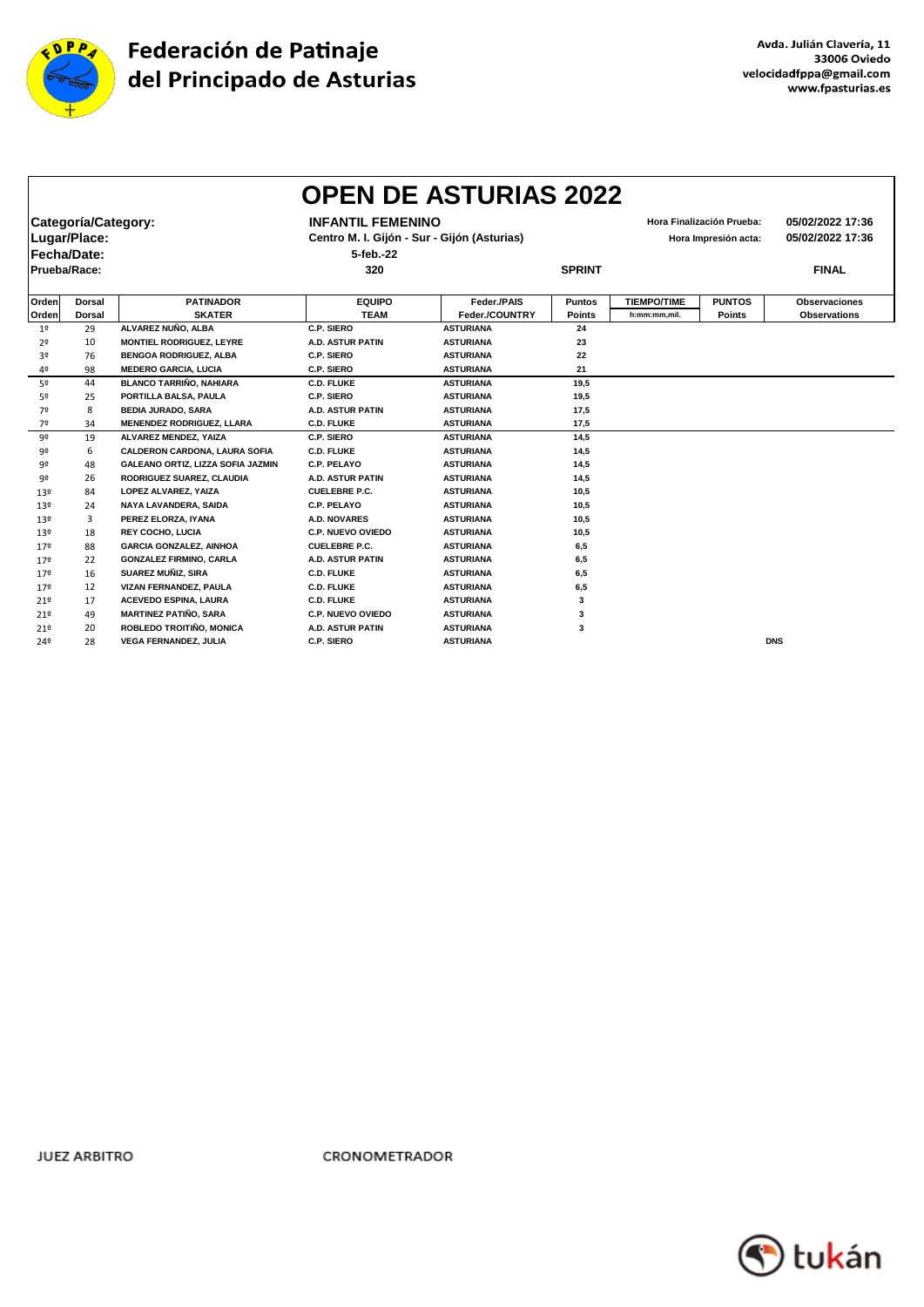

|                | <b>OPEN DE ASTURIAS 2022</b>        |                               |                                                                                     |                  |                                                   |                    |              |                                      |  |  |
|----------------|-------------------------------------|-------------------------------|-------------------------------------------------------------------------------------|------------------|---------------------------------------------------|--------------------|--------------|--------------------------------------|--|--|
|                | Categoría/Category:<br>Lugar/Place: |                               | <b>ALEVIN MASCULINO</b><br>Centro M. I. Gijón - Sur - Gijón (Asturias)<br>5-feb.-22 |                  | Hora Finalización Prueba:<br>Hora Impresión acta: |                    |              | 05/02/2022 17:39<br>05/02/2022 17:39 |  |  |
|                | Fecha/Date:<br>Prueba/Race:         |                               | 320                                                                                 |                  | <b>SPRINT</b>                                     |                    | <b>FINAL</b> |                                      |  |  |
| Orden          | Dorsal                              | <b>PATINADOR</b>              | <b>EQUIPO</b>                                                                       | Feder./PAIS      | <b>Puntos</b>                                     | <b>TIEMPO/TIME</b> | Vel./Speed   | <b>Observaciones</b>                 |  |  |
| Ordenl         | Dorsal                              | <b>SKATER</b>                 | <b>TEAM</b>                                                                         | Feder./COUNTRY   | <b>Points</b>                                     | h:mm:mm.mil.       | <b>KM/H</b>  | <b>Observations</b>                  |  |  |
| 1 <sup>°</sup> | 6                                   | <b>ALVAREZ MENDEZ. YOEL</b>   | C.P. SIERO                                                                          | <b>ASTURIANA</b> |                                                   |                    |              |                                      |  |  |
| 70             | 74<br><b>REY COCHO, ALVARO</b>      |                               | <b>C.P. NUEVO OVIEDO</b>                                                            | <b>ASTURIANA</b> | 3                                                 |                    |              |                                      |  |  |
| 30             | 87                                  | <b>CASTRO GONZALEZ, BRUNO</b> | A.D. ASTUR PATIN                                                                    | <b>ASTURIANA</b> | $\overline{2}$                                    |                    |              |                                      |  |  |
| 4º             | 13                                  | DE LA UZ REVOLLO. MATEO       | <b>C.P. NUEVO OVIEDO</b>                                                            | <b>ASTURIANA</b> |                                                   |                    |              | <b>DSQ-TF</b>                        |  |  |

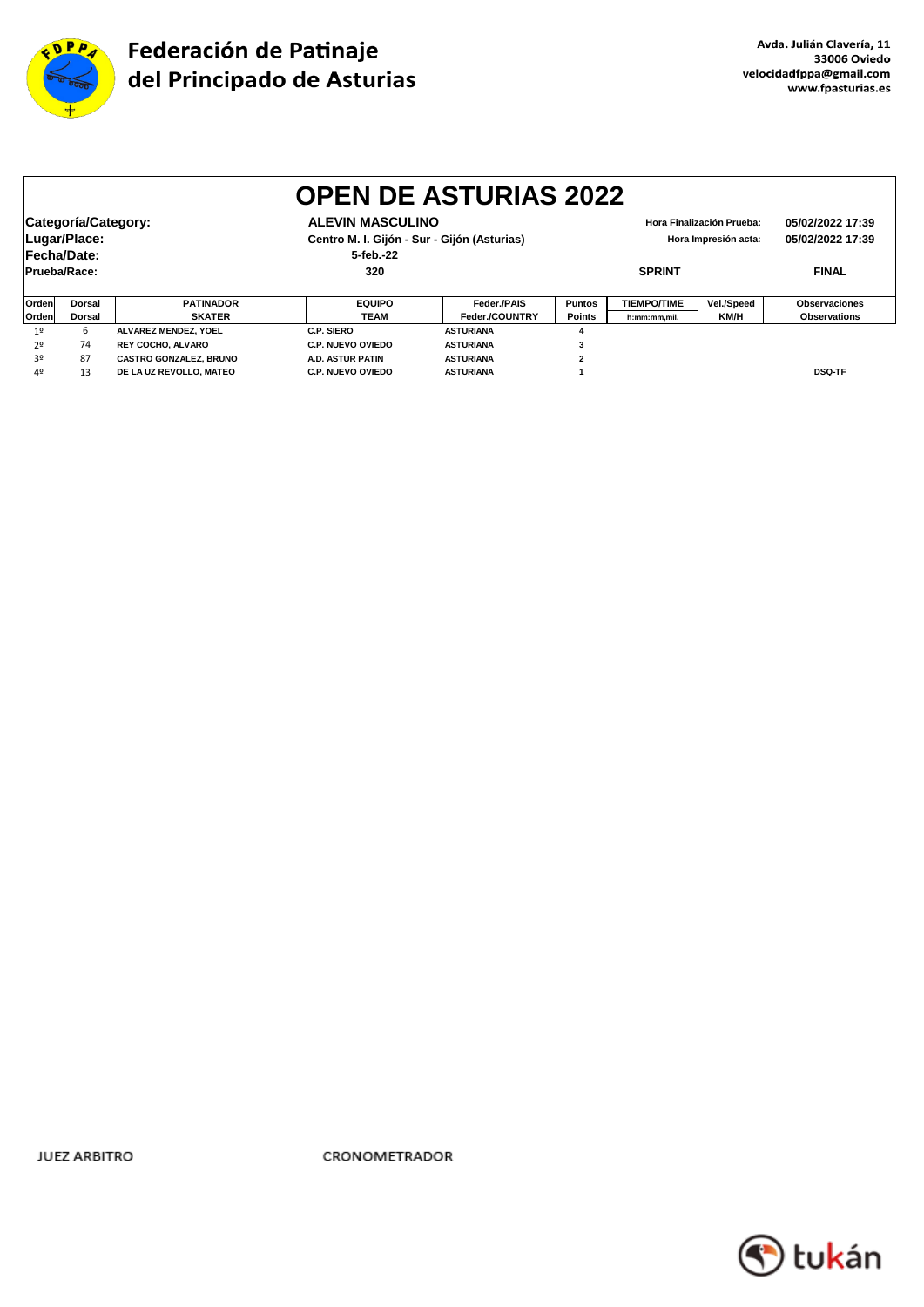

| <b>OPEN DE ASTURIAS 2022</b> |                                                                                                   |                               |                                             |                  |                |                                          |            |                      |  |  |
|------------------------------|---------------------------------------------------------------------------------------------------|-------------------------------|---------------------------------------------|------------------|----------------|------------------------------------------|------------|----------------------|--|--|
|                              | Categoría/Category:<br><b>INFANTIL MASCULINO</b><br>05/02/2022 17:39<br>Hora Finalización Prueba: |                               |                                             |                  |                |                                          |            |                      |  |  |
| Lugar/Place:                 |                                                                                                   |                               | Centro M. I. Gijón - Sur - Gijón (Asturias) |                  |                | 05/02/2022 17:39<br>Hora Impresión acta: |            |                      |  |  |
| Fecha/Date:                  |                                                                                                   |                               | 5-feb.-22                                   |                  |                |                                          |            |                      |  |  |
| Prueba/Race:                 |                                                                                                   |                               | 320                                         |                  |                | <b>SPRINT</b>                            |            | <b>FINAL</b>         |  |  |
|                              |                                                                                                   |                               |                                             |                  |                |                                          |            |                      |  |  |
| <b>Orden</b>                 | Dorsal                                                                                            | <b>PATINADOR</b>              | <b>EQUIPO</b>                               | Feder./PAIS      | <b>Puntos</b>  | <b>TIEMPO/TIME</b>                       | Vel./Speed | <b>Observaciones</b> |  |  |
| Orden                        | Dorsal                                                                                            | <b>SKATER</b>                 | <b>TEAM</b>                                 | Feder./COUNTRY   | <b>Points</b>  | h:mm:mm,mil.                             | KM/H       | <b>Observations</b>  |  |  |
| 1 <sup>°</sup>               | 35                                                                                                | <b>GARCIA MENENDEZ, DIEGO</b> | C.P. SIERO                                  | <b>ASTURIANA</b> |                |                                          |            |                      |  |  |
| 2 <sup>0</sup>               | 80                                                                                                | SANTIAGO VALDES, PELAYO       | <b>C.P. NUEVO OVIEDO</b>                    | <b>ASTURIANA</b> | 3              |                                          |            |                      |  |  |
| 30                           | 97                                                                                                | <b>CUETO GUTIERREZ, HUGO</b>  | A.D. NOVARES                                | <b>ASTURIANA</b> | $\overline{2}$ |                                          |            |                      |  |  |
| 4º                           | 48                                                                                                | <b>MENDEZ RODRIGUEZ, GAEL</b> | A.D. ASTUR PATIN                            | <b>ASTURIANA</b> |                |                                          |            |                      |  |  |

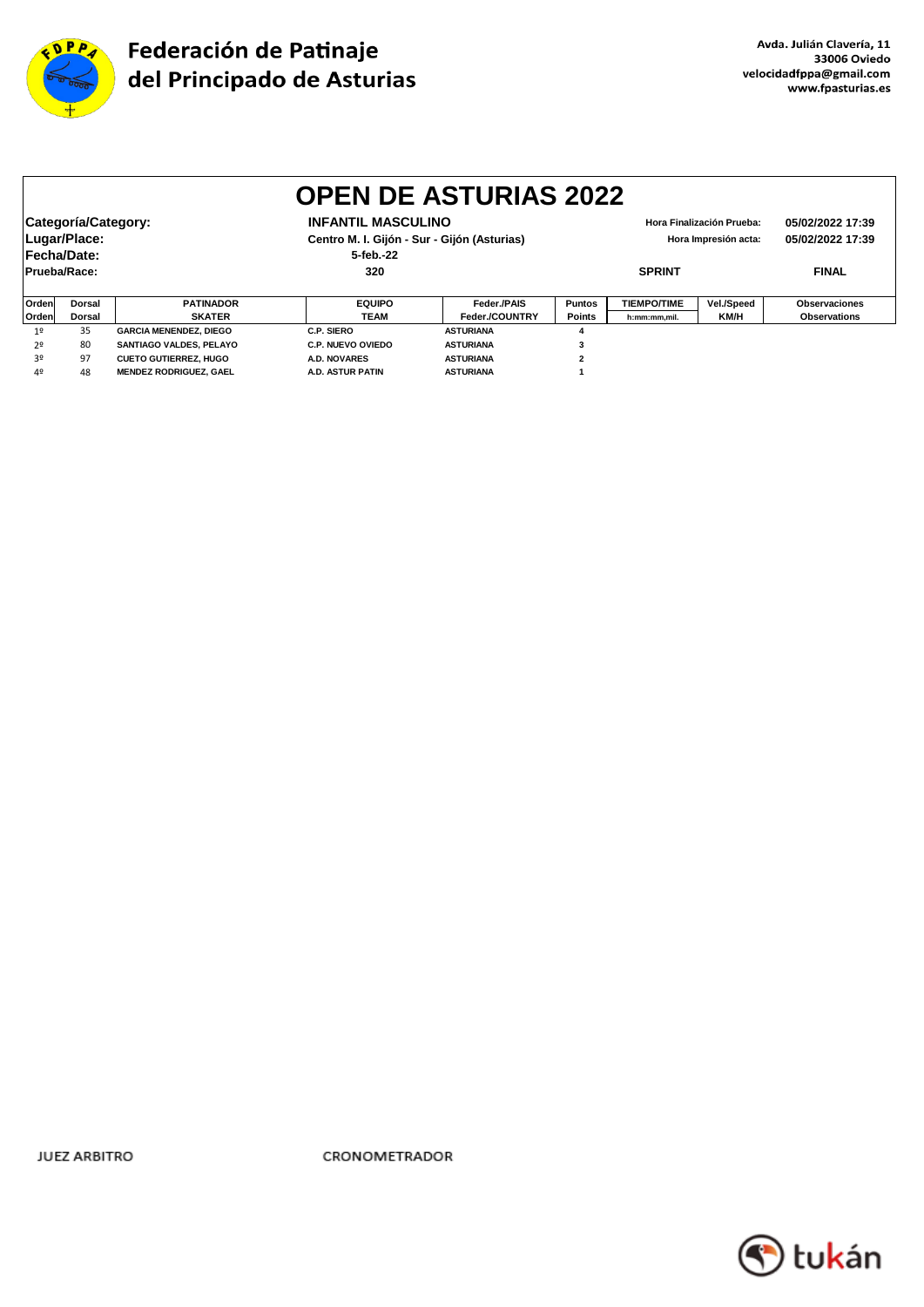

|              | <b>OPEN DE ASTURIAS 2022</b> |                               |                                             |                           |                |                    |                           |                      |  |
|--------------|------------------------------|-------------------------------|---------------------------------------------|---------------------------|----------------|--------------------|---------------------------|----------------------|--|
|              | Categoría/Category:          |                               |                                             | <b>ALEV-INF MASCULINO</b> |                |                    | Hora Finalización Prueba: | 05/02/2022 17:39     |  |
|              | Lugar/Place:                 |                               | Centro M. I. Gijón - Sur - Gijón (Asturias) |                           |                |                    | Hora Impresión acta:      | 05/02/2022 17:40     |  |
|              | Fecha/Date:                  |                               | 5-feb.-22                                   |                           |                |                    |                           |                      |  |
| Prueba/Race: |                              |                               | 320                                         |                           | <b>SPRINT</b>  |                    |                           | <b>FINAL</b>         |  |
|              |                              |                               |                                             |                           |                |                    |                           |                      |  |
| Orden        | <b>Dorsal</b>                | <b>PATINADOR</b>              | <b>EQUIPO</b>                               | Feder./PAIS               | <b>Puntos</b>  | <b>TIEMPO/TIME</b> | <b>PUNTOS</b>             | <b>Observaciones</b> |  |
| Orden        | <b>Dorsal</b>                | <b>SKATER</b>                 | <b>TEAM</b>                                 | Feder./COUNTRY            | <b>Points</b>  | h:mm:mm,mil.       | <b>Points</b>             | <b>Observations</b>  |  |
| 19           | 35                           | <b>GARCIA MENENDEZ, DIEGO</b> | <b>C.P. SIERO</b>                           | <b>ASTURIANA</b>          |                |                    |                           |                      |  |
| 2º           | 6                            | ALVAREZ MENDEZ, YOEL          | <b>C.P. SIERO</b>                           | <b>ASTURIANA</b>          |                |                    |                           |                      |  |
| 3º           | 80                           | SANTIAGO VALDES, PELAYO       | <b>C.P. NUEVO OVIEDO</b>                    | <b>ASTURIANA</b>          | 6              |                    |                           |                      |  |
| 4º           | 97                           | <b>CUETO GUTIERREZ, HUGO</b>  | A.D. NOVARES                                | <b>ASTURIANA</b>          |                |                    |                           |                      |  |
| 52           | 48                           | <b>MENDEZ RODRIGUEZ, GAEL</b> | A.D. ASTUR PATIN                            | <b>ASTURIANA</b>          | 3,5            |                    |                           |                      |  |
| 52           | 74                           | <b>REY COCHO, ALVARO</b>      | <b>C.P. NUEVO OVIEDO</b>                    | <b>ASTURIANA</b>          | 3,5            |                    |                           |                      |  |
| 7º           | 87                           | <b>CASTRO GONZALEZ, BRUNO</b> | <b>A.D. ASTUR PATIN</b>                     | <b>ASTURIANA</b>          | $\overline{2}$ |                    |                           |                      |  |
| 80           | 13                           | DE LA UZ REVOLLO, MATEO       | <b>C.P. NUEVO OVIEDO</b>                    | <b>ASTURIANA</b>          |                |                    |                           | <b>DSQ-TF</b>        |  |

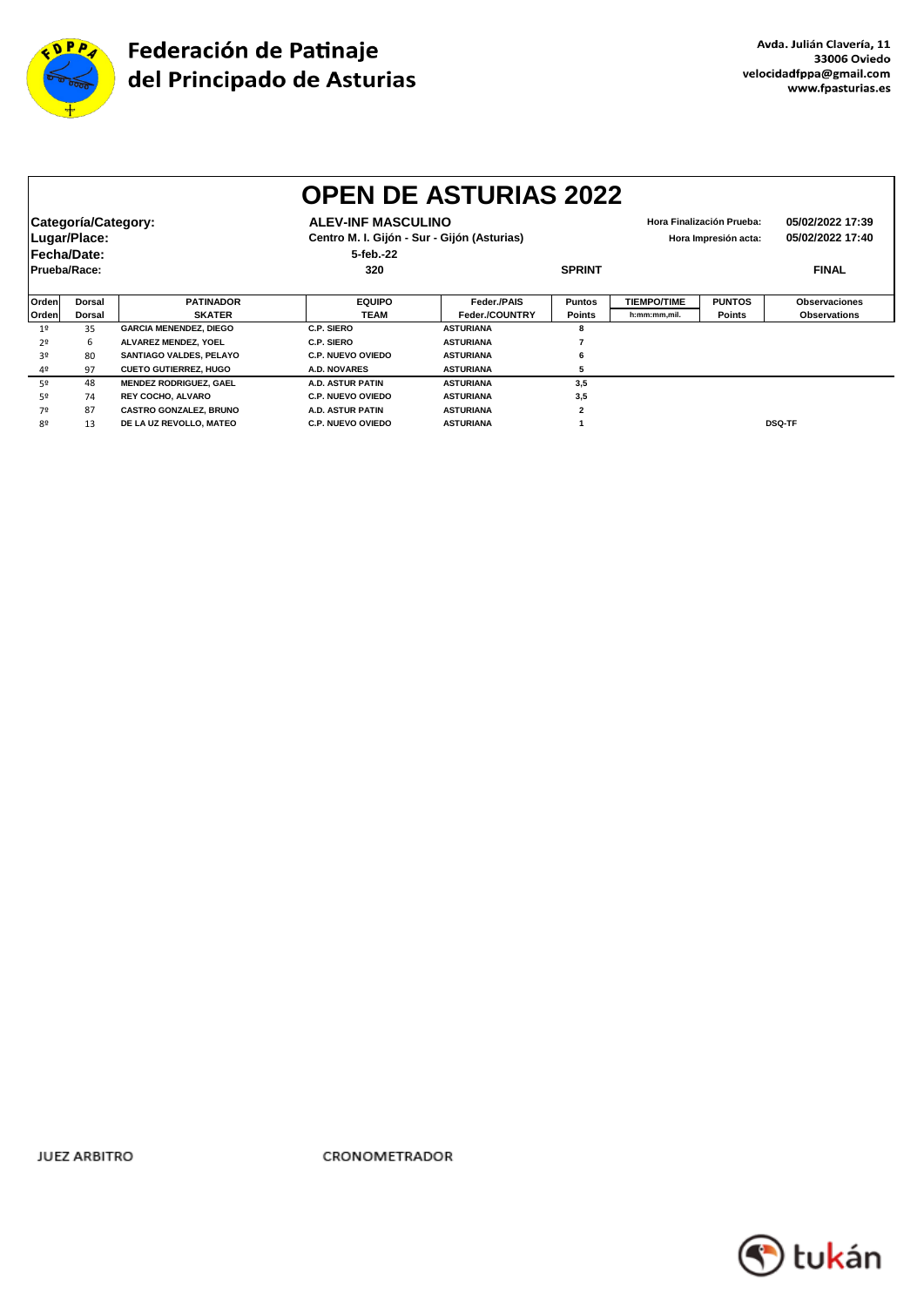

 $\mathsf{r}$ 

٦

| <b>OPEN DE ASTURIAS 2022</b> |                                   |                                    |                                             |                  |               |                      |                           |                      |
|------------------------------|-----------------------------------|------------------------------------|---------------------------------------------|------------------|---------------|----------------------|---------------------------|----------------------|
|                              | <b>Categoría/Category:</b>        |                                    | <b>JUVENIL FEMENINO</b>                     |                  |               |                      | Hora Finalización Prueba: | 05/02/2022 17:43     |
|                              | Lugar/Place:                      |                                    | Centro M. I. Gijón - Sur - Gijón (Asturias) |                  |               | Hora Impresión acta: | 05/02/2022 17:43          |                      |
|                              | Fecha/Date:                       |                                    | 5-feb.-22                                   |                  |               |                      |                           |                      |
|                              | Prueba/Race:                      |                                    | 320                                         | <b>SPRINT</b>    |               |                      | <b>FINAL</b>              |                      |
| Orden                        | <b>PATINADOR</b><br><b>Dorsal</b> |                                    | <b>EQUIPO</b>                               | Feder./PAIS      | <b>Puntos</b> | <b>TIEMPO/TIME</b>   | Vel./Speed                | <b>Observaciones</b> |
| Orden                        | <b>Dorsal</b>                     | <b>SKATER</b>                      | <b>TEAM</b>                                 | Feder./COUNTRY   | <b>Points</b> | h:mm:mm,mil.         | <b>KM/H</b>               | <b>Observations</b>  |
| 1 <sup>°</sup>               | 93                                | ALVAREZ CONDE, LUCIA               | A.D. ASTUR PATIN                            | <b>ASTURIANA</b> | 14,5          |                      |                           |                      |
| 1 <sup>°</sup>               | 23                                | <b>GONZALEZ ARTIME, AITANA</b>     | <b>C.P. PELAYO</b>                          | <b>ASTURIANA</b> | 14,5          |                      |                           |                      |
| 3º                           | 54                                | COCA REYERO, ALBA                  | <b>A.D. ASTUR PATIN</b>                     | <b>ASTURIANA</b> | 12            |                      |                           |                      |
| 3º                           | 57                                | <b>IGLESIAS SIXTO, ANDREA</b>      | <b>C.P. NUEVO OVIEDO</b>                    | <b>ASTURIANA</b> | 12            |                      |                           |                      |
| 30                           | 94                                | <b>INIESTA CASTELLANOS, SHEILA</b> | <b>A.D. ASTUR PATIN</b>                     | <b>ASTURIANA</b> | 12            |                      |                           |                      |
| 62                           | 45                                | <b>GUTIERREZ MARTIN, SARA</b>      | <b>A.D. ASTUR PATIN</b>                     | <b>ASTURIANA</b> | 10            | 0:00:48,212          |                           |                      |
| 7º                           | 4                                 | PAÑEDA FRANCOS, NOA                | <b>A.D. ASTUR PATIN</b>                     | <b>ASTURIANA</b> | 9             | 0:00:48,652          |                           |                      |
| 8º                           | 8                                 | RAMON GONZALEZ, ALUA               | <b>A.D. ASTUR PATIN</b>                     | <b>ASTURIANA</b> | ឧ             | 0:00:48,684          |                           |                      |
| 92                           | 62                                | <b>FREIRE FERNANDEZ, ANTIA</b>     | C.P. SIERO                                  | <b>ASTURIANA</b> |               | 0:00:49,103          |                           |                      |
| $10^{9}$                     | 24                                | FERNANDEZ GARCIA, YARA             | <b>C.P. PELAYO</b>                          | <b>ASTURIANA</b> |               | 0:00:49,130          |                           |                      |
| 11 <sup>°</sup>              | 15                                | <b>ROJAS BRAGA, SOFIA</b>          | <b>A.D. ASTUR PATIN</b>                     | <b>ASTURIANA</b> | 5             | 0:00:49,265          |                           |                      |
| 12 <sup>°</sup>              | 43                                | PUPATILLO SOLLA, CLAUDIA           | <b>A.D. ASTUR PATIN</b>                     | <b>ASTURIANA</b> |               | 0:00:49,659          |                           |                      |
| 13 <sup>°</sup>              | 91                                | <b>VAZQUEZ GARCIA, IRENE</b>       | <b>A.D. NOVARES</b>                         | <b>ASTURIANA</b> | 3             | 0:00:50,076          |                           |                      |
| 14º                          | 39                                | <b>CARDEÑOSO PRIETO, LUNA</b>      | <b>A.D. ASTUR PATIN</b>                     | <b>ASTURIANA</b> | $\mathbf{2}$  | 0:00:55,484          |                           |                      |
| 159                          | 79                                | <b>GARCIA FERRERO, OLGA</b>        | C.P. SIERO                                  | <b>ASTURIANA</b> |               |                      |                           | <b>DNS</b>           |

**JUEZ ARBITRO** 

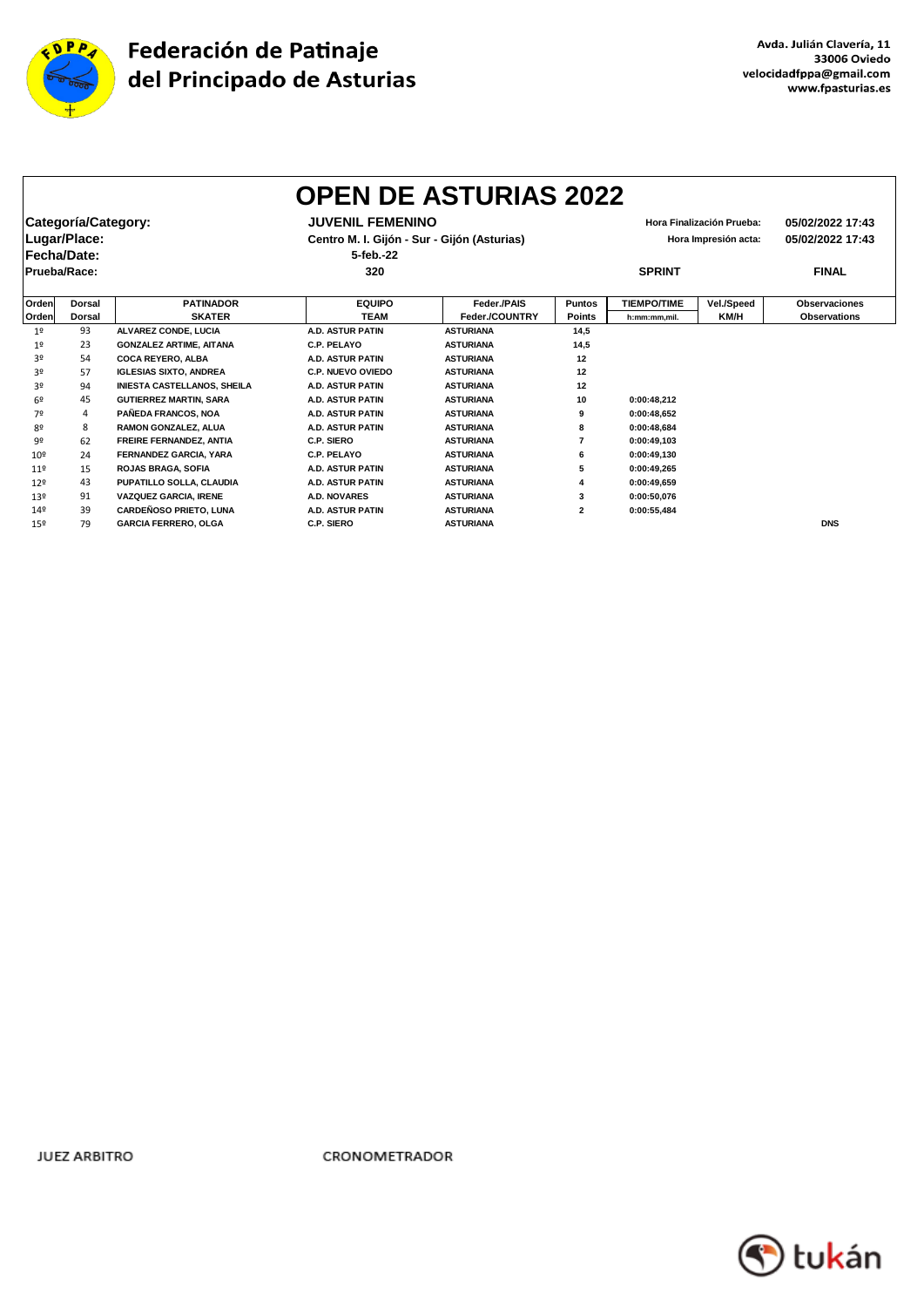

|                |                     |                                     |                                                                     | <b>OPEN DE ASTURIAS 2022</b> |               |                    |                  |                      |
|----------------|---------------------|-------------------------------------|---------------------------------------------------------------------|------------------------------|---------------|--------------------|------------------|----------------------|
|                | Categoría/Category: |                                     | <b>JUNIOR FEMENINO</b><br>Hora Finalización Prueba:                 |                              |               |                    | 05/02/2022 17:43 |                      |
|                | Lugar/Place:        |                                     | Centro M. I. Gijón - Sur - Gijón (Asturias)<br>Hora Impresión acta: |                              |               | 05/02/2022 17:44   |                  |                      |
|                | Fecha/Date:         |                                     | 5-feb.-22                                                           |                              |               |                    |                  |                      |
|                | Prueba/Race:        |                                     | 320                                                                 |                              |               | <b>SPRINT</b>      |                  | <b>FINAL</b>         |
| Orden          | Dorsal              | <b>PATINADOR</b>                    | <b>EQUIPO</b>                                                       | Feder./PAIS                  | <b>Puntos</b> | <b>TIEMPO/TIME</b> | Vel./Speed       | <b>Observaciones</b> |
| Orden          | Dorsal              | <b>SKATER</b>                       | <b>TEAM</b>                                                         | Feder./COUNTRY               | <b>Points</b> | h:mm:mm.mil.       | KM/H             | <b>Observations</b>  |
| 1 <sup>°</sup> | 9                   | ANTOLIN FERNADEZ, ALBA              | C.P. SIERO                                                          | <b>ASTURIANA</b>             | 10            |                    |                  |                      |
| 2º             | 28                  | PRENDES MENDIOLA, MIRIAM            | C.P. SIERO                                                          | <b>ASTURIANA</b>             | 9             |                    |                  |                      |
| 30             |                     | BUDIRINCA FURDUI, BEATRIZ ALEXANDRA | <b>A.D. ASTUR PATIN</b>                                             | <b>ASTURIANA</b>             | 7,5           |                    |                  |                      |
| 30             | 6                   | FERNANDEZ TUERO, ANDREA             | A.D. ASTUR PATIN                                                    | <b>ASTURIANA</b>             | 7,5           |                    |                  |                      |
| 5º             | 20                  | <b>MONTES GONZALEZ, LAURA</b>       | <b>C.P. PELAYO</b>                                                  | <b>ASTURIANA</b>             | 5,5           |                    |                  |                      |
| 5º             | 5                   | RODRIGUEZ GARCIA, PAULA             | A.D. ASTUR PATIN                                                    | <b>ASTURIANA</b>             | 5,5           |                    |                  |                      |
| 7º             | 3                   | HERNANDEZ VAZQUEZ, AINARA           | A.D. ASTUR PATIN                                                    | <b>ASTURIANA</b>             | 4             | 0:00:48,078        |                  |                      |
| 80             | 18                  | ALONSO ARIAS, MARIA                 | <b>A.D. ASTUR PATIN</b>                                             | <b>ASTURIANA</b>             | 3             | 0:00:49,476        |                  |                      |
| 92             | 64                  | JIMENEZ ARROYO, MARIA               | <b>C.D. FLUKE</b>                                                   | <b>ASTURIANA</b>             |               |                    |                  | <b>DNS</b>           |
| 9º             | 19                  | ROBLEDO TROITIÑO, LISA              | <b>A.D. ASTUR PATIN</b>                                             | <b>ASTURIANA</b>             |               |                    |                  | <b>DNS</b>           |

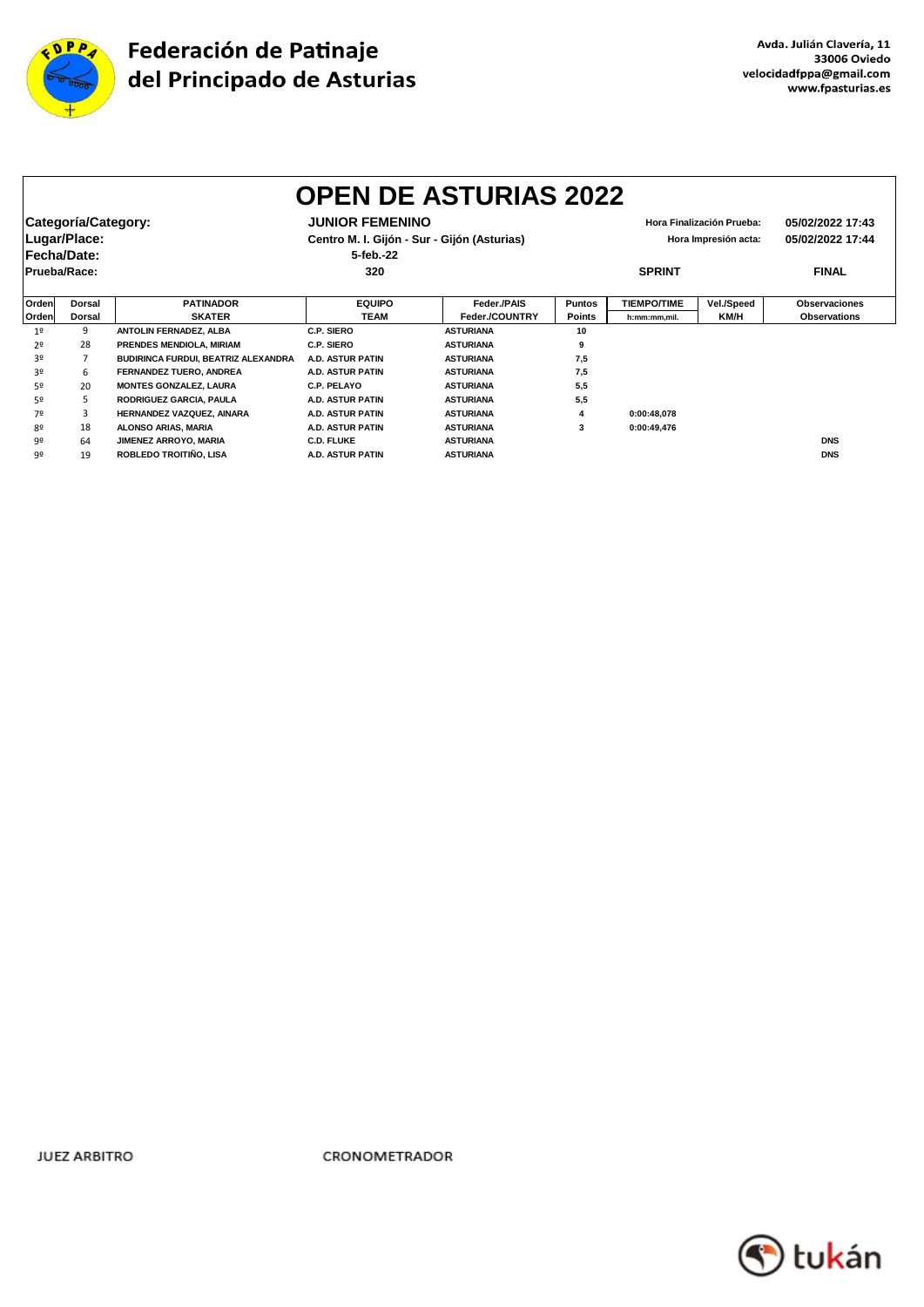

| <b>OPEN DE ASTURIAS 2022</b> |                     |                                 |                                             |                  |                                          |                    |                           |                      |  |
|------------------------------|---------------------|---------------------------------|---------------------------------------------|------------------|------------------------------------------|--------------------|---------------------------|----------------------|--|
|                              | Categoría/Category: |                                 | <b>SENIOR FEMENINO</b>                      |                  |                                          |                    | Hora Finalización Prueba: | 05/02/2022 17:43     |  |
|                              | Lugar/Place:        |                                 | Centro M. I. Gijón - Sur - Gijón (Asturias) |                  | 05/02/2022 17:45<br>Hora Impresión acta: |                    |                           |                      |  |
| Fecha/Date:                  |                     |                                 | 5-feb.-22                                   |                  |                                          |                    |                           |                      |  |
|                              | Prueba/Race:        |                                 | 320                                         |                  | <b>SPRINT</b>                            |                    |                           | <b>FINAL</b>         |  |
|                              |                     |                                 |                                             |                  |                                          |                    |                           |                      |  |
| Orden                        | <b>Dorsal</b>       | <b>PATINADOR</b>                | <b>EQUIPO</b>                               | Feder./PAIS      | Puntos                                   | <b>TIEMPO/TIME</b> | Vel./Speed                | <b>Observaciones</b> |  |
| Orden                        | <b>Dorsal</b>       | <b>SKATER</b>                   | <b>TEAM</b>                                 | Feder./COUNTRY   | <b>Points</b>                            | h:mm:mm,mil.       | KM/H                      | <b>Observations</b>  |  |
| 19                           | 83                  | <b>REYES MACARRO, IRENE</b>     | C.P. SIERO                                  | <b>ASTURIANA</b> | 5                                        |                    |                           |                      |  |
| 2º                           | 51                  | <b>GONZALEZ DIEZ, LARA</b>      | C.P. SIERO                                  | <b>ASTURIANA</b> | 4                                        |                    |                           |                      |  |
| 30                           | 86                  | <b>GONZALEZ DIAZ, OLAYA</b>     | C.P. SIERO                                  | <b>ASTURIANA</b> | 2,5                                      |                    |                           |                      |  |
| 30                           | 49                  | SANCHEZ VILLA, MALENA           | C.P. SIERO                                  | <b>ASTURIANA</b> | 2,5                                      |                    |                           |                      |  |
| 5º                           | 63                  | <b>FERANDEZ IGLESIAS, ZAIRA</b> | <b>A.D. ASTUR PATIN</b>                     | <b>ASTURIANA</b> |                                          |                    |                           |                      |  |

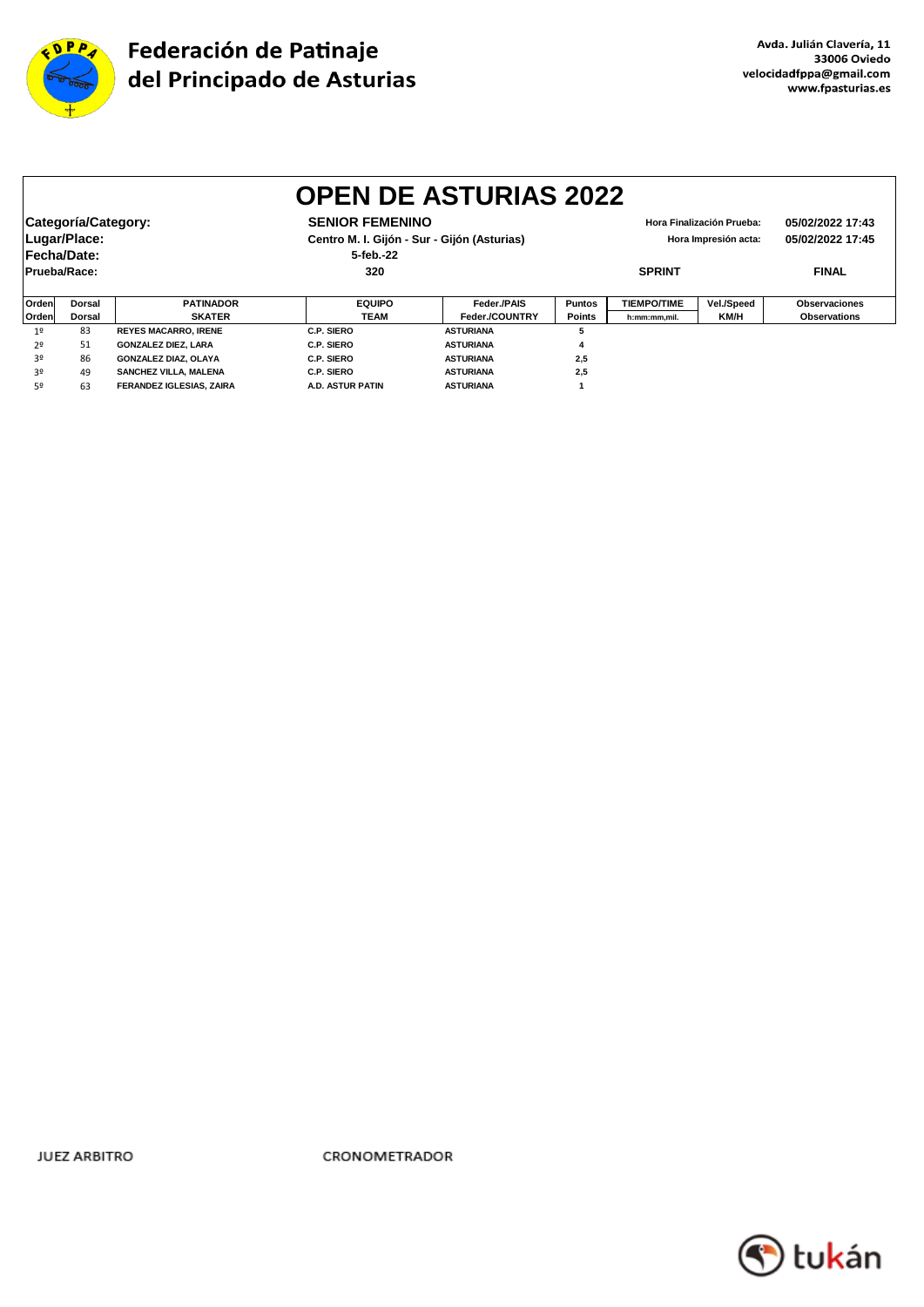

|                |                     |                                     |                                             | <b>OPEN DE ASTURIAS 2022</b> |                |                    |                           |                      |
|----------------|---------------------|-------------------------------------|---------------------------------------------|------------------------------|----------------|--------------------|---------------------------|----------------------|
|                |                     |                                     |                                             |                              |                |                    |                           |                      |
|                | Categoría/Category: |                                     | <b>ABSOLUTA FEMENINO</b>                    |                              |                |                    | Hora Finalización Prueba: | 05/02/2022 17:43     |
|                | Lugar/Place:        |                                     | Centro M. I. Gijón - Sur - Gijón (Asturias) |                              |                |                    | Hora Impresión acta:      | 05/02/2022 17:46     |
|                | Fecha/Date:         |                                     | 5-feb.-22                                   |                              |                |                    |                           |                      |
| Prueba/Race:   |                     |                                     | 320                                         |                              | <b>SPRINT</b>  |                    |                           | <b>FINAL</b>         |
|                |                     |                                     |                                             |                              |                |                    |                           |                      |
| Orden          | <b>Dorsal</b>       | <b>PATINADOR</b>                    | <b>EQUIPO</b>                               | Feder./PAIS                  | <b>Puntos</b>  | <b>TIEMPO/TIME</b> | <b>PUNTOS</b>             | <b>Observaciones</b> |
| Orden          | <b>Dorsal</b>       | <b>SKATER</b>                       | <b>TEAM</b>                                 | Feder./COUNTRY               | <b>Points</b>  | h:mm:mm,mil.       | <b>Points</b>             | <b>Observations</b>  |
| 1 <sup>°</sup> | 83                  | <b>REYES MACARRO, IRENE</b>         | C.P. SIERO                                  | <b>ASTURIANA</b>             | 30             |                    |                           |                      |
| 2º             | 9                   | ANTOLIN FERNADEZ, ALBA              | C.P. SIERO                                  | <b>ASTURIANA</b>             | 29             |                    |                           |                      |
| 3º             | 28                  | PRENDES MENDIOLA, MIRIAM            | C.P. SIERO                                  | <b>ASTURIANA</b>             | 28             |                    |                           |                      |
| 4º             | 51                  | <b>GONZALEZ DIEZ, LARA</b>          | C.P. SIERO                                  | <b>ASTURIANA</b>             | 27             |                    |                           |                      |
| 5º             | $\overline{7}$      | BUDIRINCA FURDUI, BEATRIZ ALEXANDRA | A.D. ASTUR PATIN                            | <b>ASTURIANA</b>             | 25,5           |                    |                           |                      |
| 52             | 6                   | FERNANDEZ TUERO, ANDREA             | <b>A.D. ASTUR PATIN</b>                     | <b>ASTURIANA</b>             | 25,5           |                    |                           |                      |
| 7º             | 20                  | <b>MONTES GONZALEZ, LAURA</b>       | C.P. PELAYO                                 | <b>ASTURIANA</b>             | 23,5           |                    |                           |                      |
| 7º             | 5                   | RODRIGUEZ GARCIA, PAULA             | <b>A.D. ASTUR PATIN</b>                     | <b>ASTURIANA</b>             | 23.5           |                    |                           |                      |
| 92             | 93                  | ALVAREZ CONDE, LUCIA                | A.D. ASTUR PATIN                            | <b>ASTURIANA</b>             | 20,5           |                    |                           |                      |
| 92             | 23                  | <b>GONZALEZ ARTIME, AITANA</b>      | <b>C.P. PELAYO</b>                          | <b>ASTURIANA</b>             | 20,5           |                    |                           |                      |
| 92             | 86                  | GONZALEZ DIAZ, OLAYA                | <b>C.P. SIERO</b>                           | <b>ASTURIANA</b>             | 20,5           |                    |                           |                      |
| 92             | 49                  | SANCHEZ VILLA, MALENA               | C.P. SIERO                                  | <b>ASTURIANA</b>             | 20,5           |                    |                           |                      |
| 13º            | 54                  | <b>COCA REYERO, ALBA</b>            | A.D. ASTUR PATIN                            | <b>ASTURIANA</b>             | 16,5           |                    |                           |                      |
| 13º            | 63                  | FERANDEZ IGLESIAS, ZAIRA            | <b>A.D. ASTUR PATIN</b>                     | <b>ASTURIANA</b>             | 16,5           |                    |                           |                      |
| 13º            | 57                  | <b>IGLESIAS SIXTO, ANDREA</b>       | <b>C.P. NUEVO OVIEDO</b>                    | <b>ASTURIANA</b>             | 16,5           |                    |                           |                      |
| 13º            | 94                  | <b>INIESTA CASTELLANOS, SHEILA</b>  | <b>A.D. ASTUR PATIN</b>                     | <b>ASTURIANA</b>             | 16,5           |                    |                           |                      |
| 179            | 3                   | HERNANDEZ VAZQUEZ, AINARA           | A.D. ASTUR PATIN                            | <b>ASTURIANA</b>             | 14             | 0:00:48,078        |                           |                      |
| 18º            | 45                  | <b>GUTIERREZ MARTIN, SARA</b>       | <b>A.D. ASTUR PATIN</b>                     | ASTURIANA                    | 13             | 0:00:48,212        |                           |                      |
| 192            | $\overline{4}$      | PAÑEDA FRANCOS, NOA                 | A.D. ASTUR PATIN                            | <b>ASTURIANA</b>             | 12             | 0:00:48.652        |                           |                      |
| 20º            | 8                   | RAMON GONZALEZ, ALUA                | <b>A.D. ASTUR PATIN</b>                     | <b>ASTURIANA</b>             | 11             | 0:00:48,684        |                           |                      |
| 219            | 62                  | FREIRE FERNANDEZ, ANTIA             | C.P. SIERO                                  | <b>ASTURIANA</b>             | 10             | 0:00:49,103        |                           |                      |
| 22º            | 24                  | FERNANDEZ GARCIA, YARA              | <b>C.P. PELAYO</b>                          | <b>ASTURIANA</b>             | 9              | 0:00:49,130        |                           |                      |
| 23º            | 15                  | <b>ROJAS BRAGA, SOFIA</b>           | <b>A.D. ASTUR PATIN</b>                     | <b>ASTURIANA</b>             | 8              | 0:00:49,265        |                           |                      |
| 249            | 18                  | ALONSO ARIAS, MARIA                 | <b>A.D. ASTUR PATIN</b>                     | <b>ASTURIANA</b>             | $\overline{7}$ | 0:00:49,476        |                           |                      |
| 25º            | 43                  | PUPATILLO SOLLA, CLAUDIA            | A.D. ASTUR PATIN                            | <b>ASTURIANA</b>             | 6              | 0:00:49,659        |                           |                      |
| 26º            | 91                  | <b>VAZQUEZ GARCIA, IRENE</b>        | <b>A.D. NOVARES</b>                         | <b>ASTURIANA</b>             | 5              | 0:00:50,076        |                           |                      |
| 27º            | 39                  | <b>CARDEÑOSO PRIETO, LUNA</b>       | <b>A.D. ASTUR PATIN</b>                     | <b>ASTURIANA</b>             | 4              | 0:00:55,484        |                           |                      |
| 289            | 79                  | <b>GARCIA FERRERO, OLGA</b>         | <b>C.P. SIERO</b>                           | <b>ASTURIANA</b>             |                |                    |                           | <b>DNS</b>           |
| 289            | 64                  | JIMENEZ ARROYO, MARIA               | <b>C.D. FLUKE</b>                           | <b>ASTURIANA</b>             |                |                    |                           | <b>DNS</b>           |
| 289            | 19                  | ROBLEDO TROITIÑO, LISA              | <b>A.D. ASTUR PATIN</b>                     | <b>ASTURIANA</b>             |                |                    |                           | <b>DNS</b>           |
|                |                     |                                     |                                             |                              |                |                    |                           |                      |

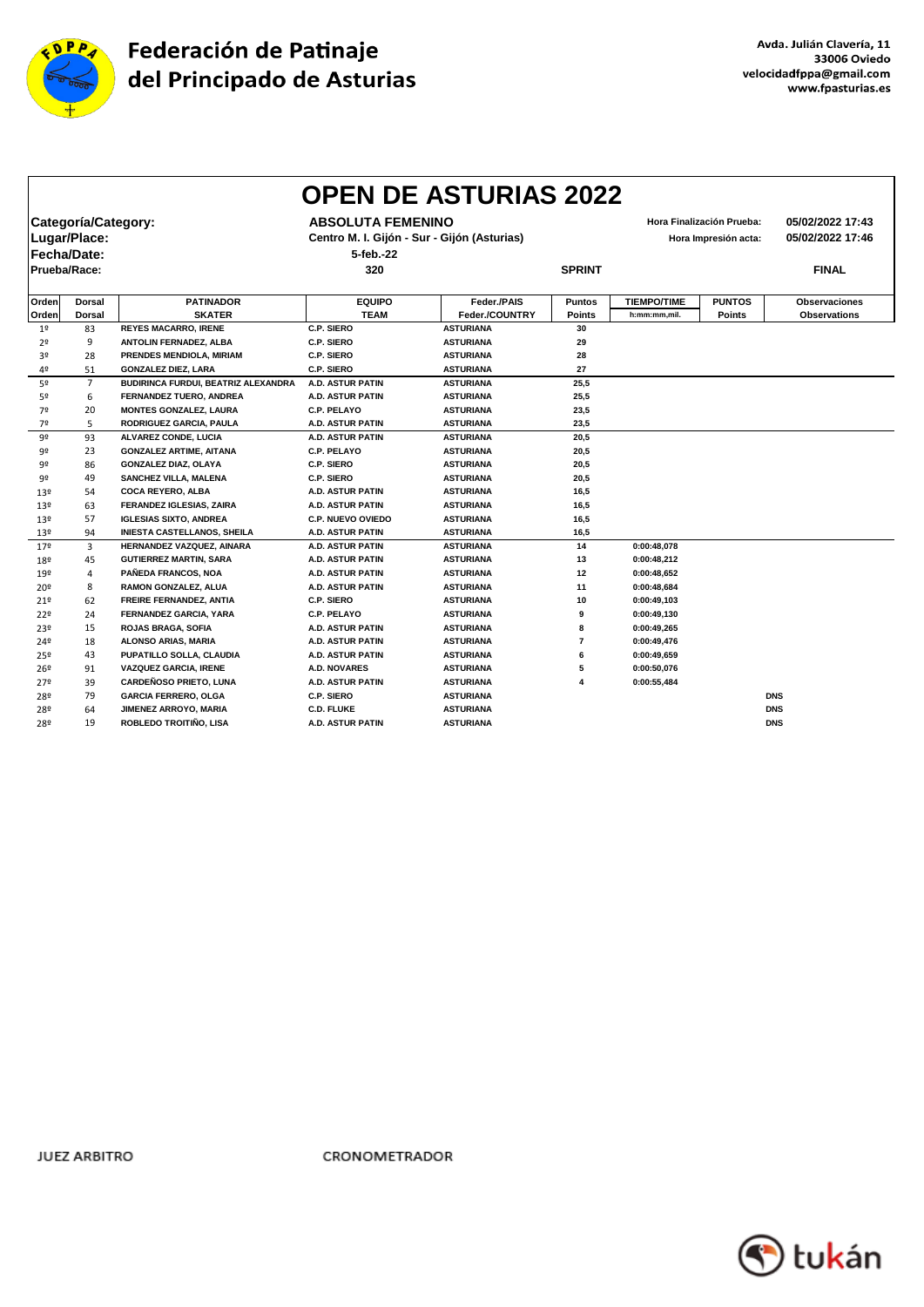

|                             |                                                                                                                                                                                                                          |                              |                   | <b>OPEN DE ASTURIAS 2022</b> |               |                    |            |                      |  |
|-----------------------------|--------------------------------------------------------------------------------------------------------------------------------------------------------------------------------------------------------------------------|------------------------------|-------------------|------------------------------|---------------|--------------------|------------|----------------------|--|
|                             | Categoría/Category:<br><b>JUVENIL MASCULINO</b><br>05/02/2022 17:50<br>Hora Finalización Prueba:<br>Lugar/Place:<br>Centro M. I. Gijón - Sur - Gijón (Asturias)<br>05/02/2022 17:50<br>Hora Impresión acta:<br>5-feb.-22 |                              |                   |                              |               |                    |            |                      |  |
| Fecha/Date:<br>Prueba/Race: |                                                                                                                                                                                                                          |                              | 320               |                              |               | <b>SPRINT</b>      |            | <b>FINAL</b>         |  |
| <b>Orden</b>                | Dorsal                                                                                                                                                                                                                   | <b>PATINADOR</b>             | <b>EQUIPO</b>     | Feder./PAIS                  | <b>Puntos</b> | <b>TIEMPO/TIME</b> | Vel./Speed | <b>Observaciones</b> |  |
| Orden                       | <b>Dorsal</b>                                                                                                                                                                                                            | <b>SKATER</b>                | TEAM              | <b>Feder./COUNTRY</b>        | <b>Points</b> | h:mm:mm.mil.       | KM/H       | <b>Observations</b>  |  |
| 1 <sup>°</sup>              | 50                                                                                                                                                                                                                       | <b>VEGA FERNANDEZ, JORGE</b> | <b>C.P. SIERO</b> | <b>ASTURIANA</b>             |               |                    |            | <b>DNS</b>           |  |

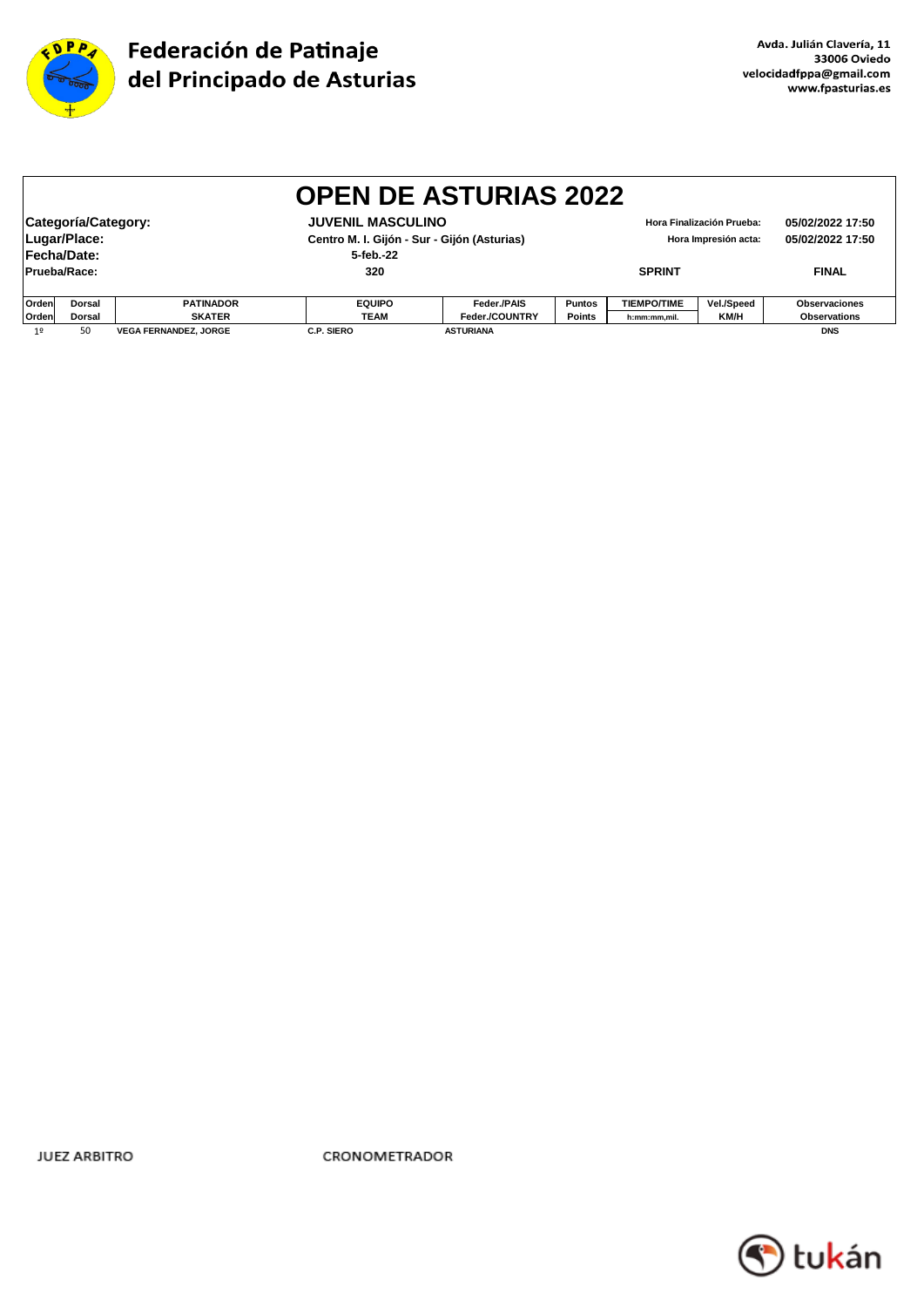

|                |                     |                                   |                                             | <b>OPEN DE ASTURIAS 2022</b> |               |                    |                                          |                      |  |
|----------------|---------------------|-----------------------------------|---------------------------------------------|------------------------------|---------------|--------------------|------------------------------------------|----------------------|--|
|                | Categoría/Category: |                                   | <b>JUNIOR MASCULINO</b>                     |                              |               |                    | Hora Finalización Prueba:                | 05/02/2022 17:50     |  |
|                | Lugar/Place:        |                                   | Centro M. I. Gijón - Sur - Gijón (Asturias) |                              |               |                    | 05/02/2022 17:50<br>Hora Impresión acta: |                      |  |
|                | Fecha/Date:         |                                   | 5-feb.-22                                   |                              |               |                    |                                          |                      |  |
|                | Prueba/Race:        |                                   | 320                                         |                              |               | <b>SPRINT</b>      |                                          | <b>FINAL</b>         |  |
|                |                     |                                   |                                             |                              |               |                    |                                          |                      |  |
| Orden          | <b>Dorsal</b>       | <b>PATINADOR</b>                  | <b>EQUIPO</b>                               | Feder./PAIS                  | Puntos        | <b>TIEMPO/TIME</b> | Vel./Speed                               | <b>Observaciones</b> |  |
| Orden          | Dorsal              | <b>SKATER</b>                     | <b>TEAM</b>                                 | Feder./COUNTRY               | <b>Points</b> | h:mm:mm,mil.       | <b>KM/H</b>                              | <b>Observations</b>  |  |
| 1 <sup>°</sup> | 36                  | PIENKO BECERRA, NICOLAS           | C.P. SIERO                                  | <b>ASTURIANA</b>             | 4             |                    |                                          |                      |  |
| 2º             | 33                  | SUAREZ ARGÜELLES. MIGUEL          | C.P. SIERO                                  | <b>ASTURIANA</b>             | 3             |                    |                                          |                      |  |
| 3º             | 34                  | <b>GARCIA RODRIGUEZ, SANTIAGO</b> | <b>C.P. NUEVO OVIEDO</b>                    | <b>ASTURIANA</b>             | 1,5           |                    |                                          |                      |  |
| 3º             | 35                  | <b>MIGUELEZ MARTINEZ, JOSE</b>    | <b>C.P. NUEVO OVIEDO</b>                    | <b>ASTURIANA</b>             | 1,5           |                    |                                          |                      |  |

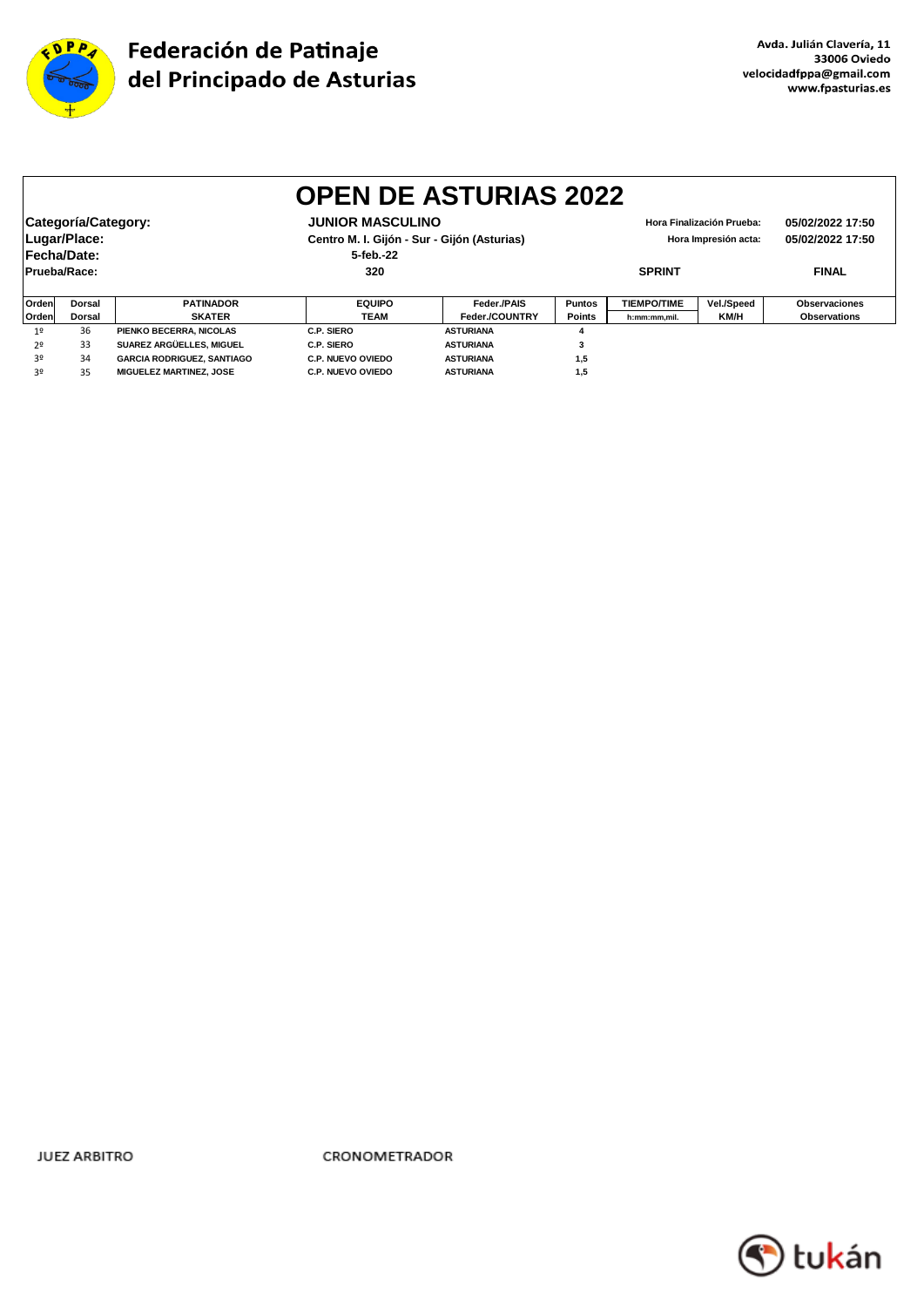

|                |                     |                                   |                                             | <b>OPEN DE ASTURIAS 2022</b> |                |                    |                           |                      |
|----------------|---------------------|-----------------------------------|---------------------------------------------|------------------------------|----------------|--------------------|---------------------------|----------------------|
|                |                     |                                   |                                             |                              |                |                    |                           |                      |
|                | Categoría/Category: |                                   | <b>SENIOR MASCULINO</b>                     |                              |                |                    | Hora Finalización Prueba: | 05/02/2022 17:50     |
|                | Lugar/Place:        |                                   | Centro M. I. Gijón - Sur - Gijón (Asturias) |                              |                |                    | Hora Impresión acta:      | 05/02/2022 17:51     |
|                | Fecha/Date:         |                                   | 5-feb.-22                                   |                              |                |                    |                           |                      |
|                | Prueba/Race:        |                                   | 320                                         |                              |                | <b>SPRINT</b>      |                           | <b>FINAL</b>         |
|                |                     |                                   |                                             |                              |                |                    |                           |                      |
| <b>Orden</b>   | Dorsal              | <b>PATINADOR</b>                  | <b>EQUIPO</b>                               | Feder./PAIS                  | <b>Puntos</b>  | <b>TIEMPO/TIME</b> | Vel./Speed                | <b>Observaciones</b> |
| <b>Orden</b>   | <b>Dorsal</b>       | <b>SKATER</b>                     | <b>TEAM</b>                                 | Feder./COUNTRY               | <b>Points</b>  | h:mm:mm,mil.       | KM/H                      | <b>Observations</b>  |
| 1 <sup>°</sup> | 87                  | <b>IGLESIAS FERNANDEZ, MARCOS</b> | A.D. ASTUR PATIN                            | <b>ASTURIANA</b>             | 4              |                    |                           |                      |
| 2º             | 57                  | <b>RODRIGUEZ SUAREZ, NICOLAS</b>  | A.D. ASTUR PATIN                            | <b>ASTURIANA</b>             | 3              |                    |                           | Pv(1)                |
| 3º             | 53                  | ANTOLIN FERNANDEZ, IGNACIO        | <b>A.D. ASTUR PATIN</b>                     | <b>ASTURIANA</b>             | $\overline{2}$ |                    |                           |                      |
| 4º             | 76                  | MIGUELEZ PEREZ. LUIS EMILIANO     | <b>C.P. NUEVO OVIEDO</b>                    | <b>ASTURIANA</b>             |                |                    |                           |                      |

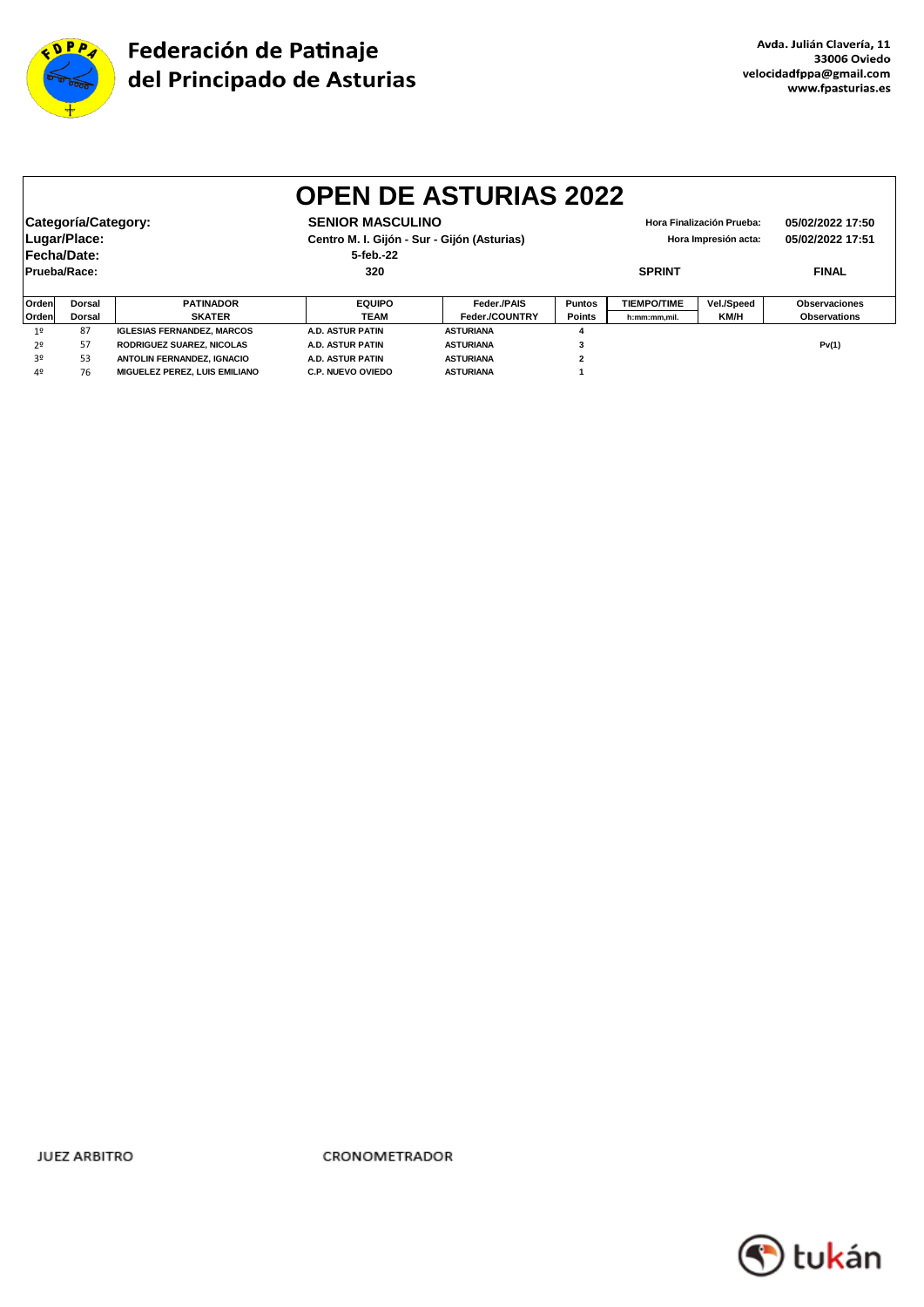

|              |                     |                                   |                           | <b>OPEN DE ASTURIAS 2022</b>                                        |                         |                    |                           |                      |
|--------------|---------------------|-----------------------------------|---------------------------|---------------------------------------------------------------------|-------------------------|--------------------|---------------------------|----------------------|
|              | Categoría/Category: |                                   | <b>ABSOLUTA MASCULINO</b> |                                                                     |                         |                    | Hora Finalización Prueba: | 05/02/2022 17:50     |
|              | Lugar/Place:        |                                   |                           | Centro M. I. Gijón - Sur - Gijón (Asturias)<br>Hora Impresión acta: |                         |                    |                           | 05/02/2022 17:52     |
|              | Fecha/Date:         |                                   | 5-feb.-22                 |                                                                     |                         |                    |                           |                      |
| Prueba/Race: |                     |                                   | 320                       |                                                                     | <b>SPRINT</b>           |                    |                           | <b>FINAL</b>         |
|              |                     |                                   |                           |                                                                     |                         |                    |                           |                      |
| Orden        | <b>Dorsal</b>       | <b>PATINADOR</b>                  | <b>EQUIPO</b>             | Feder./PAIS                                                         | <b>Puntos</b>           | <b>TIEMPO/TIME</b> | <b>PUNTOS</b>             | <b>Observaciones</b> |
| Orden        | <b>Dorsal</b>       | <b>SKATER</b>                     | <b>TEAM</b>               | Feder./COUNTRY                                                      | <b>Points</b>           | h:mm:mm.mil.       | <b>Points</b>             | <b>Observations</b>  |
| 19           | 87                  | <b>IGLESIAS FERNANDEZ, MARCOS</b> | <b>A.D. ASTUR PATIN</b>   | <b>ASTURIANA</b>                                                    |                         |                    |                           |                      |
| 2º           | 36                  | PIENKO BECERRA, NICOLAS           | C.P. SIERO                | <b>ASTURIANA</b>                                                    | 8                       |                    |                           |                      |
| 3º           | 57                  | <b>RODRIGUEZ SUAREZ, NICOLAS</b>  | A.D. ASTUR PATIN          | <b>ASTURIANA</b>                                                    |                         |                    |                           | Pv(1)                |
| 4º           | 33                  | SUAREZ ARGÜELLES. MIGUEL          | C.P. SIERO                | <b>ASTURIANA</b>                                                    | 6                       |                    |                           |                      |
| 52           | 34                  | <b>GARCIA RODRIGUEZ, SANTIAGO</b> | <b>C.P. NUEVO OVIEDO</b>  | <b>ASTURIANA</b>                                                    | 4,5                     |                    |                           |                      |
| 52           | 35                  | <b>MIGUELEZ MARTINEZ, JOSE</b>    | <b>C.P. NUEVO OVIEDO</b>  | <b>ASTURIANA</b>                                                    | 4,5                     |                    |                           |                      |
| 7º           | 53                  | <b>ANTOLIN FERNANDEZ, IGNACIO</b> | A.D. ASTUR PATIN          | <b>ASTURIANA</b>                                                    | 3                       |                    |                           |                      |
| 8ō           | 76                  | MIGUELEZ PEREZ, LUIS EMILIANO     | <b>C.P. NUEVO OVIEDO</b>  | <b>ASTURIANA</b>                                                    | $\overline{\mathbf{2}}$ |                    |                           |                      |
| 9º           | 50                  | <b>VEGA FERNANDEZ, JORGE</b>      | C.P. SIERO                | <b>ASTURIANA</b>                                                    |                         |                    |                           | <b>DNS</b>           |

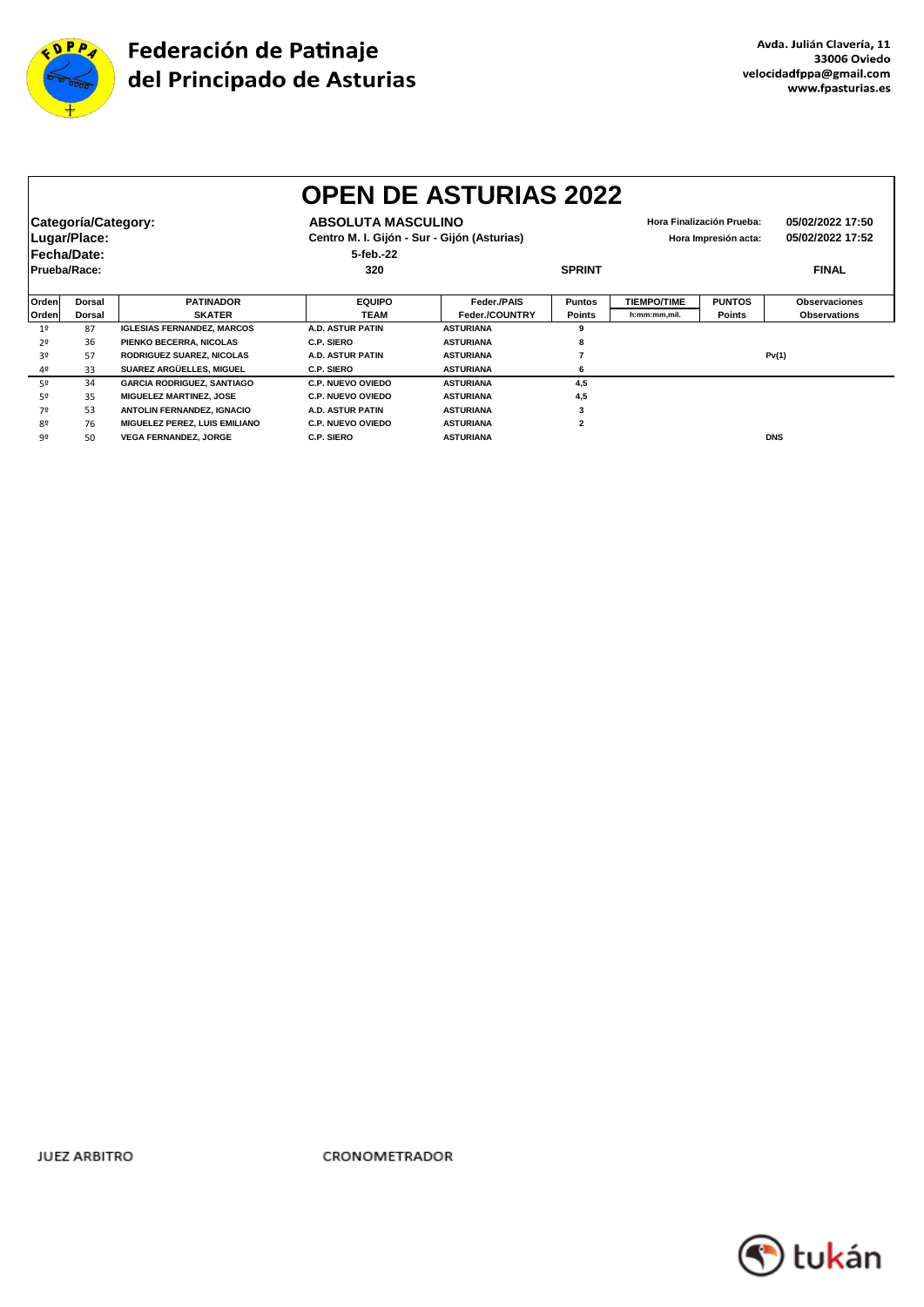

|                |                                                    |                                |                                                                                      | <b>OPEN DE ASTURIAS 2022</b> |               |                    |                                                   |                                      |
|----------------|----------------------------------------------------|--------------------------------|--------------------------------------------------------------------------------------|------------------------------|---------------|--------------------|---------------------------------------------------|--------------------------------------|
|                | Categoría/Category:<br>Lugar/Place:<br>Fecha/Date: |                                | <b>BENJAMIN FEMENINO</b><br>Centro M. I. Gijón - Sur - Gijón (Asturias)<br>5-feb.-22 |                              |               |                    | Hora Finalización Prueba:<br>Hora Impresión acta: | 05/02/2022 18:24<br>05/02/2022 18:24 |
|                | Prueba/Race:                                       |                                | 400                                                                                  |                              |               | <b>LINEA</b>       |                                                   | <b>FINAL</b>                         |
| Orden          | Dorsal                                             | <b>PATINADOR</b>               | <b>EQUIPO</b>                                                                        | Feder./PAIS                  | <b>Puntos</b> | <b>TIEMPO/TIME</b> | Vel./Speed                                        | <b>Observaciones</b>                 |
| Orden          | Dorsal                                             | <b>SKATER</b>                  | TEAM                                                                                 | Feder./COUNTRY               | <b>Points</b> | h:mm:mm,mil.       | KM/H                                              | <b>Observations</b>                  |
| 1 <sup>o</sup> | 12                                                 | FERNANDEZ MORAN, CANDELA       | C.P. SIERO                                                                           | <b>ASTURIANA</b>             | 6             |                    |                                                   |                                      |
| 2º             | 9                                                  | <b>CASTRO GONZALEZ, PAULA</b>  | <b>A.D. ASTUR PATIN</b>                                                              | <b>ASTURIANA</b>             | 5             |                    |                                                   |                                      |
| 30             | 64                                                 | DE LOS BUEIS RIOBELLO, LLUNA   | <b>A.D. NOVARES</b>                                                                  | <b>ASTURIANA</b>             |               |                    |                                                   |                                      |
| 4º             | 98                                                 | DA SILVA GONZALEZ. ALICIA      | <b>C.D. FLUKE</b>                                                                    | <b>ASTURIANA</b>             | 3             |                    |                                                   |                                      |
| 52             | 58                                                 | <b>GARCIA GONZALEZ, AITANA</b> | <b>CUELEBRE P.C.</b>                                                                 | <b>ASTURIANA</b>             | $\mathbf{2}$  |                    |                                                   |                                      |
| 62             | 44                                                 | <b>GONZALEZ BENITO, ALBA</b>   | A.D. ASTUR PATIN                                                                     | <b>ASTURIANA</b>             |               |                    |                                                   | <b>DNS</b>                           |

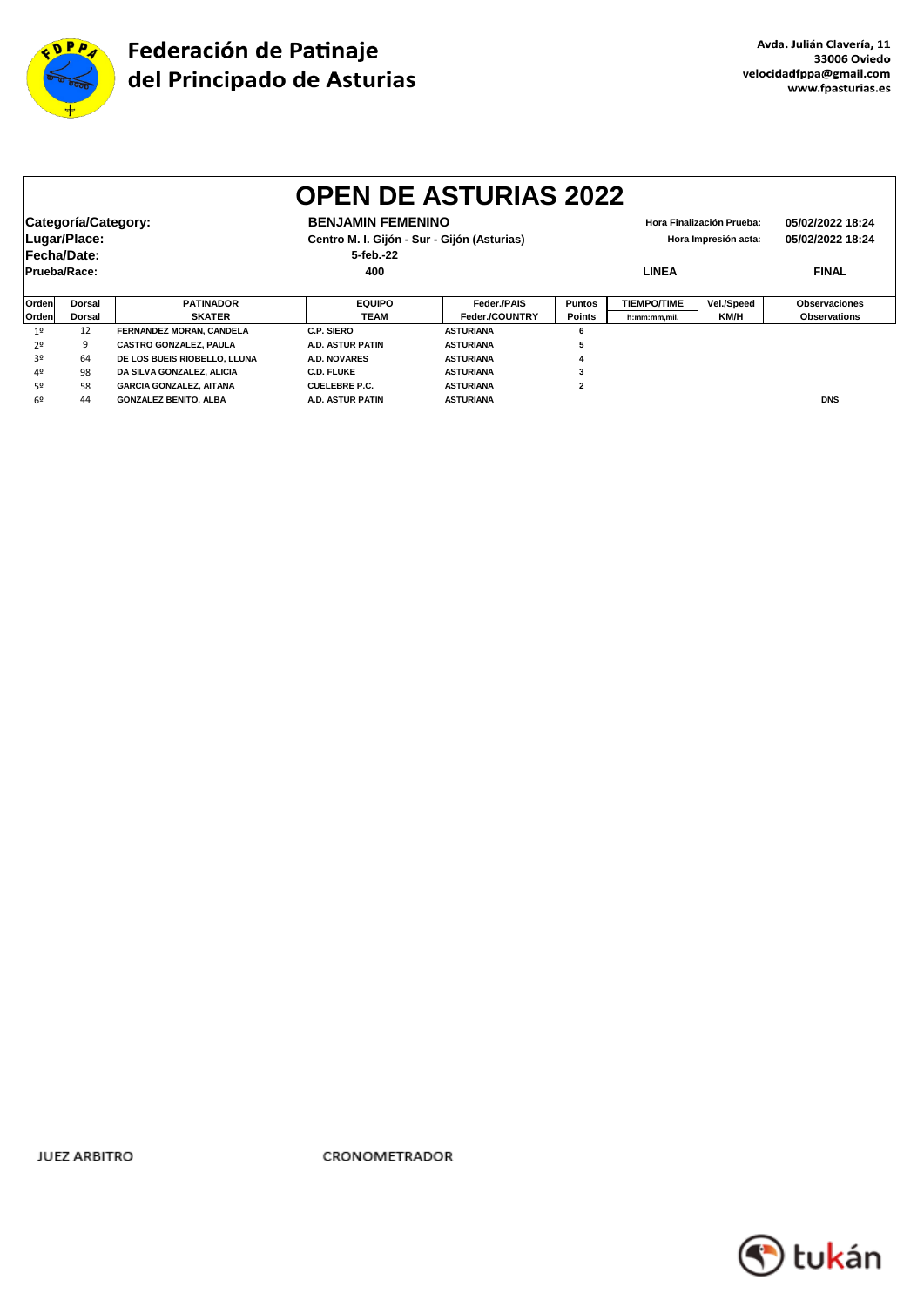

|        | <b>OPEN DE ASTURIAS 2022</b>                                                                                                                                                                                                             |                                |                         |                  |                |                    |             |                      |  |  |
|--------|------------------------------------------------------------------------------------------------------------------------------------------------------------------------------------------------------------------------------------------|--------------------------------|-------------------------|------------------|----------------|--------------------|-------------|----------------------|--|--|
|        | Categoría/Category:<br><b>BENJAMIN MASCULINO</b><br>05/02/2022 18:24<br>Hora Finalización Prueba:<br>Lugar/Place:<br>Centro M. I. Gijón - Sur - Gijón (Asturias)<br>05/02/2022 18:25<br>Hora Impresión acta:<br>Fecha/Date:<br>5-feb.-22 |                                |                         |                  |                |                    |             |                      |  |  |
|        | Prueba/Race:                                                                                                                                                                                                                             |                                | 400                     |                  |                | <b>LINEA</b>       |             | <b>FINAL</b>         |  |  |
| Ordenl | Dorsal                                                                                                                                                                                                                                   | <b>PATINADOR</b>               | <b>EQUIPO</b>           | Feder./PAIS      | <b>Puntos</b>  | <b>TIEMPO/TIME</b> | Vel./Speed  | <b>Observaciones</b> |  |  |
| Orden  | <b>Dorsal</b>                                                                                                                                                                                                                            | <b>SKATER</b>                  | <b>TEAM</b>             | Feder./COUNTRY   | <b>Points</b>  | h:mm:mm,mil.       | <b>KM/H</b> | <b>Observations</b>  |  |  |
| 19     | 77                                                                                                                                                                                                                                       | <b>GARCIA MENENDEZ, DANIEL</b> | C.P. SIERO              | <b>ASTURIANA</b> | 3              |                    |             |                      |  |  |
| 2º     | 91                                                                                                                                                                                                                                       | ALLER GALLO, ENZO              | <b>C.D. FLUKE</b>       | <b>ASTURIANA</b> | $\overline{2}$ |                    |             |                      |  |  |
| 3º     | 11                                                                                                                                                                                                                                       | <b>VELASCO TRAVIESA, JOEL</b>  | <b>A.D. ASTUR PATIN</b> | <b>ASTURIANA</b> |                |                    |             |                      |  |  |

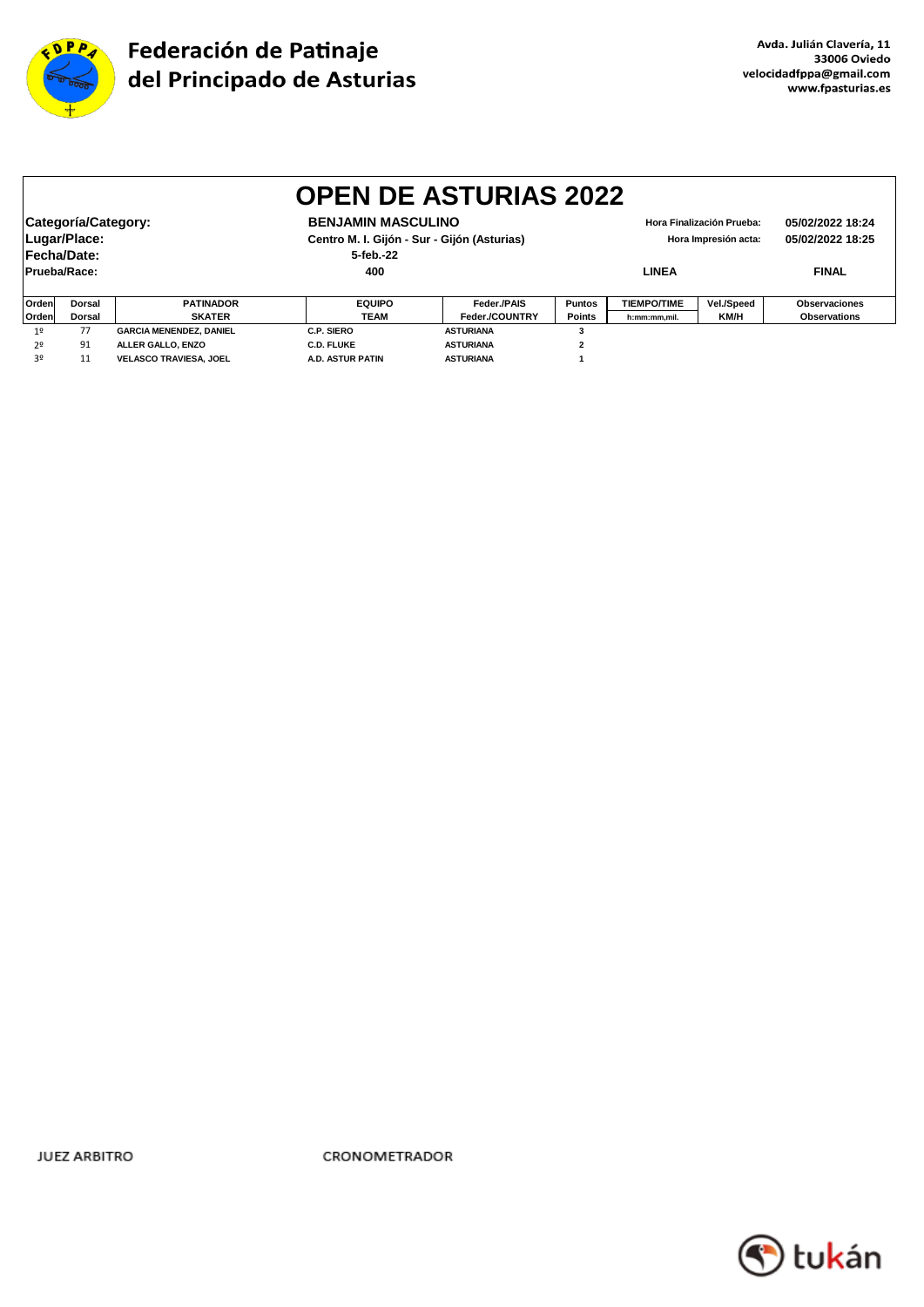

|                |                                                    |                                |                                                                                                                                        | <b>OPEN DE ASTURIAS 2022</b> |                         |                                      |               |                      |
|----------------|----------------------------------------------------|--------------------------------|----------------------------------------------------------------------------------------------------------------------------------------|------------------------------|-------------------------|--------------------------------------|---------------|----------------------|
|                | Categoría/Category:<br>Lugar/Place:<br>Fecha/Date: |                                | <b>BENJAMIN MIXTO</b><br>Hora Finalización Prueba:<br>Centro M. I. Gijón - Sur - Gijón (Asturias)<br>Hora Impresión acta:<br>5-feb.-22 |                              |                         | 05/02/2022 18:24<br>05/02/2022 18:26 |               |                      |
| Prueba/Race:   |                                                    |                                | 400                                                                                                                                    |                              | <b>LINEA</b>            |                                      |               | <b>FINAL</b>         |
| Orden          | Dorsal                                             | <b>PATINADOR</b>               | <b>EQUIPO</b>                                                                                                                          | Feder./PAIS                  | <b>Puntos</b>           | <b>TIEMPO/TIME</b>                   | <b>PUNTOS</b> | <b>Observaciones</b> |
| Orden          | <b>Dorsal</b>                                      | <b>SKATER</b>                  | <b>TEAM</b>                                                                                                                            | Feder./COUNTRY               | Points                  | h:mm:mm.mil.                         | <b>Points</b> | <b>Observations</b>  |
| 1 <sup>o</sup> | 12                                                 | FERNANDEZ MORAN, CANDELA       | C.P. SIERO                                                                                                                             | <b>ASTURIANA</b>             | 9                       |                                      |               |                      |
| 2º             | 77                                                 | <b>GARCIA MENENDEZ, DANIEL</b> | <b>C.P. SIERO</b>                                                                                                                      | <b>ASTURIANA</b>             | 8                       |                                      |               |                      |
| 3º             | 9                                                  | CASTRO GONZALEZ, PAULA         | <b>A.D. ASTUR PATIN</b>                                                                                                                | <b>ASTURIANA</b>             |                         |                                      |               |                      |
| 4º             | 64                                                 | DE LOS BUEIS RIOBELLO, LLUNA   | <b>A.D. NOVARES</b>                                                                                                                    | <b>ASTURIANA</b>             | 6                       |                                      |               |                      |
| 52             | 91                                                 | ALLER GALLO, ENZO              | <b>C.D. FLUKE</b>                                                                                                                      | <b>ASTURIANA</b>             | 5                       |                                      |               |                      |
| 69             | 98                                                 | DA SILVA GONZALEZ. ALICIA      | <b>C.D. FLUKE</b>                                                                                                                      | <b>ASTURIANA</b>             | 4                       |                                      |               |                      |
| 7º             | 58                                                 | <b>GARCIA GONZALEZ, AITANA</b> | <b>CUELEBRE P.C.</b>                                                                                                                   | <b>ASTURIANA</b>             | 3                       |                                      |               |                      |
| 80             | 11                                                 | <b>VELASCO TRAVIESA, JOEL</b>  | <b>A.D. ASTUR PATIN</b>                                                                                                                | <b>ASTURIANA</b>             | $\overline{\mathbf{2}}$ |                                      |               |                      |
| 9º             | 44                                                 | <b>GONZALEZ BENITO, ALBA</b>   | A.D. ASTUR PATIN                                                                                                                       | <b>ASTURIANA</b>             |                         |                                      |               | <b>DNS</b>           |

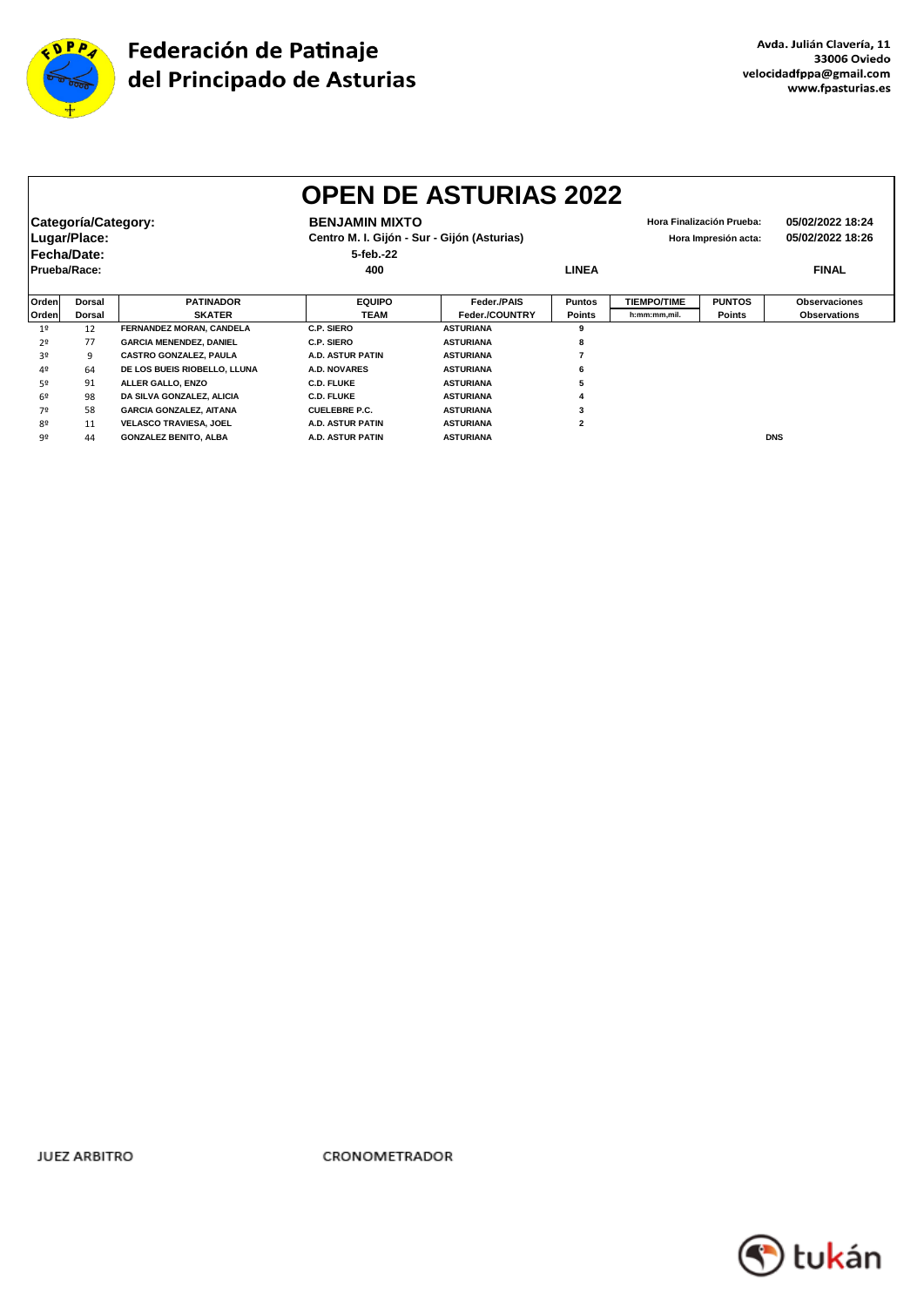

|                 |                     |                                     |                                             | <b>OPEN DE ASTURIAS 2022</b> |                |                    |                           |                      |
|-----------------|---------------------|-------------------------------------|---------------------------------------------|------------------------------|----------------|--------------------|---------------------------|----------------------|
|                 | Categoría/Category: |                                     | <b>ALEVIN FEMENINO</b>                      |                              |                |                    | Hora Finalización Prueba: | 05/02/2022 18:33     |
|                 | Lugar/Place:        |                                     | Centro M. I. Gijón - Sur - Gijón (Asturias) |                              |                |                    | Hora Impresión acta:      | 05/02/2022 18:34     |
|                 | Fecha/Date:         |                                     | 5-feb.-22                                   |                              |                |                    |                           |                      |
| Prueba/Race:    |                     |                                     | 960                                         |                              | <b>LINEA</b>   |                    |                           | <b>FINAL</b>         |
|                 |                     |                                     |                                             |                              |                |                    |                           |                      |
| Orden           | <b>Dorsal</b>       | <b>PATINADOR</b>                    | <b>EQUIPO</b>                               | Feder./PAIS                  | <b>Puntos</b>  | <b>TIEMPO/TIME</b> | <b>PUNTOS</b>             | <b>Observaciones</b> |
| Orden           | <b>Dorsal</b>       | <b>SKATER</b>                       | <b>TEAM</b>                                 | Feder./COUNTRY               | <b>Points</b>  | h:mm:mm,mil.       | <b>Points</b>             | <b>Observations</b>  |
| 1 <sup>o</sup>  | 5                   | ALVAREZ NUÑO, CIRA                  | C.P. SIERO                                  | <b>ASTURIANA</b>             | 22             |                    |                           |                      |
| 2 <sup>o</sup>  | 53                  | <b>CASAIS GERPE, SELINA</b>         | C.P. SIERO                                  | <b>ASTURIANA</b>             | 21             |                    |                           |                      |
| 3º              | 14                  | FERNANDEZ-BUELTA BARILLAS. LUCIA    | <b>C.D. FLUKE</b>                           | <b>ASTURIANA</b>             | 20             |                    |                           |                      |
| 4º              | 89                  | PIENKO GARCIA, INDIRA               | C.P. SIERO                                  | <b>ASTURIANA</b>             | 19             |                    |                           |                      |
| 52              | 63                  | <b>CASTELLANOS VAZQUEZ, DESIREE</b> | <b>C.D. FLUKE</b>                           | <b>ASTURIANA</b>             | 18             |                    |                           |                      |
| 6º              | 96                  | <b>BUSTO CUERVO, MARINA</b>         | C.P. SIERO                                  | <b>ASTURIANA</b>             | 17             |                    |                           |                      |
| 7º              | 97                  | ALONSO AMANDI, MARTA                | C.P. SIERO                                  | <b>ASTURIANA</b>             | 16             |                    |                           |                      |
| 80              | 11                  | VAZQUEZ GARCIA, SARA                | <b>A.D. NOVARES</b>                         | <b>ASTURIANA</b>             | 15             |                    |                           |                      |
| 92              | 81                  | ARCE IGLESIAS, LLARA                | A.D. NOVARES                                | <b>ASTURIANA</b>             | 14             |                    |                           |                      |
| 10 <sup>9</sup> | 92                  | LOPEZ ALVAREZ, NAIARA               | <b>CUELEBRE P.C.</b>                        | <b>ASTURIANA</b>             | 13             |                    |                           | <b>DNF</b>           |
| 11º             | 13                  | FERNANDEZ GARCIA, ANA               | <b>A.D. ASTUR PATIN</b>                     | <b>ASTURIANA</b>             | 12             |                    |                           | <b>DNF</b>           |
| 12 <sup>o</sup> | 58                  | <b>LOBATO ROSETE, CLAUDIA</b>       | <b>C.P. PELAYO</b>                          | <b>ASTURIANA</b>             | 11             |                    |                           | <b>DNF</b>           |
| 13 <sup>°</sup> | 99                  | ALLER GALLO, HEIDI                  | <b>C.D. FLUKE</b>                           | <b>ASTURIANA</b>             | 9,5            |                    |                           | <b>DNF</b>           |
| 13º             | 32                  | <b>LOPEZ JUAREZ, DANIELA</b>        | C.P. SIERO                                  | <b>ASTURIANA</b>             | 9,5            |                    |                           |                      |
| 15º             | 30                  | FERNANDEZ VIJANDE, ZAIRA            | <b>C.D. FLUKE</b>                           | <b>ASTURIANA</b>             | 7,5            |                    |                           | <b>DNF</b>           |
| 15º             | 54                  | <b>MOSTEIRO TRABANCO, SARAY</b>     | <b>A.D. ASTUR PATIN</b>                     | <b>ASTURIANA</b>             | 7,5            |                    |                           | <b>DNF</b>           |
| 179             | 95                  | <b>DIAZ GARCIA, IRIS</b>            | <b>A.D. NOVARES</b>                         | <b>ASTURIANA</b>             | 5,5            |                    |                           | $C(1)$ -DNF          |
| 179             | 42                  | <b>MORENO DIAZ, SANDRA</b>          | C.P. PELAYO                                 | <b>ASTURIANA</b>             | 5,5            |                    |                           | <b>DNF</b>           |
| 19º             | 47                  | <b>BEN ALI, ROEYA</b>               | <b>C.P. NUEVO OVIEDO</b>                    | <b>ASTURIANA</b>             | 3,5            |                    |                           | $C(1)$ -DNF          |
| 192             | 45                  | PATON ALVAREZ, ELSA                 | <b>C.P. PELAYO</b>                          | <b>ASTURIANA</b>             | 3,5            |                    |                           | <b>DNF</b>           |
| 21º             | 31                  | <b>CARDEÑOSO PRIETO, CARLA</b>      | <b>A.D. ASTUR PATIN</b>                     | <b>ASTURIANA</b>             | $\overline{2}$ |                    |                           | <b>DNF</b>           |
| 22º             | 69                  | RIOPEDRE PICAZO, RAQUEL             | <b>C.D. FLUKE</b>                           | <b>ASTURIANA</b>             | 1              |                    |                           | <b>DSQ-TF</b>        |

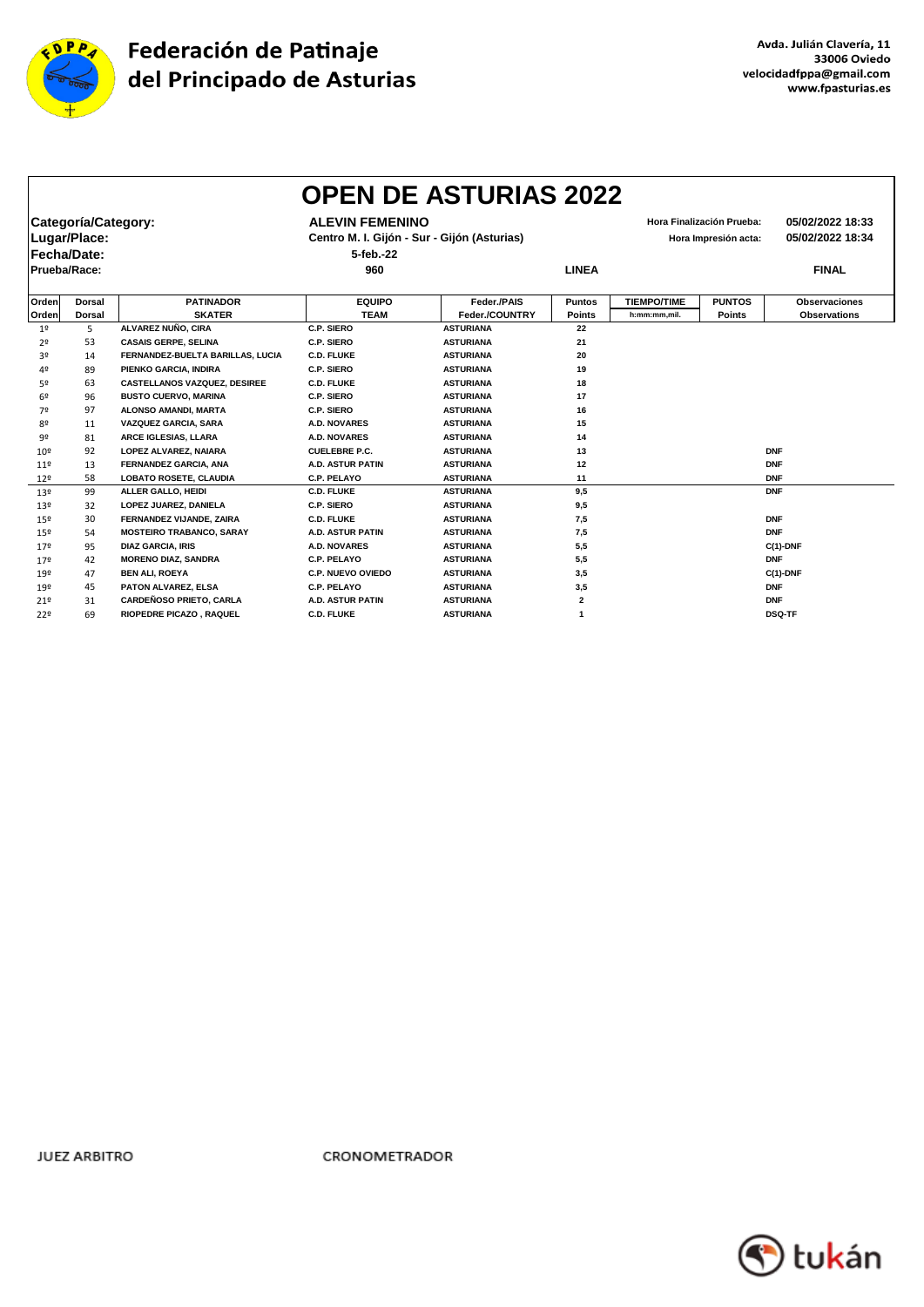

|                 |                     |                                      |                          | <b>OPEN DE ASTURIAS 2022</b>                                        |                |                    |                           |                      |
|-----------------|---------------------|--------------------------------------|--------------------------|---------------------------------------------------------------------|----------------|--------------------|---------------------------|----------------------|
|                 | Categoría/Category: |                                      | <b>INFANTIL FEMENINO</b> |                                                                     |                |                    | Hora Finalización Prueba: | 05/02/2022 18:39     |
|                 | Lugar/Place:        |                                      |                          | Centro M. I. Gijón - Sur - Gijón (Asturias)<br>Hora Impresión acta: |                |                    |                           | 05/02/2022 18:39     |
|                 | Fecha/Date:         |                                      | 5-feb.-22                |                                                                     |                |                    |                           |                      |
|                 | Prueba/Race:        |                                      | 960                      |                                                                     | <b>LINEA</b>   |                    |                           | <b>FINAL</b>         |
|                 |                     |                                      |                          |                                                                     |                |                    |                           |                      |
| Orden           | <b>Dorsal</b>       | <b>PATINADOR</b>                     | <b>EQUIPO</b>            | Feder./PAIS                                                         | <b>Puntos</b>  | <b>TIEMPO/TIME</b> | <b>PUNTOS</b>             | <b>Observaciones</b> |
| Orden           | <b>Dorsal</b>       | <b>SKATER</b>                        | <b>TEAM</b>              | Feder./COUNTRY                                                      | <b>Points</b>  | h:mm:mm.mil.       | <b>Points</b>             | <b>Observations</b>  |
| 1 <sup>o</sup>  | 29                  | ALVAREZ NUÑO. ALBA                   | C.P. SIERO               | <b>ASTURIANA</b>                                                    | 24             |                    |                           |                      |
| 2 <sup>o</sup>  | 25                  | PORTILLA BALSA, PAULA                | C.P. SIERO               | <b>ASTURIANA</b>                                                    | 23             |                    |                           |                      |
| 3º              | 98                  | <b>MEDERO GARCIA, LUCIA</b>          | C.P. SIERO               | <b>ASTURIANA</b>                                                    | 22             |                    |                           |                      |
| 4º              | 10                  | <b>MONTIEL RODRIGUEZ, LEYRE</b>      | <b>A.D. ASTUR PATIN</b>  | <b>ASTURIANA</b>                                                    | 21             |                    |                           |                      |
| 52              | 44                  | <b>BLANCO TARRIÑO, NAHIARA</b>       | <b>C.D. FLUKE</b>        | <b>ASTURIANA</b>                                                    | 20             |                    |                           |                      |
| 6º              | 76                  | <b>BENGOA RODRIGUEZ, ALBA</b>        | C.P. SIERO               | <b>ASTURIANA</b>                                                    | 19             |                    |                           |                      |
| 70              | 8                   | <b>BEDIA JURADO, SARA</b>            | <b>A.D. ASTUR PATIN</b>  | <b>ASTURIANA</b>                                                    | 18             |                    |                           |                      |
| 80              | 6                   | <b>CALDERON CARDONA, LAURA SOFIA</b> | <b>C.D. FLUKE</b>        | <b>ASTURIANA</b>                                                    | 17             |                    |                           |                      |
| 92              | 34                  | <b>MENENDEZ RODRIGUEZ, LLARA</b>     | <b>C.D. FLUKE</b>        | <b>ASTURIANA</b>                                                    | 16             |                    |                           | <b>DNF</b>           |
| 10 <sup>°</sup> | 24                  | NAYA LAVANDERA, SAIDA                | C.P. PELAYO              | <b>ASTURIANA</b>                                                    | 15             |                    |                           | <b>DNF</b>           |
| $11^{o}$        | 84                  | LOPEZ ALVAREZ, YAIZA                 | <b>CUELEBRE P.C.</b>     | <b>ASTURIANA</b>                                                    | 14             |                    |                           | <b>DNF</b>           |
| 12 <sup>o</sup> | 19                  | ALVAREZ MENDEZ, YAIZA                | C.P. SIERO               | <b>ASTURIANA</b>                                                    | 13             |                    |                           | <b>DNF</b>           |
| 13 <sup>°</sup> | 22                  | <b>GONZALEZ FIRMINO, CARLA</b>       | <b>A.D. ASTUR PATIN</b>  | <b>ASTURIANA</b>                                                    | 11,5           |                    |                           |                      |
| 13 <sup>°</sup> | 12                  | VIZAN FERNANDEZ, PAULA               | <b>C.D. FLUKE</b>        | <b>ASTURIANA</b>                                                    | 11,5           |                    |                           |                      |
| 15º             | 48                  | GALEANO ORTIZ, LIZZA SOFIA JAZMIN    | C.P. PELAYO              | <b>ASTURIANA</b>                                                    | 9,5            |                    |                           | <b>DNF</b>           |
| 15º             | 16                  | SUAREZ MUÑIZ, SIRA                   | <b>C.D. FLUKE</b>        | <b>ASTURIANA</b>                                                    | 9,5            |                    |                           |                      |
| 179             | 49                  | <b>MARTINEZ PATIÑO, SARA</b>         | <b>C.P. NUEVO OVIEDO</b> | <b>ASTURIANA</b>                                                    | 7,5            |                    |                           | <b>DNF</b>           |
| 179             | 26                  | RODRIGUEZ SUAREZ, CLAUDIA            | <b>A.D. ASTUR PATIN</b>  | <b>ASTURIANA</b>                                                    | 7,5            |                    |                           |                      |
| 192             | 18                  | <b>REY COCHO, LUCIA</b>              | <b>C.P. NUEVO OVIEDO</b> | <b>ASTURIANA</b>                                                    | 5,5            |                    |                           |                      |
| 19º             | 20                  | ROBLEDO TROITIÑO, MONICA             | <b>A.D. ASTUR PATIN</b>  | <b>ASTURIANA</b>                                                    | 5,5            |                    |                           | <b>DNF</b>           |
| 219             | 17                  | <b>ACEVEDO ESPINA, LAURA</b>         | <b>C.D. FLUKE</b>        | <b>ASTURIANA</b>                                                    | 3,5            |                    |                           | <b>DNF</b>           |
| 21 <sup>°</sup> | 3                   | PEREZ ELORZA, IYANA                  | <b>A.D. NOVARES</b>      | <b>ASTURIANA</b>                                                    | 3,5            |                    |                           | <b>DNF</b>           |
| 23º             | 88                  | <b>GARCIA GONZALEZ, AINHOA</b>       | <b>CUELEBRE P.C.</b>     | <b>ASTURIANA</b>                                                    | $\overline{2}$ |                    |                           | <b>DNF</b>           |
| 24º             | 28                  | <b>VEGA FERNANDEZ, JULIA</b>         | C.P. SIERO               | <b>ASTURIANA</b>                                                    |                |                    |                           | <b>DNS</b>           |

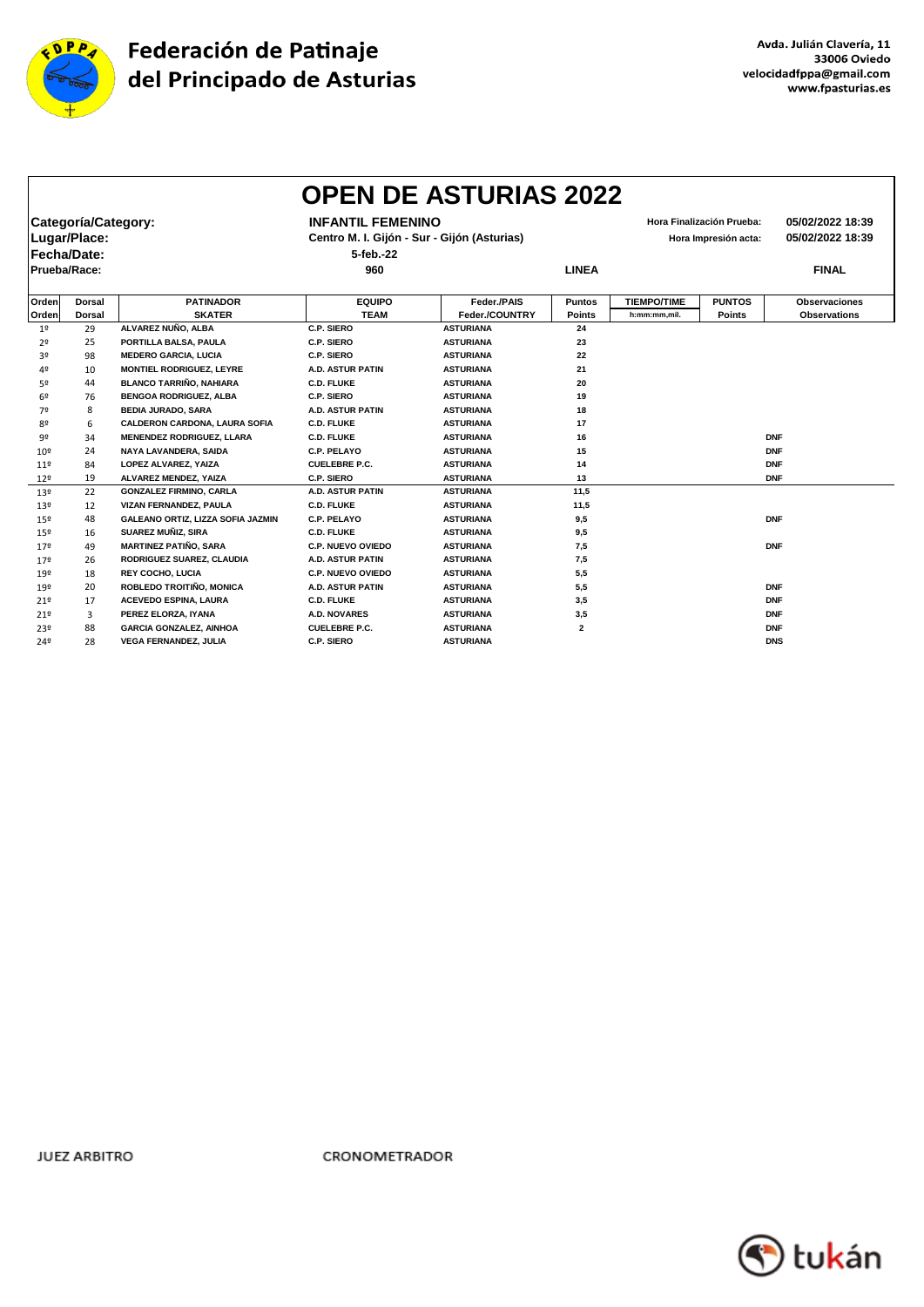

|                |                     |                               |                                             | <b>OPEN DE ASTURIAS 2022</b> |               |                                          |                           |                      |
|----------------|---------------------|-------------------------------|---------------------------------------------|------------------------------|---------------|------------------------------------------|---------------------------|----------------------|
|                |                     |                               |                                             |                              |               |                                          |                           |                      |
|                | Categoría/Category: |                               | <b>ALEVIN MASCULINO</b>                     |                              |               |                                          | Hora Finalización Prueba: | 05/02/2022 18:44     |
|                | Lugar/Place:        |                               | Centro M. I. Gijón - Sur - Gijón (Asturias) |                              |               | 05/02/2022 18:44<br>Hora Impresión acta: |                           |                      |
|                | Fecha/Date:         |                               | 5-feb.-22                                   |                              |               |                                          |                           |                      |
|                | Prueba/Race:        |                               | 960                                         |                              |               | <b>LINEA</b>                             |                           | <b>FINAL</b>         |
|                |                     |                               |                                             |                              |               |                                          |                           |                      |
| Orden          | Dorsal              | <b>PATINADOR</b>              | <b>EQUIPO</b>                               | Feder./PAIS                  | <b>Puntos</b> | <b>TIEMPO/TIME</b>                       | Vel./Speed                | <b>Observaciones</b> |
| Orden          | Dorsal              | <b>SKATER</b>                 | TEAM                                        | Feder./COUNTRY               | <b>Points</b> | h:mm:mm.mil.                             | <b>KM/H</b>               | <b>Observations</b>  |
| 1 <sup>°</sup> | 6                   | ALVAREZ MENDEZ, YOEL          | C.P. SIERO                                  | <b>ASTURIANA</b>             |               |                                          |                           |                      |
| 20             | 74                  | <b>REY COCHO, ALVARO</b>      | <b>C.P. NUEVO OVIEDO</b>                    | <b>ASTURIANA</b>             |               |                                          |                           |                      |
| 30             | 13                  | DE LA UZ REVOLLO, MATEO       | <b>C.P. NUEVO OVIEDO</b>                    | <b>ASTURIANA</b>             | $\mathbf{2}$  |                                          |                           | <b>DNF</b>           |
| 4º             | 87                  | <b>CASTRO GONZALEZ, BRUNO</b> | A.D. ASTUR PATIN                            | <b>ASTURIANA</b>             |               |                                          |                           | $C(1)$ -DNF          |

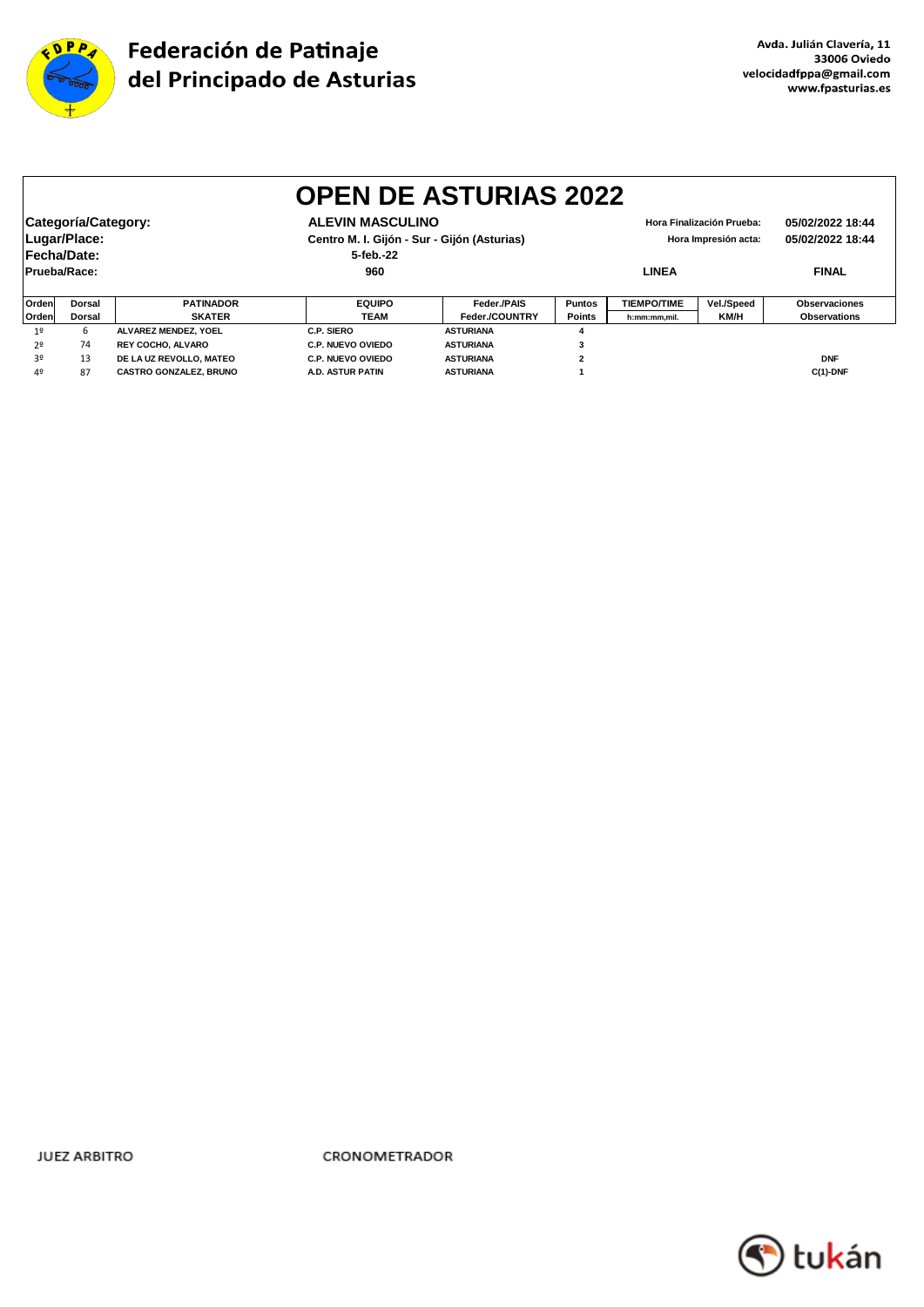

|                |                                    |                                |                                             | <b>OPEN DE ASTURIAS 2022</b> |                |                                          |                           |                      |
|----------------|------------------------------------|--------------------------------|---------------------------------------------|------------------------------|----------------|------------------------------------------|---------------------------|----------------------|
|                | Categoría/Category:                |                                | <b>INFANTIL MASCULINO</b>                   |                              |                |                                          | Hora Finalización Prueba: | 05/02/2022 18:44     |
|                | Lugar/Place:                       |                                | Centro M. I. Gijón - Sur - Gijón (Asturias) |                              |                | 05/02/2022 18:45<br>Hora Impresión acta: |                           |                      |
|                | Fecha/Date:                        |                                | 5-feb.-22                                   |                              |                |                                          |                           |                      |
|                | Prueba/Race:                       |                                | 960                                         |                              |                | <b>LINEA</b>                             |                           | <b>FINAL</b>         |
|                |                                    |                                |                                             |                              |                |                                          |                           |                      |
| Orden          | Dorsal                             | <b>PATINADOR</b>               | <b>EQUIPO</b>                               | Feder./PAIS                  | <b>Puntos</b>  | <b>TIEMPO/TIME</b>                       | Vel./Speed                | <b>Observaciones</b> |
| Orden          | Dorsal                             | <b>SKATER</b>                  | TEAM                                        | Feder./COUNTRY               | <b>Points</b>  | h:mm:mm,mil.                             | KM/H                      | <b>Observations</b>  |
| 19             | 35                                 | <b>GARCIA MENENDEZ, DIEGO</b>  | C.P. SIERO                                  | <b>ASTURIANA</b>             | 4              |                                          |                           |                      |
| 2 <sup>0</sup> | 97<br><b>CUETO GUTIERREZ, HUGO</b> |                                | <b>A.D. NOVARES</b>                         | <b>ASTURIANA</b>             | 3              |                                          |                           |                      |
| 3º             | 48                                 | <b>MENDEZ RODRIGUEZ, GAEL</b>  | A.D. ASTUR PATIN                            | <b>ASTURIANA</b>             | $\overline{2}$ |                                          |                           |                      |
| 40             | 80                                 | <b>SANTIAGO VALDES, PELAYO</b> | <b>C.P. NUEVO OVIEDO</b>                    | <b>ASTURIANA</b>             |                |                                          |                           |                      |

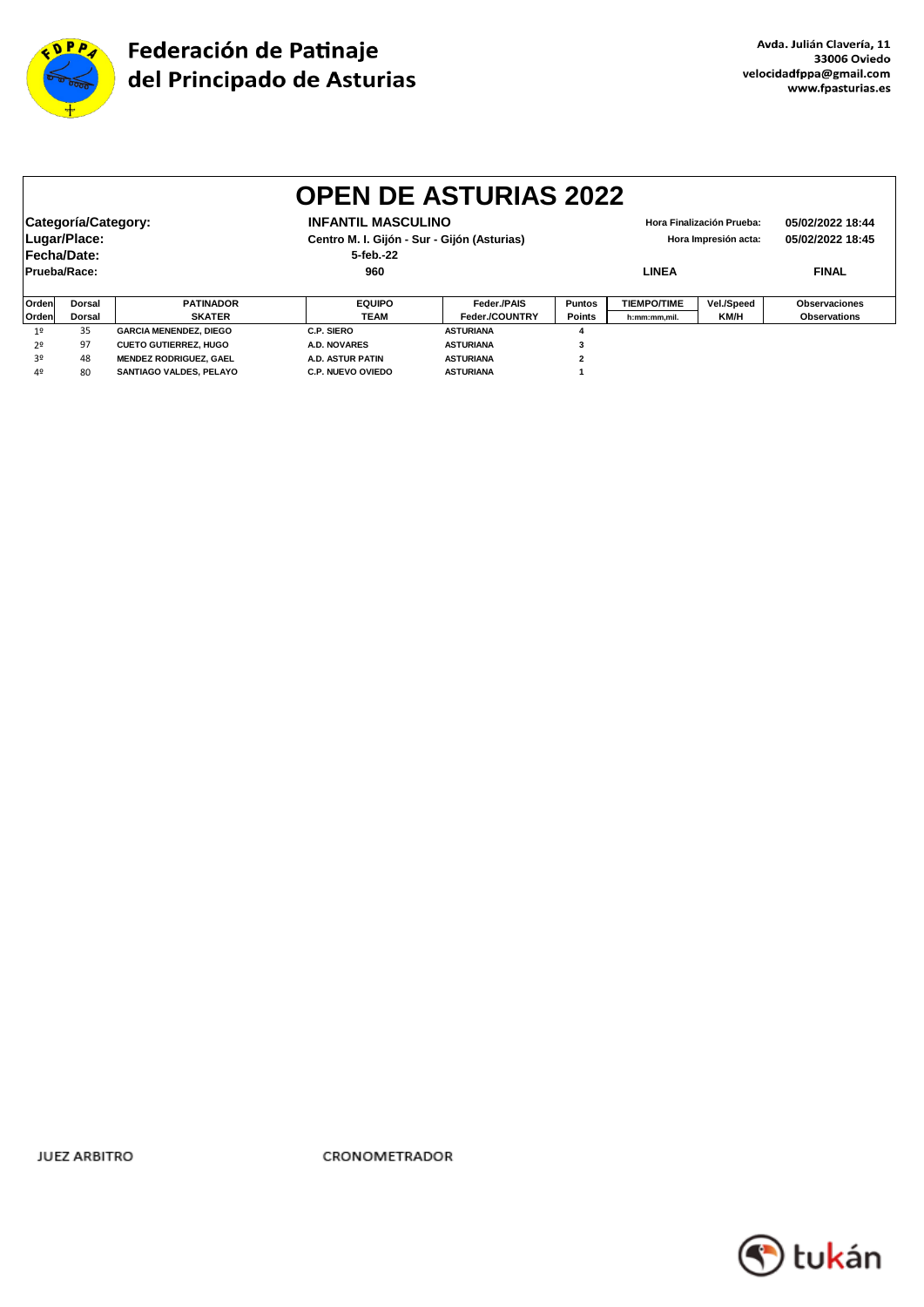

|              |                     |                               |                           | <b>OPEN DE ASTURIAS 2022</b>                                        |               |                    |                           |                      |
|--------------|---------------------|-------------------------------|---------------------------|---------------------------------------------------------------------|---------------|--------------------|---------------------------|----------------------|
|              | Categoría/Category: |                               | <b>ALEV-INF MASCULINO</b> |                                                                     |               |                    | Hora Finalización Prueba: | 05/02/2022 18:44     |
|              | Lugar/Place:        |                               |                           | Centro M. I. Gijón - Sur - Gijón (Asturias)<br>Hora Impresión acta: |               |                    |                           | 05/02/2022 18:46     |
|              | <b> Fecha/Date:</b> |                               | 5-feb.-22                 |                                                                     |               |                    |                           |                      |
| Prueba/Race: |                     |                               | 960                       |                                                                     | <b>LINEA</b>  |                    |                           | <b>FINAL</b>         |
|              |                     |                               |                           |                                                                     |               |                    |                           |                      |
| Orden        | <b>Dorsal</b>       | <b>PATINADOR</b>              | <b>EQUIPO</b>             | Feder./PAIS                                                         | <b>Puntos</b> | <b>TIEMPO/TIME</b> | <b>PUNTOS</b>             | <b>Observaciones</b> |
| Orden        | <b>Dorsal</b>       | <b>SKATER</b>                 | <b>TEAM</b>               | Feder./COUNTRY                                                      | <b>Points</b> | h:mm:mm,mil.       | Points                    | <b>Observations</b>  |
| 19           | 35                  | <b>GARCIA MENENDEZ, DIEGO</b> | C.P. SIERO                | <b>ASTURIANA</b>                                                    | 8             |                    |                           |                      |
| 2º           | 6                   | ALVAREZ MENDEZ, YOEL          | <b>C.P. SIERO</b>         | <b>ASTURIANA</b>                                                    |               |                    |                           |                      |
| 30           | 97                  | <b>CUETO GUTIERREZ, HUGO</b>  | A.D. NOVARES              | <b>ASTURIANA</b>                                                    | 6             |                    |                           |                      |
| 4º           | 48                  | <b>MENDEZ RODRIGUEZ, GAEL</b> | <b>A.D. ASTUR PATIN</b>   | <b>ASTURIANA</b>                                                    |               |                    |                           |                      |
| 52           | 74                  | <b>REY COCHO, ALVARO</b>      | <b>C.P. NUEVO OVIEDO</b>  | <b>ASTURIANA</b>                                                    |               |                    |                           |                      |
| 69           | 80                  | SANTIAGO VALDES, PELAYO       | <b>C.P. NUEVO OVIEDO</b>  | <b>ASTURIANA</b>                                                    | 3             |                    |                           |                      |
| 7º           | 13                  | DE LA UZ REVOLLO, MATEO       | <b>C.P. NUEVO OVIEDO</b>  | <b>ASTURIANA</b>                                                    | 2             |                    |                           | <b>DNF</b>           |
| 80           | 87                  | <b>CASTRO GONZALEZ, BRUNO</b> | A.D. ASTUR PATIN          | <b>ASTURIANA</b>                                                    |               |                    |                           | $C(1)$ -DNF          |

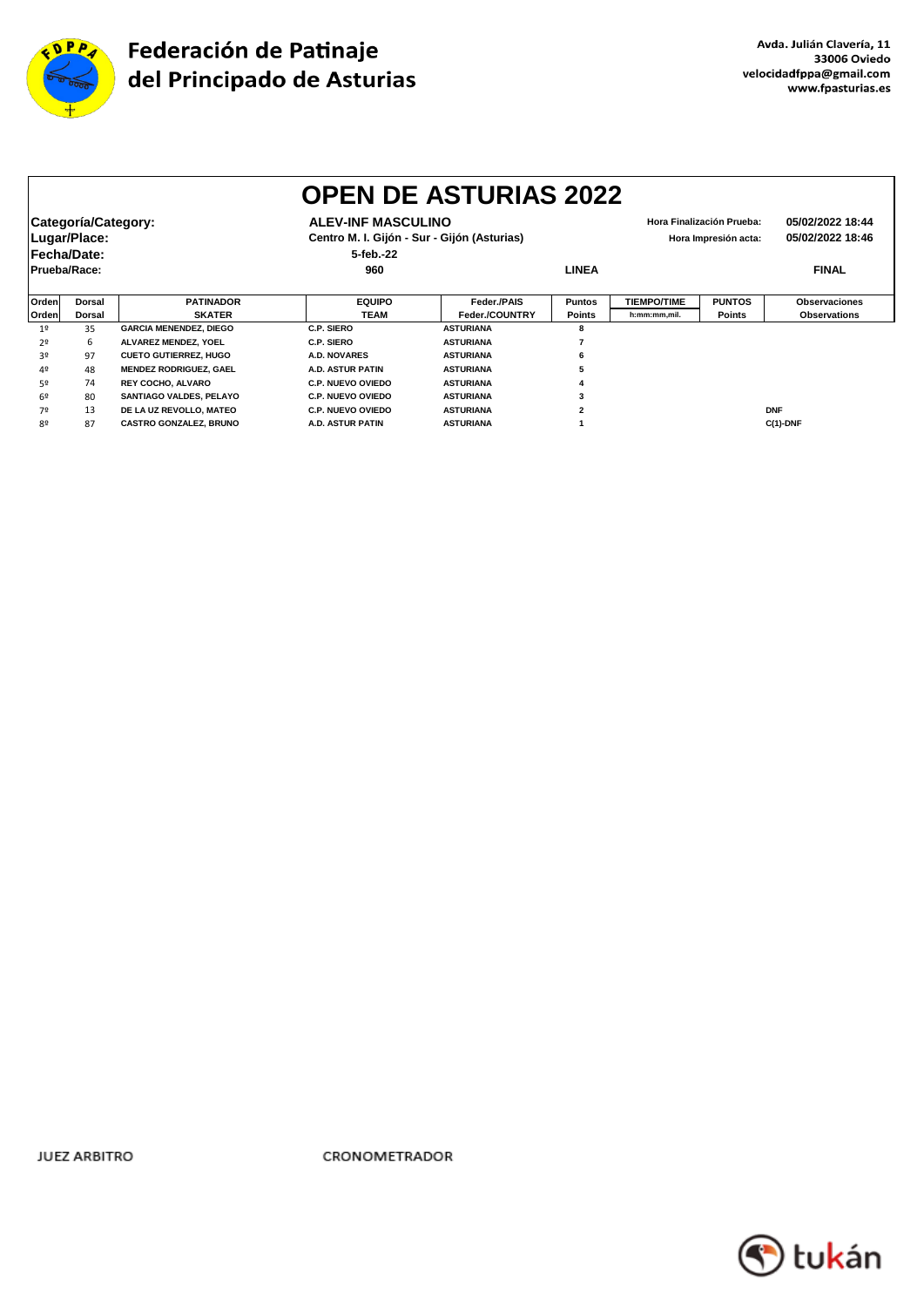

 $\mathbf{r}$ 

|                                     |               |                                    |                         | <b>OPEN DE ASTURIAS 2022</b>                                           |               |                    |                                                   |                                      |
|-------------------------------------|---------------|------------------------------------|-------------------------|------------------------------------------------------------------------|---------------|--------------------|---------------------------------------------------|--------------------------------------|
| Categoría/Category:<br>Lugar/Place: |               |                                    |                         | <b>JUVENIL FEMENINO</b><br>Centro M. I. Gijón - Sur - Gijón (Asturias) |               |                    | Hora Finalización Prueba:<br>Hora Impresión acta: | 05/02/2022 18:51<br>05/02/2022 18:51 |
|                                     | Fecha/Date:   |                                    | 5-feb.-22               |                                                                        |               |                    |                                                   |                                      |
| Prueba/Race:                        |               |                                    | 960                     |                                                                        |               | <b>LINEA</b>       | <b>FINAL</b>                                      |                                      |
| Orden                               | <b>Dorsal</b> | <b>PATINADOR</b>                   | <b>EQUIPO</b>           | Feder./PAIS                                                            | <b>Puntos</b> | <b>TIEMPO/TIME</b> | Vel./Speed                                        | <b>Observaciones</b>                 |
| Ordenl                              | Dorsal        | <b>SKATER</b>                      | <b>TEAM</b>             | Feder./COUNTRY                                                         | <b>Points</b> | h:mm:mm.mil.       | KM/H                                              | <b>Observations</b>                  |
| 1 <sup>°</sup>                      | 54            | <b>COCA REYERO, ALBA</b>           | <b>A.D. ASTUR PATIN</b> | <b>ASTURIANA</b>                                                       | 15            |                    |                                                   |                                      |
| 2 <sup>o</sup>                      | 23            | <b>GONZALEZ ARTIME, AITANA</b>     | C.P. PELAYO             | <b>ASTURIANA</b>                                                       | 14            |                    |                                                   |                                      |
| 3 <sup>o</sup>                      | 93            | <b>ALVAREZ CONDE. LUCIA</b>        | <b>A.D. ASTUR PATIN</b> | <b>ASTURIANA</b>                                                       | 12.5          |                    |                                                   |                                      |
| 3 <sup>o</sup>                      | 94            | <b>INIESTA CASTELLANOS, SHEILA</b> | <b>A.D. ASTUR PATIN</b> | <b>ASTURIANA</b>                                                       | 12,5          |                    |                                                   |                                      |
| 52                                  | 45            | <b>GUTIERREZ MARTIN, SARA</b>      | <b>A.D. ASTUR PATIN</b> | <b>ASTURIANA</b>                                                       | 11            |                    |                                                   |                                      |
| 6º                                  | 15            | ROJAS BRAGA, SOFIA                 | <b>A.D. ASTUR PATIN</b> | <b>ASTURIANA</b>                                                       | 10            |                    |                                                   |                                      |
| 70                                  | 24            | <b>FERNANDEZ GARCIA, YARA</b>      | C.P. PELAYO             | <b>ASTURIANA</b>                                                       | 8.5           |                    |                                                   | <b>DNF</b>                           |
| 70                                  | 8             | <b>RAMON GONZALEZ, ALUA</b>        | <b>A.D. ASTUR PATIN</b> | <b>ASTURIANA</b>                                                       | 8,5           |                    |                                                   |                                      |
| 92                                  | 62            | FREIRE FERNANDEZ, ANTIA            | C.P. SIERO              | <b>ASTURIANA</b>                                                       | 6,5           |                    |                                                   |                                      |
| 92                                  | 57            | <b>IGLESIAS SIXTO, ANDREA</b>      | C.P. NUEVO OVIEDO       | <b>ASTURIANA</b>                                                       | 6,5           |                    |                                                   | <b>DNF</b>                           |
| 11 <sup>°</sup>                     | 43            | PUPATILLO SOLLA, CLAUDIA           | <b>A.D. ASTUR PATIN</b> | <b>ASTURIANA</b>                                                       | 4,5           |                    |                                                   | <b>DNF</b>                           |
| 11 <sup>°</sup>                     | 91            | <b>VAZQUEZ GARCIA, IRENE</b>       | <b>A.D. NOVARES</b>     | <b>ASTURIANA</b>                                                       | 4,5           |                    |                                                   |                                      |
| 13 <sup>°</sup>                     | 39            | <b>CARDEÑOSO PRIETO, LUNA</b>      | <b>A.D. ASTUR PATIN</b> | <b>ASTURIANA</b>                                                       | 2,5           |                    |                                                   | <b>DNF</b>                           |
| 13 <sup>°</sup>                     | 4             | PAÑEDA FRANCOS, NOA                | <b>A.D. ASTUR PATIN</b> | <b>ASTURIANA</b>                                                       | 2,5           |                    |                                                   | <b>DNF</b>                           |
| 15 <sup>°</sup>                     | 79            | <b>GARCIA FERRERO, OLGA</b>        | <b>C.P. SIERO</b>       | <b>ASTURIANA</b>                                                       |               |                    |                                                   | <b>DNS</b>                           |

**JUEZ ARBITRO** 

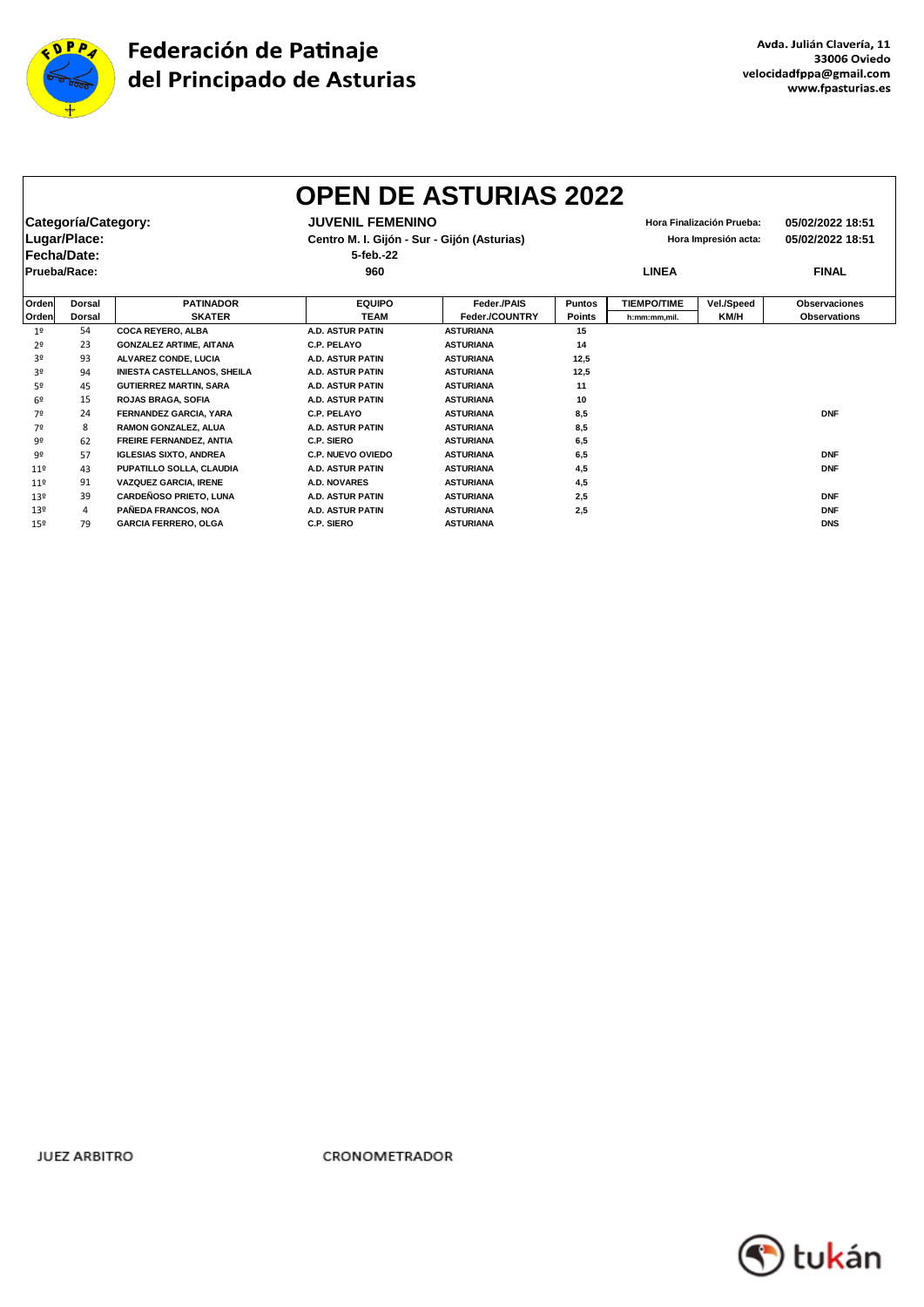

|                                                                            | <b>OPEN DE ASTURIAS 2022</b> |                                     |                                             |                  |               |                    |                      |                     |  |  |  |
|----------------------------------------------------------------------------|------------------------------|-------------------------------------|---------------------------------------------|------------------|---------------|--------------------|----------------------|---------------------|--|--|--|
| <b>JUNIOR FEMENINO</b><br>Categoría/Category:<br>Hora Finalización Prueba: |                              |                                     |                                             |                  |               |                    | 05/02/2022 18:51     |                     |  |  |  |
| Lugar/Place:                                                               |                              |                                     | Centro M. I. Gijón - Sur - Gijón (Asturias) |                  |               |                    | Hora Impresión acta: | 05/02/2022 18:52    |  |  |  |
| Fecha/Date:                                                                |                              |                                     | 5-feb.-22                                   |                  |               |                    |                      |                     |  |  |  |
| Prueba/Race:                                                               |                              |                                     | 960                                         |                  |               | <b>LINEA</b>       |                      | <b>FINAL</b>        |  |  |  |
| Orden                                                                      | <b>Dorsal</b>                | <b>PATINADOR</b>                    | <b>EQUIPO</b>                               | Feder./PAIS      | <b>Puntos</b> | <b>TIEMPO/TIME</b> | Vel./Speed           | Observaciones       |  |  |  |
| Orden                                                                      | <b>Dorsal</b>                | <b>SKATER</b>                       | <b>TEAM</b>                                 | Feder./COUNTRY   | <b>Points</b> | h:mm:mm,mil.       | KM/H                 | <b>Observations</b> |  |  |  |
| 1 <sup>0</sup>                                                             | 9                            | ANTOLIN FERNADEZ, ALBA              | C.P. SIERO                                  | <b>ASTURIANA</b> | 10            |                    |                      |                     |  |  |  |
| 2º                                                                         |                              | BUDIRINCA FURDUI, BEATRIZ ALEXANDRA | <b>A.D. ASTUR PATIN</b>                     | <b>ASTURIANA</b> | 9             |                    |                      |                     |  |  |  |
| 3º                                                                         | 20                           | <b>MONTES GONZALEZ, LAURA</b>       | C.P. PELAYO                                 | <b>ASTURIANA</b> |               |                    |                      |                     |  |  |  |
| 40                                                                         | 28                           | PRENDES MENDIOLA, MIRIAM            | C.P. SIERO                                  | <b>ASTURIANA</b> |               |                    |                      | W(1)                |  |  |  |
| 5º                                                                         | 5                            | RODRIGUEZ GARCIA, PAULA             | A.D. ASTUR PATIN                            | <b>ASTURIANA</b> | 6             |                    |                      |                     |  |  |  |
| 6º                                                                         | 3                            | HERNANDEZ VAZQUEZ, AINARA           | <b>A.D. ASTUR PATIN</b>                     | <b>ASTURIANA</b> |               |                    |                      |                     |  |  |  |
| 70                                                                         | 18                           | ALONSO ARIAS, MARIA                 | A.D. ASTUR PATIN                            | <b>ASTURIANA</b> |               |                    |                      |                     |  |  |  |
| 80                                                                         | 6                            | FERNANDEZ TUERO, ANDREA             | A.D. ASTUR PATIN                            | <b>ASTURIANA</b> |               |                    |                      | <b>DNS</b>          |  |  |  |
| 80                                                                         | 64                           | JIMENEZ ARROYO, MARIA               | <b>C.D. FLUKE</b>                           | <b>ASTURIANA</b> |               |                    |                      | <b>DNS</b>          |  |  |  |
| 80                                                                         | 19                           | ROBLEDO TROITIÑO, LISA              | A.D. ASTUR PATIN                            | <b>ASTURIANA</b> |               |                    |                      | <b>DNS</b>          |  |  |  |

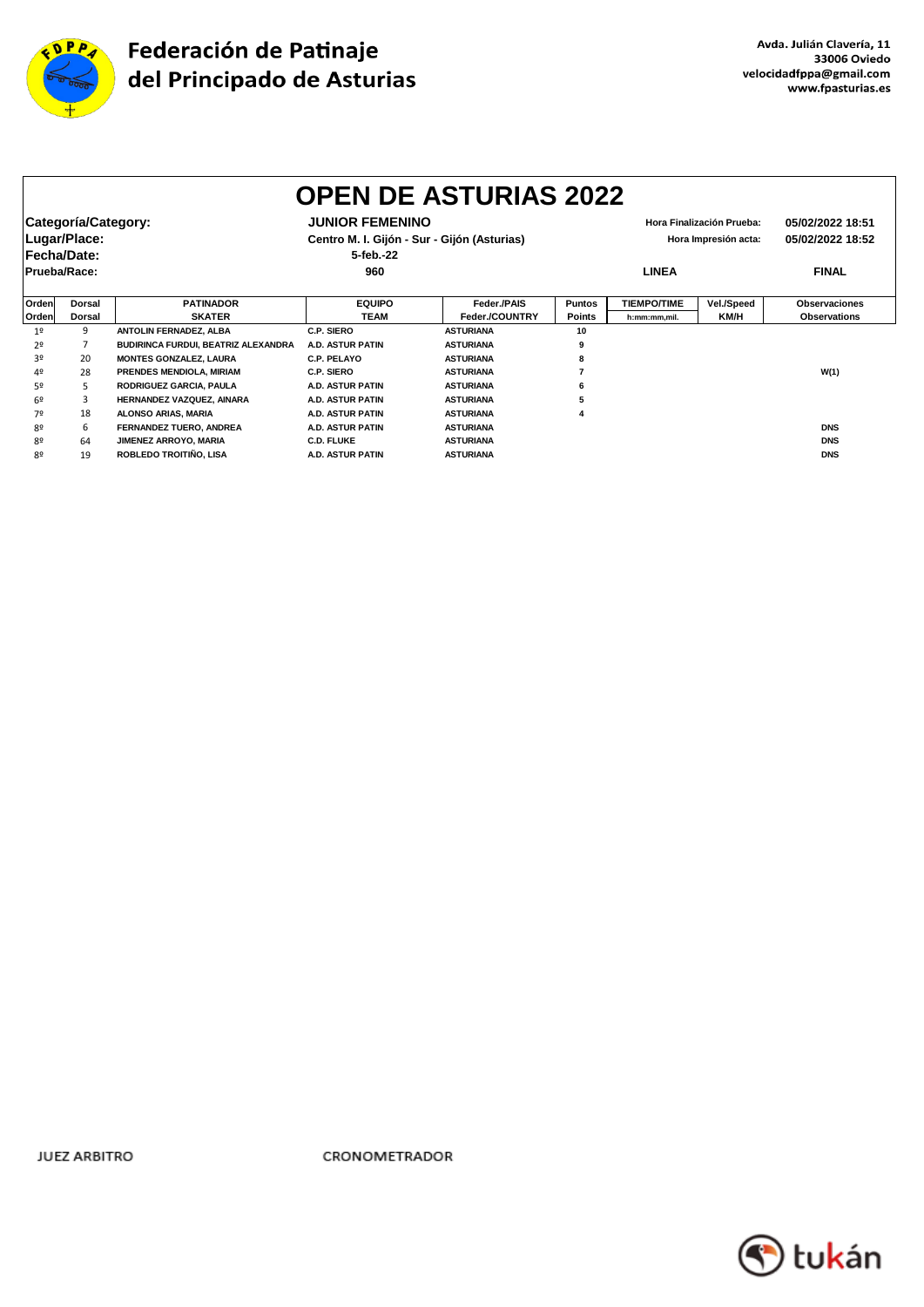

|                |                     |                                 |                         | <b>OPEN DE ASTURIAS 2022</b>                |                |                           |                      |                      |
|----------------|---------------------|---------------------------------|-------------------------|---------------------------------------------|----------------|---------------------------|----------------------|----------------------|
|                | Categoría/Category: |                                 | <b>SENIOR FEMENINO</b>  |                                             |                | Hora Finalización Prueba: | 05/02/2022 18:51     |                      |
| Lugar/Place:   |                     |                                 |                         | Centro M. I. Gijón - Sur - Gijón (Asturias) |                |                           | Hora Impresión acta: | 05/02/2022 18:53     |
|                | Fecha/Date:         |                                 | 5-feb.-22               |                                             |                |                           |                      |                      |
| Prueba/Race:   |                     |                                 | 960                     |                                             | <b>LINEA</b>   |                           |                      | <b>FINAL</b>         |
|                |                     |                                 |                         |                                             |                |                           |                      |                      |
| Orden          | <b>Dorsal</b>       | <b>PATINADOR</b>                | <b>EQUIPO</b>           | Feder./PAIS                                 | <b>Puntos</b>  | <b>TIEMPO/TIME</b>        | Vel./Speed           | <b>Observaciones</b> |
| Orden          | <b>Dorsal</b>       | <b>SKATER</b>                   | <b>TEAM</b>             | Feder./COUNTRY                              | <b>Points</b>  | h:mm:mm,mil.              | KM/H                 | <b>Observations</b>  |
| 1 <sup>°</sup> | 83                  | <b>REYES MACARRO, IRENE</b>     | C.P. SIERO              | <b>ASTURIANA</b>                            | 5              |                           |                      |                      |
| 2°             | 63                  | <b>FERANDEZ IGLESIAS, ZAIRA</b> | <b>A.D. ASTUR PATIN</b> | <b>ASTURIANA</b>                            |                |                           |                      |                      |
| 3º             | 49                  | SANCHEZ VILLA, MALENA           | C.P. SIERO              | <b>ASTURIANA</b>                            | 3              |                           |                      |                      |
| 4º             | 51                  | <b>GONZALEZ DIEZ, LARA</b>      | C.P. SIERO              | <b>ASTURIANA</b>                            | $\overline{2}$ |                           |                      | W(1)                 |
| 5º             | 86                  | <b>GONZALEZ DIAZ. OLAYA</b>     | C.P. SIERO              | <b>ASTURIANA</b>                            |                |                           |                      |                      |

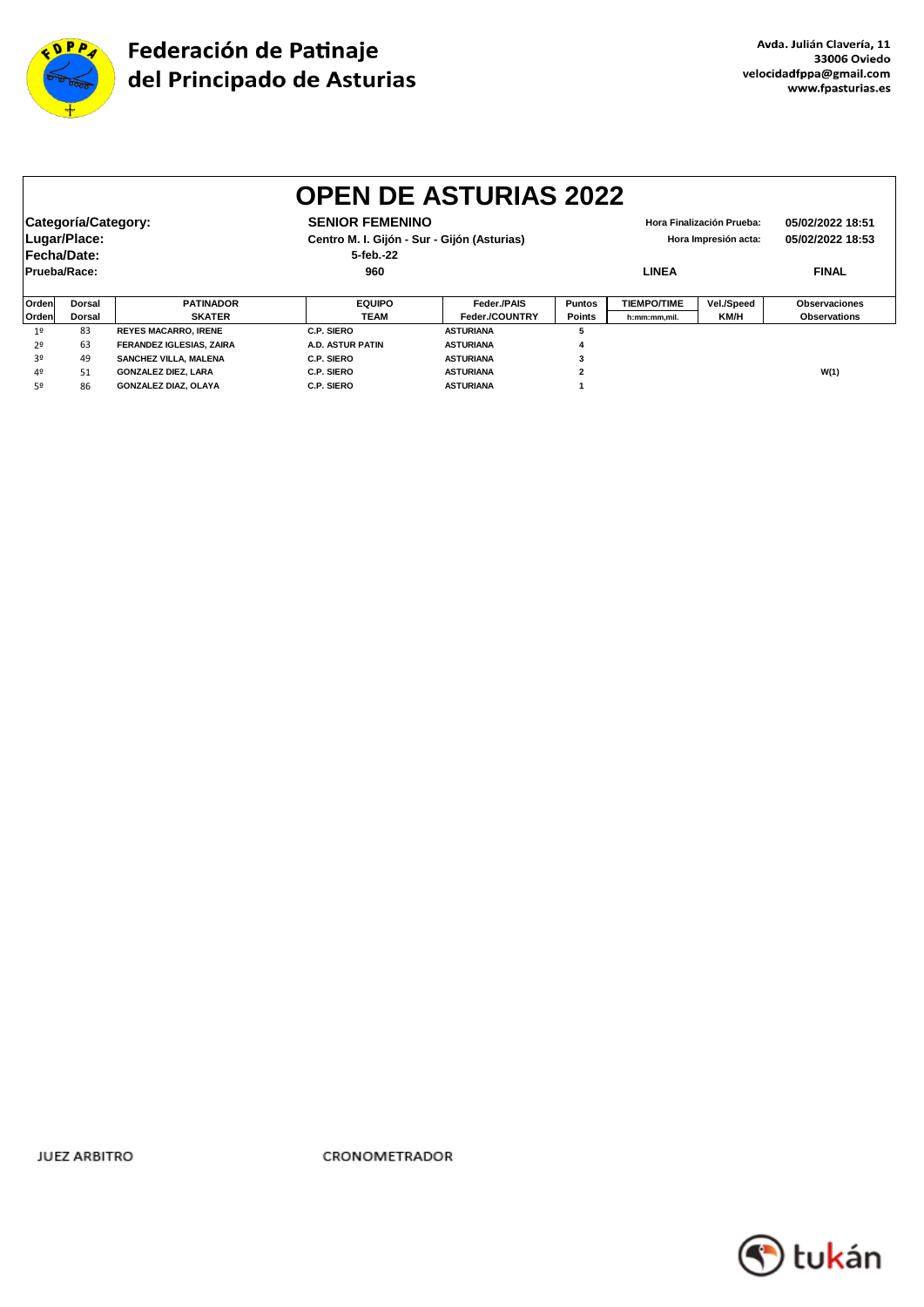

|                         |                     |                                              |                                                                         | <b>OPEN DE ASTURIAS 2022</b>       |                           |                    |                      |                      |
|-------------------------|---------------------|----------------------------------------------|-------------------------------------------------------------------------|------------------------------------|---------------------------|--------------------|----------------------|----------------------|
|                         | Categoría/Category: |                                              |                                                                         |                                    | Hora Finalización Prueba: | 05/02/2022 18:51   |                      |                      |
|                         |                     |                                              | <b>ABSOLUTA FEMENINO</b><br>Centro M. I. Gijón - Sur - Gijón (Asturias) |                                    |                           |                    |                      |                      |
|                         | Lugar/Place:        |                                              |                                                                         |                                    |                           |                    | Hora Impresión acta: | 05/02/2022 18:55     |
|                         | Fecha/Date:         |                                              | 5-feb.-22                                                               |                                    |                           |                    |                      |                      |
| Prueba/Race:            |                     |                                              | 960                                                                     |                                    | <b>LINEA</b>              |                    |                      | <b>FINAL</b>         |
|                         |                     |                                              | <b>EQUIPO</b>                                                           |                                    |                           |                    |                      |                      |
| Orden                   | <b>Dorsal</b>       | <b>PATINADOR</b>                             |                                                                         | Feder./PAIS                        | Puntos                    | <b>TIEMPO/TIME</b> | <b>PUNTOS</b>        | <b>Observaciones</b> |
| Orden<br>1 <sup>°</sup> | Dorsal              | <b>SKATER</b><br><b>REYES MACARRO, IRENE</b> | <b>TEAM</b><br>C.P. SIERO                                               | Feder./COUNTRY<br><b>ASTURIANA</b> | <b>Points</b><br>30       | h:mm:mm.mil.       | Points               | <b>Observations</b>  |
|                         | 83<br>9             | ANTOLIN FERNADEZ, ALBA                       | C.P. SIERO                                                              | <b>ASTURIANA</b>                   | 29                        |                    |                      |                      |
| 2º<br>3º                | $\overline{7}$      | BUDIRINCA FURDUI, BEATRIZ ALEXANDRA          | <b>A.D. ASTUR PATIN</b>                                                 | <b>ASTURIANA</b>                   | 28                        |                    |                      |                      |
| 4º                      | 20                  | <b>MONTES GONZALEZ, LAURA</b>                | C.P. PELAYO                                                             | <b>ASTURIANA</b>                   | 27                        |                    |                      |                      |
| 5º                      | 28                  | PRENDES MENDIOLA, MIRIAM                     | <b>C.P. SIERO</b>                                                       | <b>ASTURIANA</b>                   | 26                        |                    |                      | W(1)                 |
| 6º                      | 5                   | RODRIGUEZ GARCIA, PAULA                      | <b>A.D. ASTUR PATIN</b>                                                 | <b>ASTURIANA</b>                   | 25                        |                    |                      |                      |
| 7º                      | 63                  | FERANDEZ IGLESIAS, ZAIRA                     | <b>A.D. ASTUR PATIN</b>                                                 | <b>ASTURIANA</b>                   | 24                        |                    |                      |                      |
| 80                      | 54                  | <b>COCA REYERO, ALBA</b>                     | <b>A.D. ASTUR PATIN</b>                                                 | <b>ASTURIANA</b>                   | 23                        |                    |                      |                      |
| 92                      | 23                  | <b>GONZALEZ ARTIME, AITANA</b>               | C.P. PELAYO                                                             | <b>ASTURIANA</b>                   | 22                        |                    |                      |                      |
| $10^{9}$                | 49                  | SANCHEZ VILLA, MALENA                        | <b>C.P. SIERO</b>                                                       | <b>ASTURIANA</b>                   | 21                        |                    |                      |                      |
| 11 <sup>°</sup>         | 3                   | HERNANDEZ VAZQUEZ, AINARA                    | A.D. ASTUR PATIN                                                        | <b>ASTURIANA</b>                   | 20                        |                    |                      |                      |
| 12º                     | 51                  | <b>GONZALEZ DIEZ, LARA</b>                   | <b>C.P. SIERO</b>                                                       | <b>ASTURIANA</b>                   | 19                        |                    |                      | W(1)                 |
| 13º                     | 93                  | ALVAREZ CONDE, LUCIA                         | A.D. ASTUR PATIN                                                        | <b>ASTURIANA</b>                   | 17,5                      |                    |                      |                      |
| 13º                     | 94                  | <b>INIESTA CASTELLANOS, SHEILA</b>           | <b>A.D. ASTUR PATIN</b>                                                 | <b>ASTURIANA</b>                   | 17,5                      |                    |                      |                      |
| 15º                     | 86                  | GONZALEZ DIAZ, OLAYA                         | <b>C.P. SIERO</b>                                                       | <b>ASTURIANA</b>                   | 15,5                      |                    |                      |                      |
| 159                     | 45                  | <b>GUTIERREZ MARTIN, SARA</b>                | <b>A.D. ASTUR PATIN</b>                                                 | <b>ASTURIANA</b>                   | 15,5                      |                    |                      |                      |
| 179                     | 18                  | ALONSO ARIAS, MARIA                          | <b>A.D. ASTUR PATIN</b>                                                 | <b>ASTURIANA</b>                   | 13,5                      |                    |                      |                      |
| 179                     | 15                  | <b>ROJAS BRAGA, SOFIA</b>                    | <b>A.D. ASTUR PATIN</b>                                                 | <b>ASTURIANA</b>                   | 13,5                      |                    |                      |                      |
| 19º                     | 24                  | FERNANDEZ GARCIA, YARA                       | C.P. PELAYO                                                             | <b>ASTURIANA</b>                   | 11,5                      |                    |                      | <b>DNF</b>           |
| 19º                     | 8                   | RAMON GONZALEZ, ALUA                         | <b>A.D. ASTUR PATIN</b>                                                 | <b>ASTURIANA</b>                   | 11,5                      |                    |                      |                      |
| 21°                     | 62                  | FREIRE FERNANDEZ, ANTIA                      | C.P. SIERO                                                              | <b>ASTURIANA</b>                   | 9,5                       |                    |                      |                      |
| 219                     | 57                  | <b>IGLESIAS SIXTO, ANDREA</b>                | <b>C.P. NUEVO OVIEDO</b>                                                | <b>ASTURIANA</b>                   | 9,5                       |                    |                      | <b>DNF</b>           |
| 23º                     | 43                  | PUPATILLO SOLLA, CLAUDIA                     | <b>A.D. ASTUR PATIN</b>                                                 | <b>ASTURIANA</b>                   | 7,5                       |                    |                      | <b>DNF</b>           |
| 23º                     | 91                  | <b>VAZQUEZ GARCIA, IRENE</b>                 | <b>A.D. NOVARES</b>                                                     | <b>ASTURIANA</b>                   | 7,5                       |                    |                      |                      |
| 25º                     | 39                  | <b>CARDEÑOSO PRIETO, LUNA</b>                | <b>A.D. ASTUR PATIN</b>                                                 | <b>ASTURIANA</b>                   | 5,5                       |                    |                      | <b>DNF</b>           |
| 259                     | 4                   | PAÑEDA FRANCOS, NOA                          | <b>A.D. ASTUR PATIN</b>                                                 | <b>ASTURIANA</b>                   | 5,5                       |                    |                      | <b>DNF</b>           |
| 27º                     | 6                   | FERNANDEZ TUERO, ANDREA                      | <b>A.D. ASTUR PATIN</b>                                                 | <b>ASTURIANA</b>                   |                           |                    |                      | <b>DNS</b>           |
| 27º                     | 79                  | <b>GARCIA FERRERO, OLGA</b>                  | C.P. SIERO                                                              | <b>ASTURIANA</b>                   |                           |                    |                      | <b>DNS</b>           |
| 27°                     | 64                  | JIMENEZ ARROYO, MARIA                        | <b>C.D. FLUKE</b>                                                       | <b>ASTURIANA</b>                   |                           |                    |                      | <b>DNS</b>           |
| 27º                     | 19                  | ROBLEDO TROITIÑO, LISA                       | <b>A.D. ASTUR PATIN</b>                                                 | <b>ASTURIANA</b>                   |                           |                    |                      | <b>DNS</b>           |

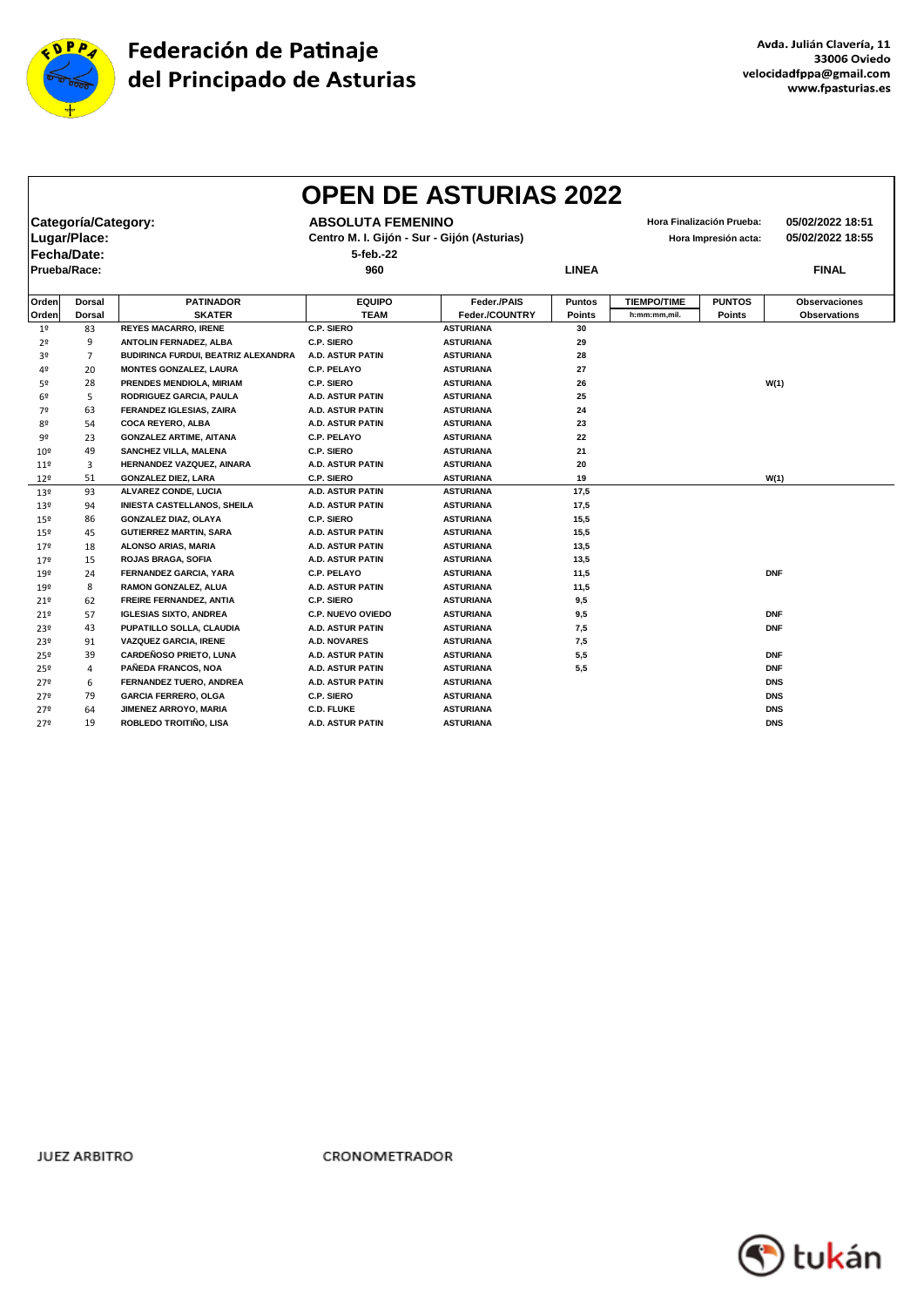

|                             | <b>OPEN DE ASTURIAS 2022</b>                                                                                                                                        |                              |                   |                       |               |                    |            |                                      |  |  |
|-----------------------------|---------------------------------------------------------------------------------------------------------------------------------------------------------------------|------------------------------|-------------------|-----------------------|---------------|--------------------|------------|--------------------------------------|--|--|
|                             | Categoría/Category:<br><b>JUVENIL MASCULINO</b><br>Hora Finalización Prueba:<br>Lugar/Place:<br>Centro M. I. Gijón - Sur - Gijón (Asturias)<br>Hora Impresión acta: |                              |                   |                       |               |                    |            | 05/02/2022 18:59<br>05/02/2022 18:59 |  |  |
| Fecha/Date:<br>Prueba/Race: |                                                                                                                                                                     |                              | 5-feb.-22<br>960  |                       |               | <b>LINEA</b>       |            | <b>FINAL</b>                         |  |  |
| Orden                       | Dorsal                                                                                                                                                              | <b>PATINADOR</b>             | <b>EQUIPO</b>     | Feder./PAIS           | <b>Puntos</b> | <b>TIEMPO/TIME</b> | Vel./Speed | <b>Observaciones</b>                 |  |  |
| Orden                       | <b>Dorsal</b>                                                                                                                                                       | <b>SKATER</b>                | <b>TEAM</b>       | <b>Feder./COUNTRY</b> | <b>Points</b> | h:mm:mm.mil.       | KM/H       | <b>Observations</b>                  |  |  |
| 1 <sup>°</sup>              | 50                                                                                                                                                                  | <b>VEGA FERNANDEZ, JORGE</b> | <b>C.P. SIERO</b> | <b>ASTURIANA</b>      |               |                    |            | <b>DNS</b>                           |  |  |

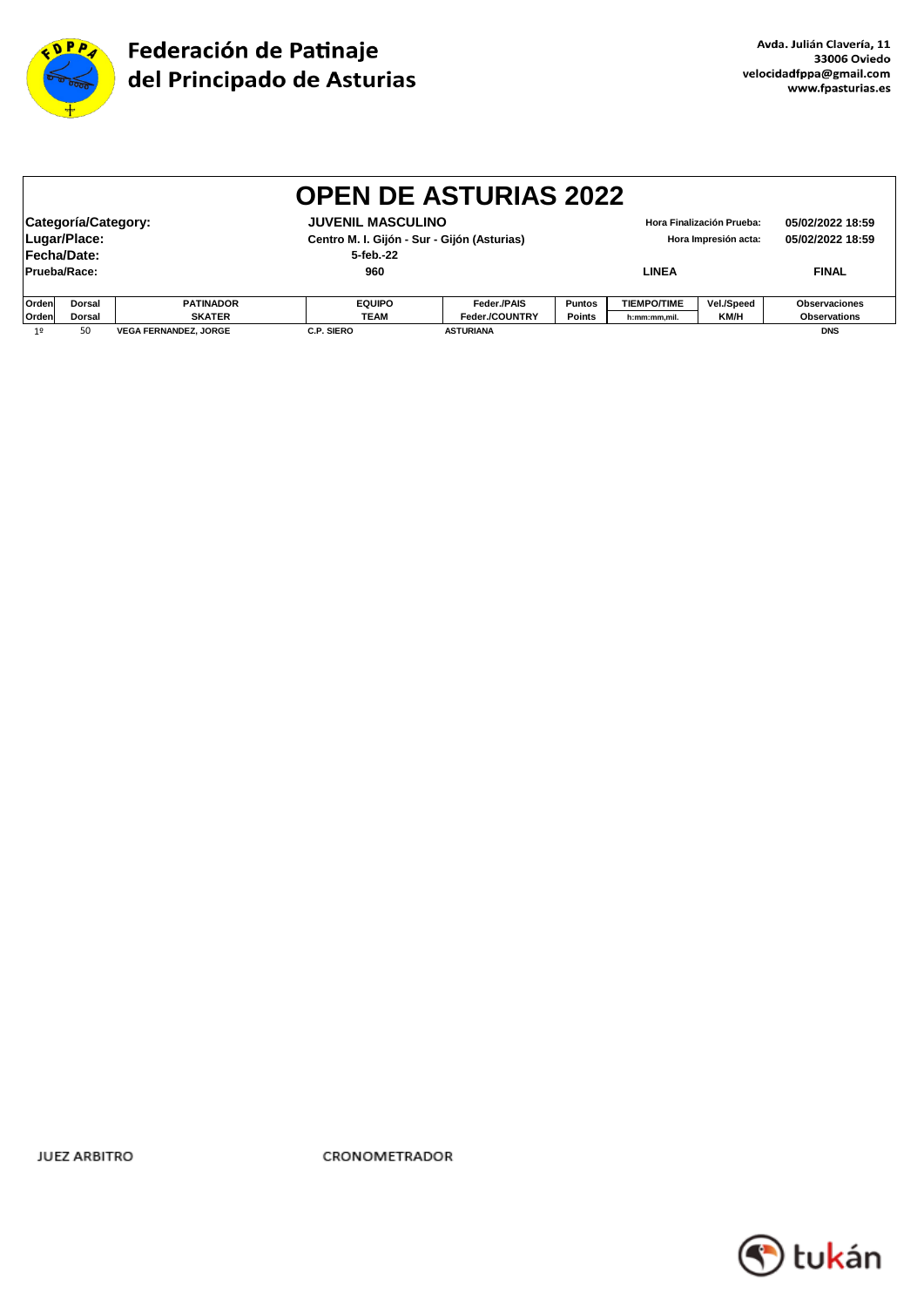

|                | <b>OPEN DE ASTURIAS 2022</b>                                                                    |                                   |                                             |                  |               |                    |                      |                      |  |  |
|----------------|-------------------------------------------------------------------------------------------------|-----------------------------------|---------------------------------------------|------------------|---------------|--------------------|----------------------|----------------------|--|--|
|                |                                                                                                 |                                   |                                             |                  |               |                    |                      |                      |  |  |
|                | Categoría/Category:<br><b>JUNIOR MASCULINO</b><br>05/02/2022 18:59<br>Hora Finalización Prueba: |                                   |                                             |                  |               |                    |                      |                      |  |  |
|                | Lugar/Place:                                                                                    |                                   | Centro M. I. Gijón - Sur - Gijón (Asturias) |                  |               |                    | Hora Impresión acta: | 05/02/2022 19:00     |  |  |
| Fecha/Date:    |                                                                                                 |                                   | 5-feb.-22                                   |                  |               |                    |                      |                      |  |  |
| Prueba/Race:   |                                                                                                 |                                   | 960                                         |                  | <b>LINEA</b>  |                    |                      | <b>FINAL</b>         |  |  |
|                |                                                                                                 |                                   |                                             |                  |               |                    |                      |                      |  |  |
| Orden          | <b>Dorsal</b>                                                                                   | <b>PATINADOR</b>                  | <b>EQUIPO</b>                               | Feder./PAIS      | <b>Puntos</b> | <b>TIEMPO/TIME</b> | Vel./Speed           | <b>Observaciones</b> |  |  |
| Orden          | Dorsal                                                                                          | <b>SKATER</b>                     | <b>TEAM</b>                                 | Feder./COUNTRY   | <b>Points</b> | h:mm:mm,mil.       | KM/H                 | <b>Observations</b>  |  |  |
| 1 <sup>°</sup> | 35                                                                                              | <b>MIGUELEZ MARTINEZ, JOSE</b>    | <b>C.P. NUEVO OVIEDO</b>                    | <b>ASTURIANA</b> |               |                    |                      |                      |  |  |
| 2º             | 34                                                                                              | <b>GARCIA RODRIGUEZ, SANTIAGO</b> | C.P. NUEVO OVIEDO                           | <b>ASTURIANA</b> |               |                    |                      |                      |  |  |
| 3º             | 33                                                                                              | SUAREZ ARGÜELLES. MIGUEL          | C.P. SIERO                                  | <b>ASTURIANA</b> | $\mathbf{2}$  |                    |                      |                      |  |  |
| 4º             | 36                                                                                              | PIENKO BECERRA, NICOLAS           | C.P. SIERO                                  | <b>ASTURIANA</b> |               |                    |                      | <b>DNS</b>           |  |  |

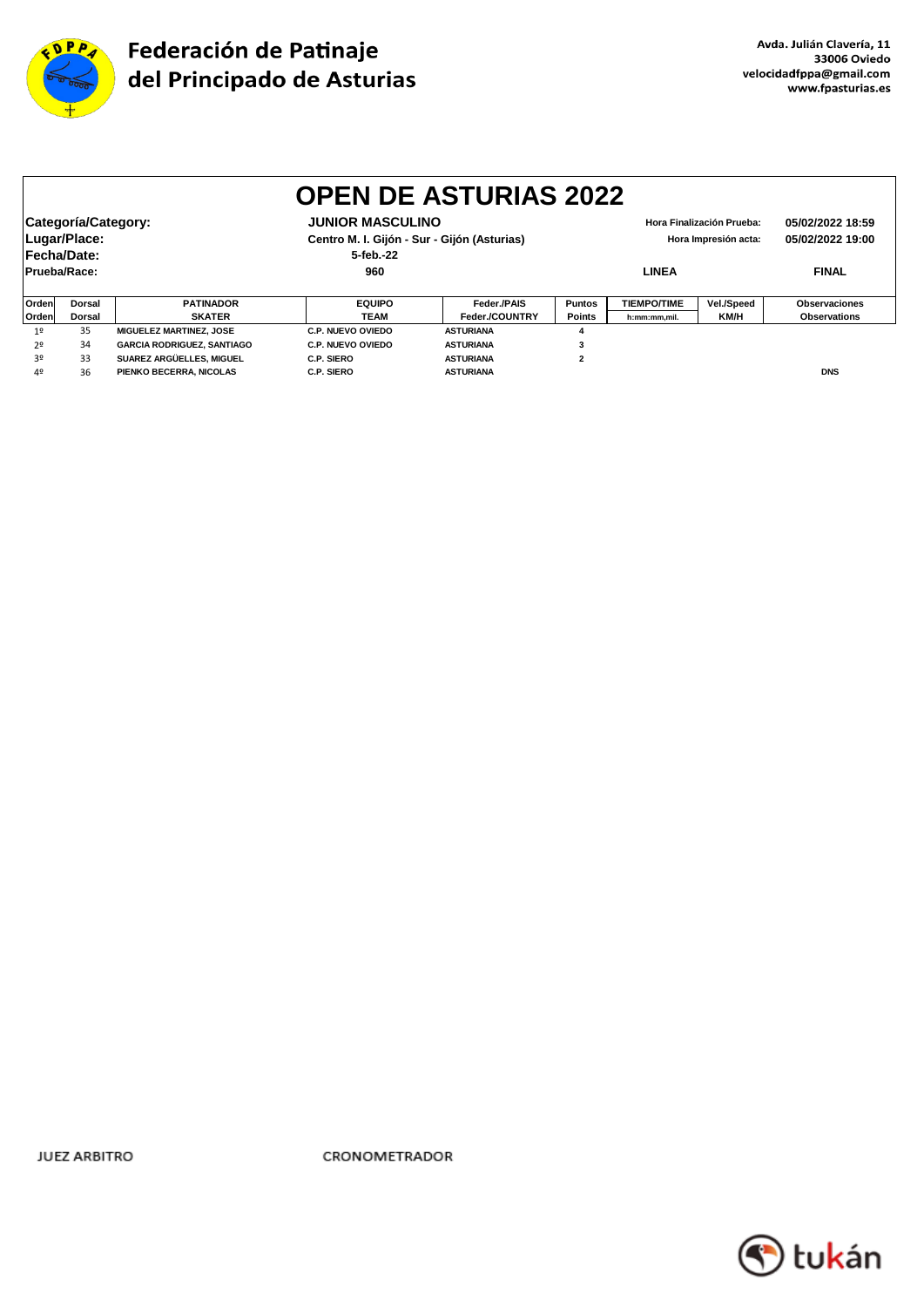

|                | <b>OPEN DE ASTURIAS 2022</b>                                                                    |                                   |                          |                                             |                |                    |                      |                      |  |  |  |
|----------------|-------------------------------------------------------------------------------------------------|-----------------------------------|--------------------------|---------------------------------------------|----------------|--------------------|----------------------|----------------------|--|--|--|
|                |                                                                                                 |                                   |                          |                                             |                |                    |                      |                      |  |  |  |
|                | Categoría/Category:<br><b>SENIOR MASCULINO</b><br>05/02/2022 18:59<br>Hora Finalización Prueba: |                                   |                          |                                             |                |                    |                      |                      |  |  |  |
|                | Lugar/Place:                                                                                    |                                   |                          | Centro M. I. Gijón - Sur - Gijón (Asturias) |                |                    | Hora Impresión acta: | 05/02/2022 19:01     |  |  |  |
| Fecha/Date:    |                                                                                                 |                                   | 5-feb.-22                |                                             |                |                    |                      |                      |  |  |  |
|                | Prueba/Race:                                                                                    |                                   | 960                      |                                             |                | <b>LINEA</b>       | <b>FINAL</b>         |                      |  |  |  |
|                |                                                                                                 |                                   |                          |                                             |                |                    |                      |                      |  |  |  |
| Ordenl         | Dorsal                                                                                          | <b>PATINADOR</b>                  | <b>EQUIPO</b>            | Feder./PAIS                                 | <b>Puntos</b>  | <b>TIEMPO/TIME</b> | Vel./Speed           | <b>Observaciones</b> |  |  |  |
| Orden          | Dorsal                                                                                          | <b>SKATER</b>                     | <b>TEAM</b>              | Feder./COUNTRY                              | <b>Points</b>  | h:mm:mm.mil.       | <b>KM/H</b>          | <b>Observations</b>  |  |  |  |
| 1 <sup>°</sup> | 57                                                                                              | RODRIGUEZ SUAREZ, NICOLAS         | <b>A.D. ASTUR PATIN</b>  | <b>ASTURIANA</b>                            |                |                    |                      |                      |  |  |  |
| 2 <sup>0</sup> | 53                                                                                              | <b>ANTOLIN FERNANDEZ. IGNACIO</b> | A.D. ASTUR PATIN         | <b>ASTURIANA</b>                            | 3              |                    |                      |                      |  |  |  |
| 30             | 87                                                                                              | <b>IGLESIAS FERNANDEZ, MARCOS</b> | A.D. ASTUR PATIN         | <b>ASTURIANA</b>                            | $\overline{2}$ |                    |                      | <b>DNF</b>           |  |  |  |
| 4º             | 76                                                                                              | MIGUELEZ PEREZ. LUIS EMILIANO     | <b>C.P. NUEVO OVIEDO</b> | <b>ASTURIANA</b>                            |                |                    |                      | <b>DNF</b>           |  |  |  |

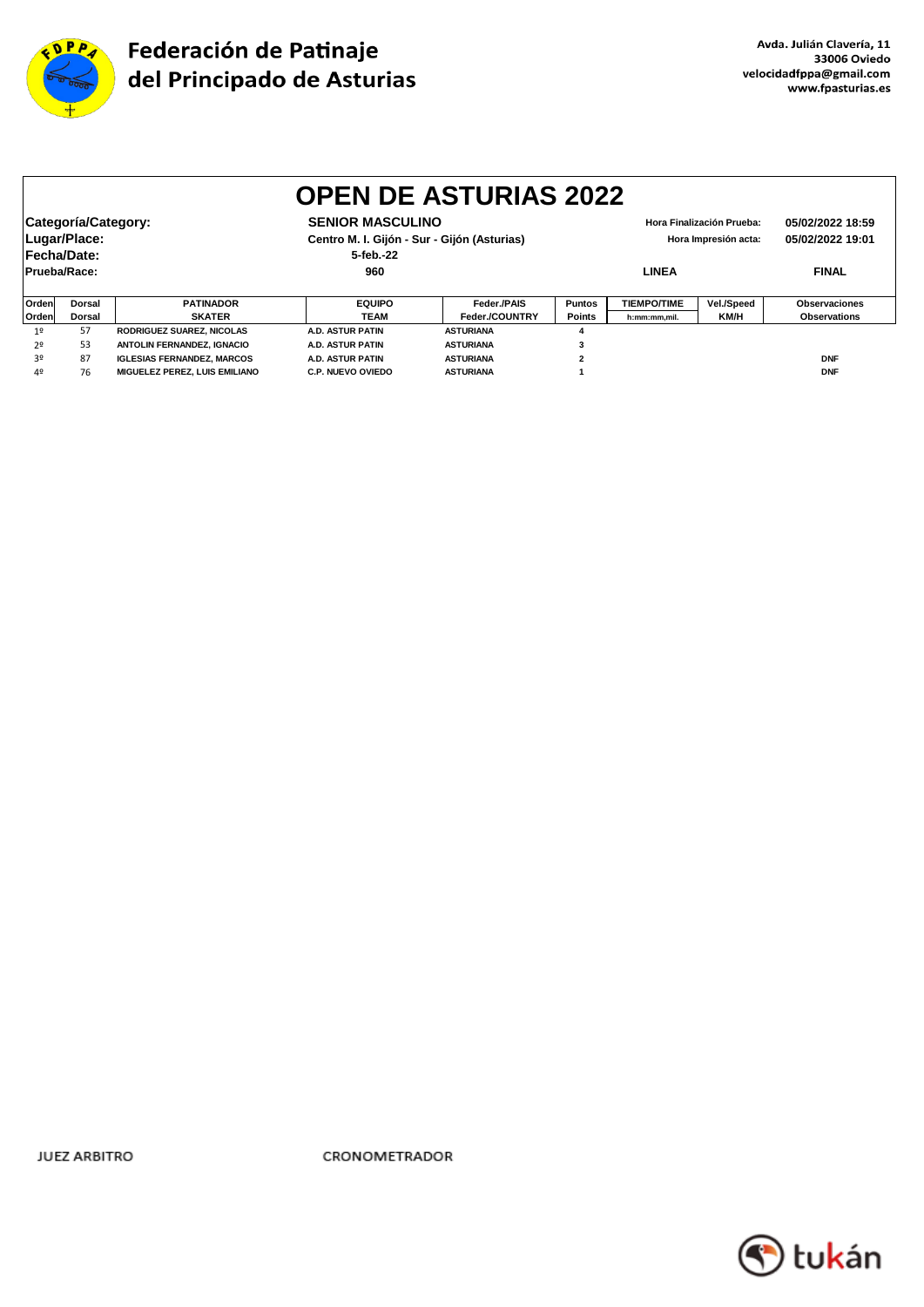

|                                                                                                                                             | <b>OPEN DE ASTURIAS 2022</b> |                               |                  |                  |                                                   |                    |             |                                      |  |  |
|---------------------------------------------------------------------------------------------------------------------------------------------|------------------------------|-------------------------------|------------------|------------------|---------------------------------------------------|--------------------|-------------|--------------------------------------|--|--|
| <b>MASTER40 MASCULINO</b><br>Categoría/Category:<br>Lugar/Place:<br>Centro M. I. Gijón - Sur - Gijón (Asturias)<br>Fecha/Date:<br>5-feb.-22 |                              |                               |                  |                  | Hora Finalización Prueba:<br>Hora Impresión acta: |                    |             | 05/02/2022 18:59<br>05/02/2022 19:02 |  |  |
| Prueba/Race:                                                                                                                                |                              |                               | 960              |                  |                                                   | LINEA              |             | <b>FINAL</b>                         |  |  |
| Orden                                                                                                                                       | Dorsal                       | <b>PATINADOR</b>              | <b>EQUIPO</b>    | Feder./PAIS      | <b>Puntos</b>                                     | <b>TIEMPO/TIME</b> | Vel./Speed  | <b>Observaciones</b>                 |  |  |
| Orden                                                                                                                                       | Dorsal                       | <b>SKATER</b>                 | TEAM             | Feder./COUNTRY   | <b>Points</b>                                     | h:mm:mm,mil.       | <b>KM/H</b> | <b>Observations</b>                  |  |  |
| 1 <sup>°</sup>                                                                                                                              | 75                           | <b>COCA RODRIGUEZ, JORDAN</b> | A.D. ASTUR PATIN | <b>ASTURIANA</b> |                                                   |                    |             |                                      |  |  |